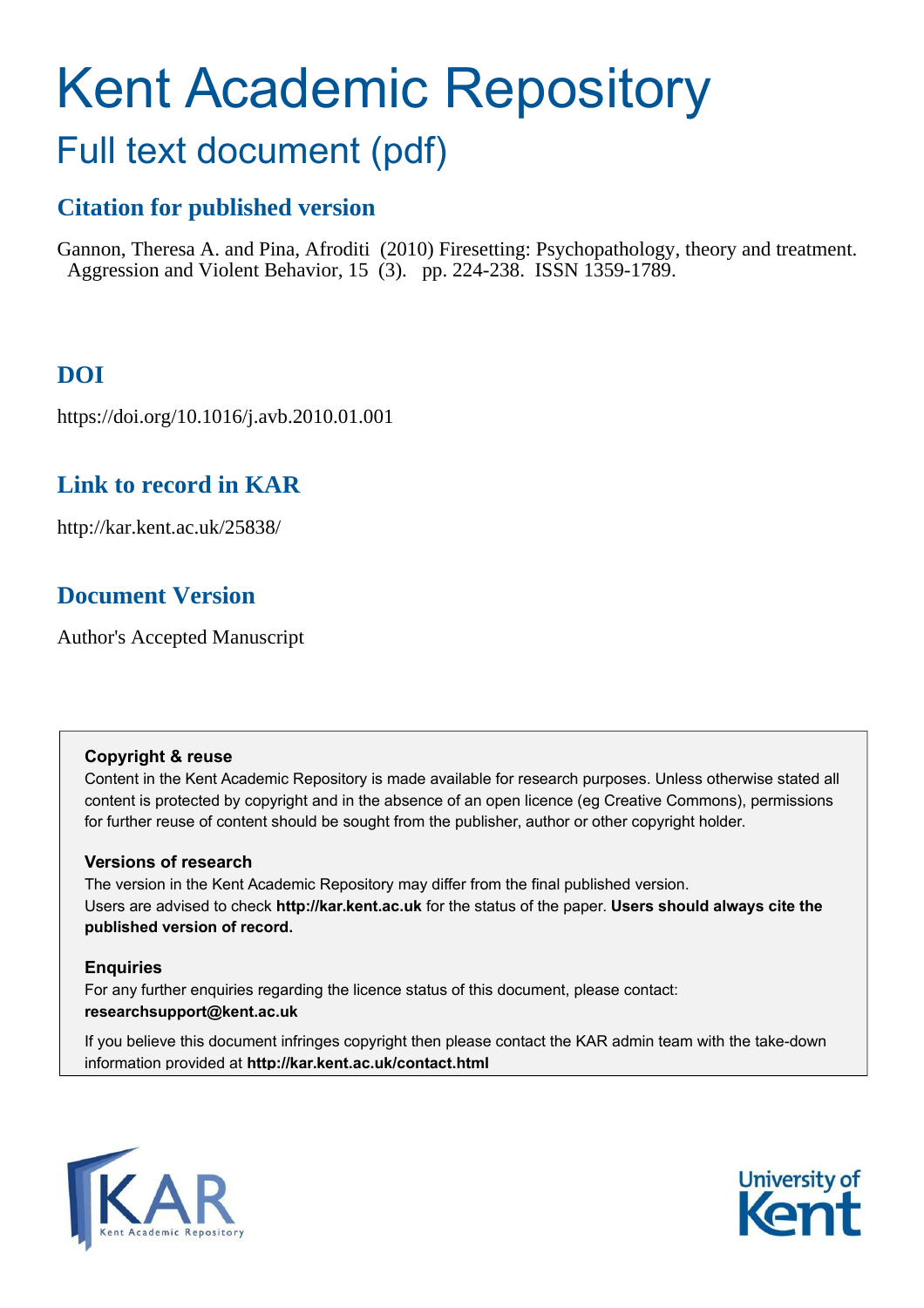#### Running Head: FIRESETTING THEORY AND TREATMENT

Firesetting: Psychopathology, Theory and Treatment

Theresa A..Gannon

&

Afroditi Pina

University of Kent, UK

Please cite as Gannon, T. A., & Pina, A. (2010). *Firesetting: Psychopathology, theory and treatment*. *Aggression and Violent Behavior. 15*, 224-238.

Final published manuscript available at: http://www.journals.elsevier.com/aggression-andviolent-behavior/

Corresponding author:

Dr. Theresa A. Gannon

Psychology Department

Keynes College

University of Kent, Canterbury

CT1 7NP

Tel: +44 (0) 1227 824 827

E-Mail: T.A.Gannon@Kent.ac.uk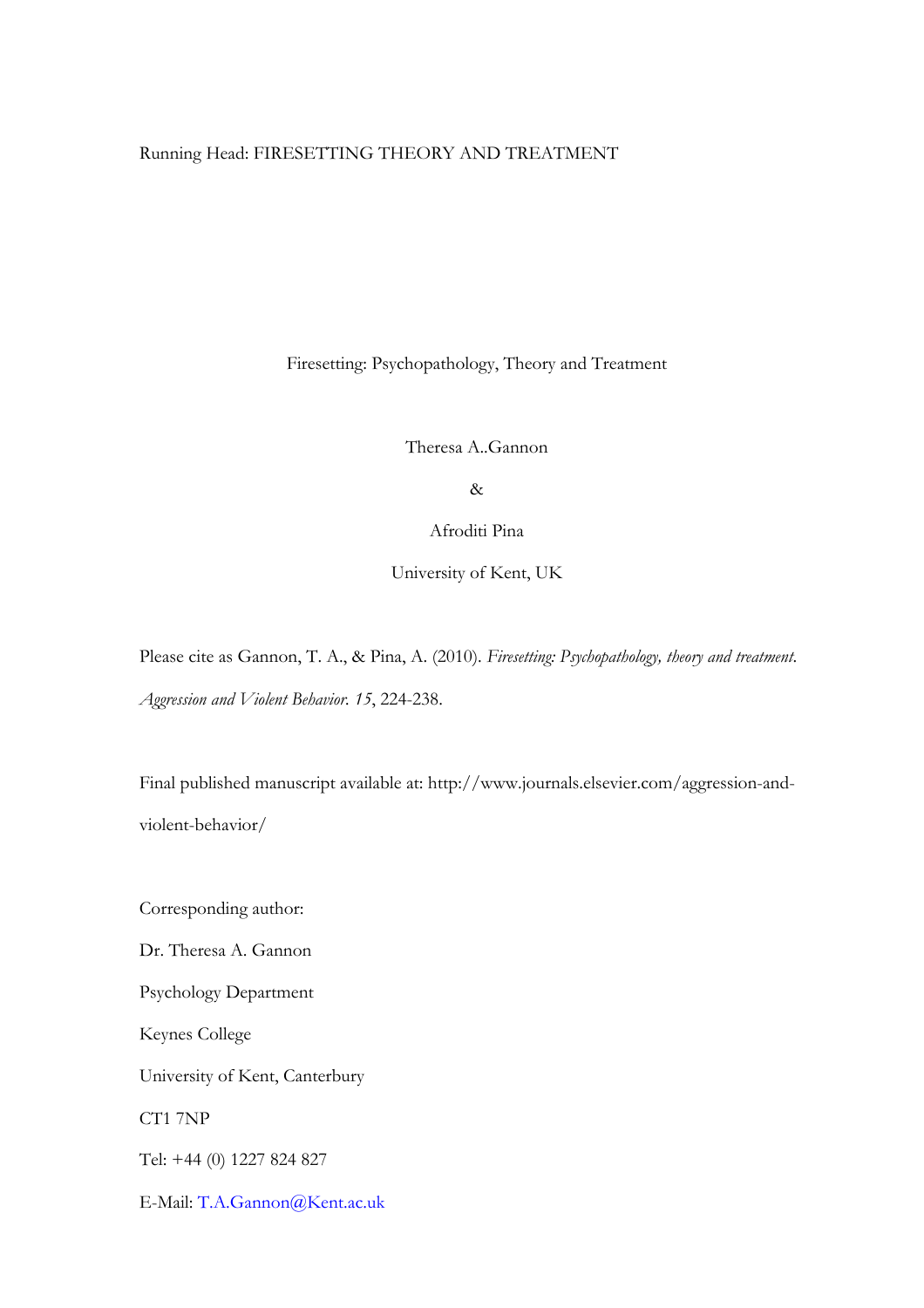#### Abstract

In this paper, we comprehensively review the characteristics of adult firesetters, and the etiological features of firesetting. In particular, we pay attention to contemporary research available regarding the core traits and psychopathological features required to understand firesetters, and the classificatory systems and etiological theories developed to understand firesetting. This evaluation of contemporary research suggests that clinical knowledge and practice relating to firesetting is extremely underdeveloped relative to other areas of forensicclinical psychology. We conclude that there are very few etiological theories available to guide consulting clinicians in this area, and little information available specifying the exact criminogenic needs associated with firesetters, or how these needs compare to other offender groups. The significant lack of contemporary treatment programs designed to target firesetting behavior is also noted. We conclude by highlighting core areas for future research and treatment progression.

Key Words: Firesetting; Pyromania; Arson; Theory; Treatment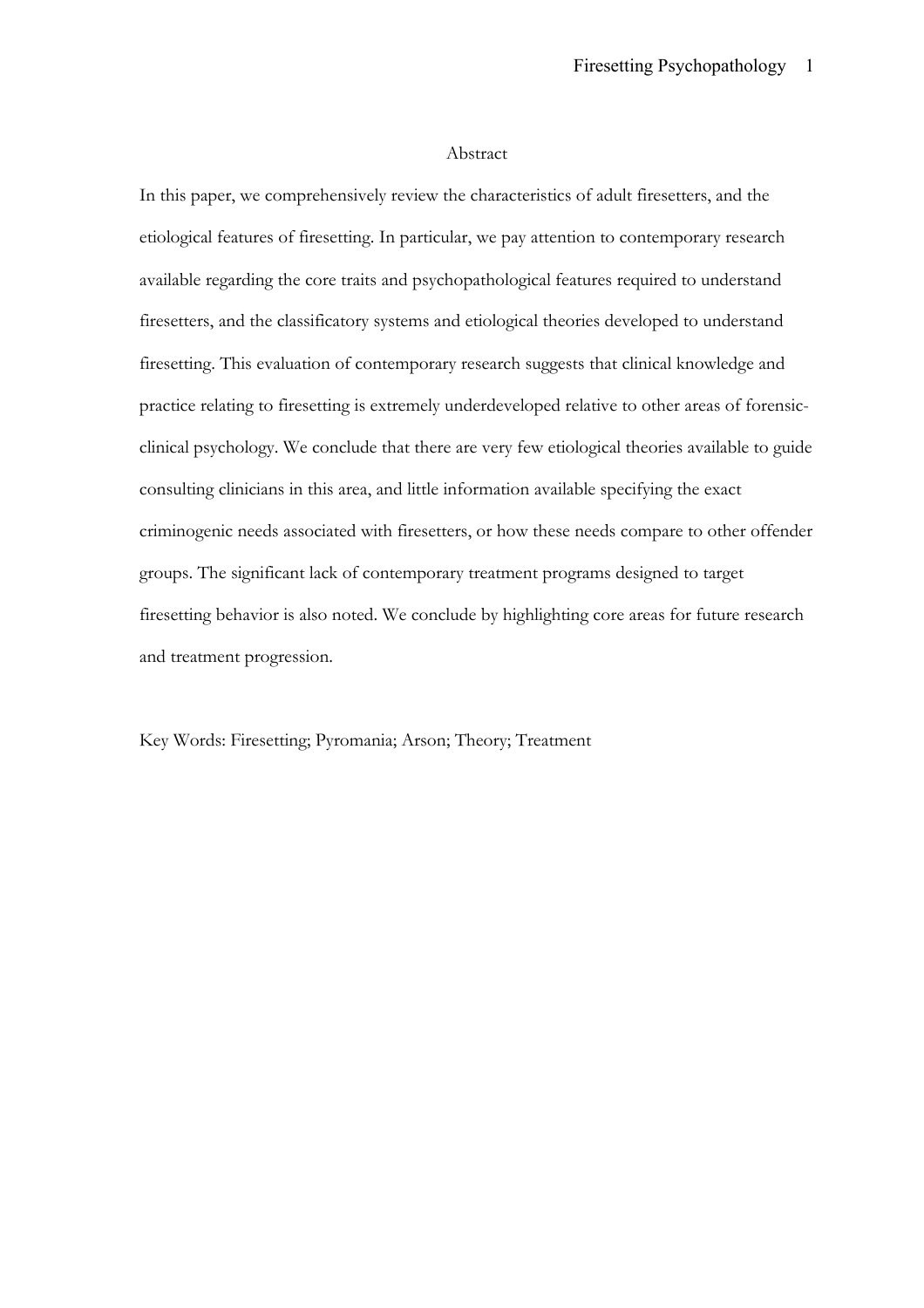Firesetting: Psychopathology, Theory and Treatment

Intentional firesetting has devastating consequences both personally and financially. Latest available statistics show that around 323,900 intentionally set fires were recorded by US fire departments in 2005 and these fires caused 490 deaths, 9,100 injuries, and created over 1 billion dollars of costs relating to property destruction (Hall, 2007). Given the enormous societal costs associated with intentional firesetting, it is curious that current psychological understanding of this act is relatively underdeveloped, especially when one compares the extant firesetting literature to that relating to violence or sexual offending. The only existing reviews on firesetting behavior have tended either to focus solely upon child and juvenile firesetters (Kolko, 1985), or have approached firesetting from a psychiatric perspective (Blumberg, 1981; Geller, 1987; Geller, 2008; Ritchie & Huff, 1999). Thus, there is a strong need for a psychologically-informed review on firesetting for consulting clinicians and forensic psychologists who work with adult firesetters.

Our paper does not intend to provide an *exhaustive* review of firesetting since to do so would entail numerous historical pieces. However, we do aim to provide a comprehensive and contemporary overview of the diagnostic criteria, etiological features, theory, and treatment relevant to adult firesetting. Our main aim is to provide clinical practitioners with a comprehensive psychological understanding of adult firesetters, paying particular attention to clinical and etiological features, firesetting behavioral specificity, issues of diagnostic criteria relevant to pathological firesetting, and current treatment issues. Based upon this review, we then make some suggestions for future empirical research and evidence-based practice relevant to firesetting. In order to increase the clarity and focus of this review, and unless otherwise stated, we will focus our discussions on firesetting committed by individuals over the age of 18. We will, however, refer to research with juveniles and children where we feel it is appropriate to do so. Further, because the majority of known adult firesetters are male (Lewis & Yarnell, 1951; Rice & Harris, 2008), we will focus our review on male firesetters (readers interested in female firesetters should consult Stewart, 1993, or Gannon, in press).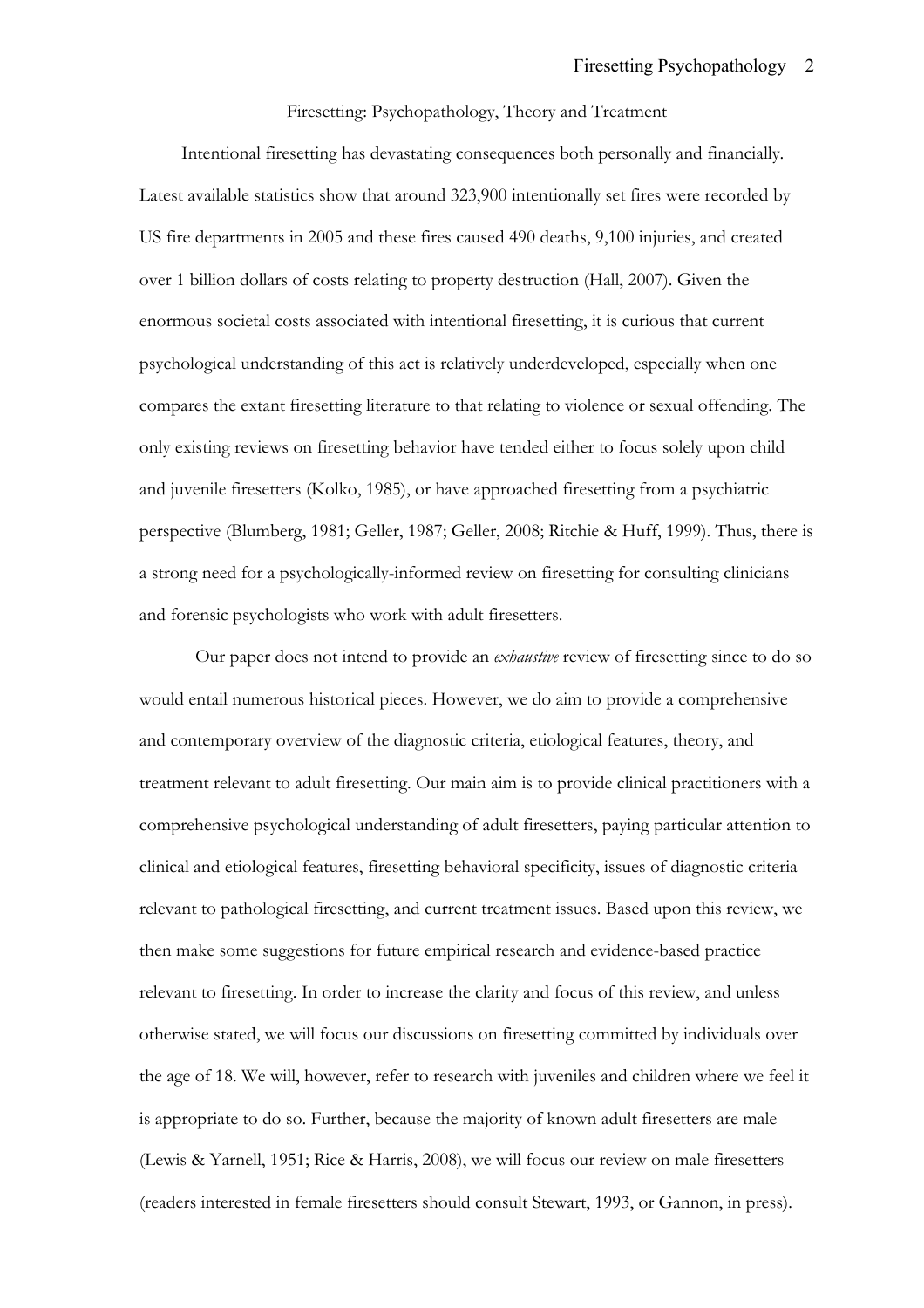#### Defining Firesetting

In law, intentional firesetting is typically referred to as *arson*. Arson may generally be defined as the intentional destruction of property—via fire—for unlawful purposes (Kolko, 2002; Williams 2005). In the US, the exact legal definition of arson may vary across states. Typically, however, the following criteria are present in legal definitions of arson: (i) there must be some element of *intention* underlying the act; (ii) the fire must be set for an *unlawful purpose* (i.e., to harm others or to profit fraudulently), and (iii) the fire must *damage* property or belongings in some way (Federal Bureau of Investigation, 2004; Hall, 2007; Kolko, 2002; Williams 2005). Since arson is a legal term that may vary across jurisdictions, we choose not to use it throughout this review. Instead, we will use the term "firesetting" to refer to all *intentional* acts of setting fire. This definition ensures that we encapsulate maximal motives associated with firesetting as observed by the consulting clinician.

#### Firesetters' Characteristics

Information about the known characteristics of firesetters is vital for the consulting professional since this information can highlight key areas for clinical assessment and exploration. Such information can also provide guidance on the various treatment needs and responsivity factors relevant for individual or group work with detected firesetters. *Sociodemographic Features*

Figures suggest that the ratio of male to female firesetters may fall in the region of 6:1; a proportion of around 14% (Bourget & Bradford, 1989; Lewis & Yarnell, 1951; Stewart, 1993<sup>1</sup>) and the majority of apprehended firesetters are white (Bennett & Hess, 1984; Ritchie & Huff, 1999; Rix, 1994). Generally, male firesetters admitted for psychiatric evaluation appear similar to other criminals on factors such as low economic status, poor education, and unskilled employment (Doley, 2003a; Hurley & Monahan, 1969; Rice & Harris, 1991; Räsänen, Hirvenoja, Hakko, & Väisänen, 1995; Ritchie & Huff, 1999 Wolford, 1972). However, a large number of studies have shown that firesetters are generally younger than

 $\overline{a}$ 

 $<sup>1</sup>$  see Dickens, et al. (2007) for a comparison of male and female firesetters' characteristics</sup>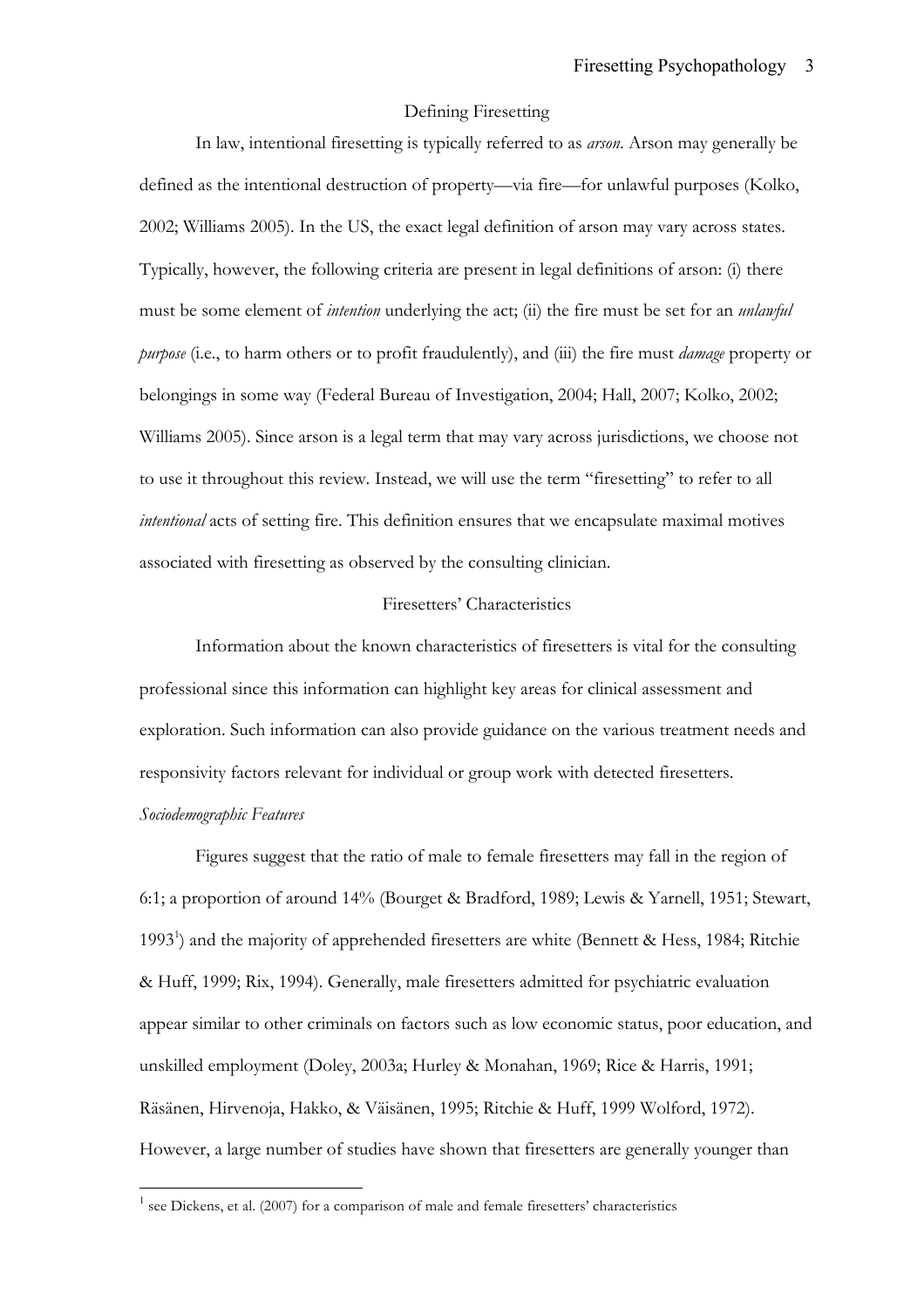non-firesetting criminals (Hurley & Monahan 1969; Rice & Harris, 1991). Other researchers have suggested that firesetters may be characterized by lower IQ levels relative to nonfiresetting criminals (Lewis & Yarnell, 1951; Rice & Harris, 1991).

#### *Offending History*

Several studies show that firesetting is often part of a wider array of general offending (Rice & Harris, 1996; Ritchie & Huff, 1999; Hill et al., 1982; Sapsford, Banks, & Smith, 1978; Soothill, Ackerley, & Francis, 2004). However, firesetters' offending histories appear to be more similar to that of property offenders than violent offenders (Hill et al., 1982; Tennent, McQuaid, Loughnane, & Hands, 1971; Vreeland & Levin, 1980). For example, Hill et al. (1982) compared the offense histories of individuals referred for psychiatric assessment due to firesetting with other inpatient referrals predominantly characterized by either property or violent offenses. Overall, Hill et al. found that the majority of firesetters were characterized by one or more recorded criminal charges. However, the firesetters' profiles appeared to be different both to the violent and the property offenders. In short, firesetters appeared less violent than the violent offenders, yet more violent than the property offenders. Using discriminant analyses procedures, in which previous violence, psychiatric diagnoses, and substance abuse associated with offending were identified as predictors, Hill et al. attempted to classify firesetters as either property or violent offenders. Using this procedure, 60% of the firesetters were characterized as property offenders. Other researchers have also concluded that firesetters are not generally characterized by interpersonal violence (Jackson, Glass, & Hope, 1987a; Hurley & Monahan, 1969; Räsänen, et al., 1995; Soothill et al., 2004) or sexual offending (McKerracher & Dacre, 1966). In support of these findings, recidivism research shows that firesetters are more likely to recidivate non-violently than they are to recidivate violently over a mean follow up period of 7.8 years (57% non violent recidivism versus 31% violent recidivism; Rice & Harris, 1996). Nevertheless, firesetters do recidivate violently and it appears likely that aggression plays a significant role in firesetting behaviors; although the nature of this aggression seems avoidant (see McKerracher & Dacre's Displaced Aggression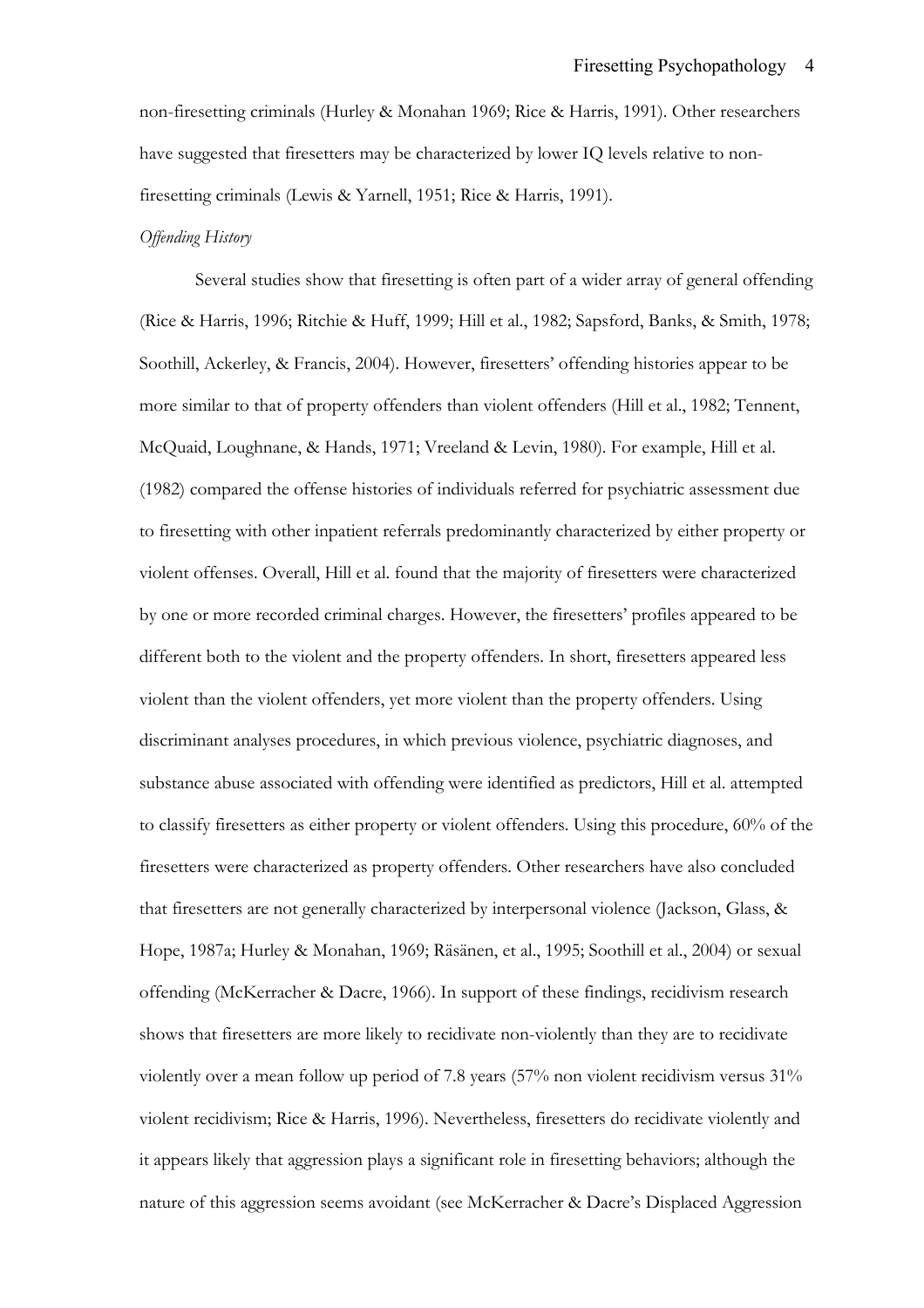Hypothesis, 1966). In summary then, firesetters can and do display interpersonal violence. However, the majority of firesetters are typically versatile, engaging in numerous instances of both theft and property offenses.

#### *Developmental Features*

Studies show that, relative to non-firesetters, children who set fires are more likely to originate from large and financially impoverished families (Bradford, 1982; Heath, Hardesty, Goldfine, & Walker, 1983) characterized by neglectful parenting styles (Showers & Pickrell, 1987; Slavkin, 2000) and physical or sexual abuse (McCarty & McMahon, 2005; Moore, Thompson-Pope, & Whited, 1996; Showers & Pickrell, 1987). Such experiences are highly likely to negatively affect a child's ability to form secure attachments with caregivers (Perry, 1997), and also their ability to develop appropriate social skills and affective self regulatory behavior during adolescence and adulthood (Ainsworth, 1989; Bowlby, 1969, 1973; Root, MacKay, Henderson, Del Bove, & Warling, 2008). In support of this hypothesis, Root et al. (2008) have demonstrated that the link between developmental abuse and juvenile firesetting is mediated by affective and behavioral difficulties, although it is unclear from this study whether the same link persists into adulthood.

To our knowledge, there are no studies that focus on firesetters' childhood or adult attachment styles and compare the prevalence of these to adequate non-firesetter control groups. However, a number of professionals have observed seemingly dysfunctional attachment styles in firesetters as a result of pathogenic caregiving experiences (Focus Adolescent Services, 2009; Räsänen, Puumalainen, Janhonen, & Väisänen, 1996). Other researchers have noted that firesetters are typically single men who are characterized by loneliness and impoverished social support networks (Barracato, 1979; Bennett & Hess, 1984; Inciardi, 1970; Leong, 1992; Rice & Harris, 1991, 2008; Ritchie & Huff, 1999). Nevertheless, poor attachment relationships and interpersonal social functioning appear to characterize many criminals who do not set fires (Frodi, Dernevik, Sepa, Philipson, & Bragesjö, 2001; Ross & Pfäfflin, 2007; Van Ijzendoorn et al., 1997; Ward, Hudson, &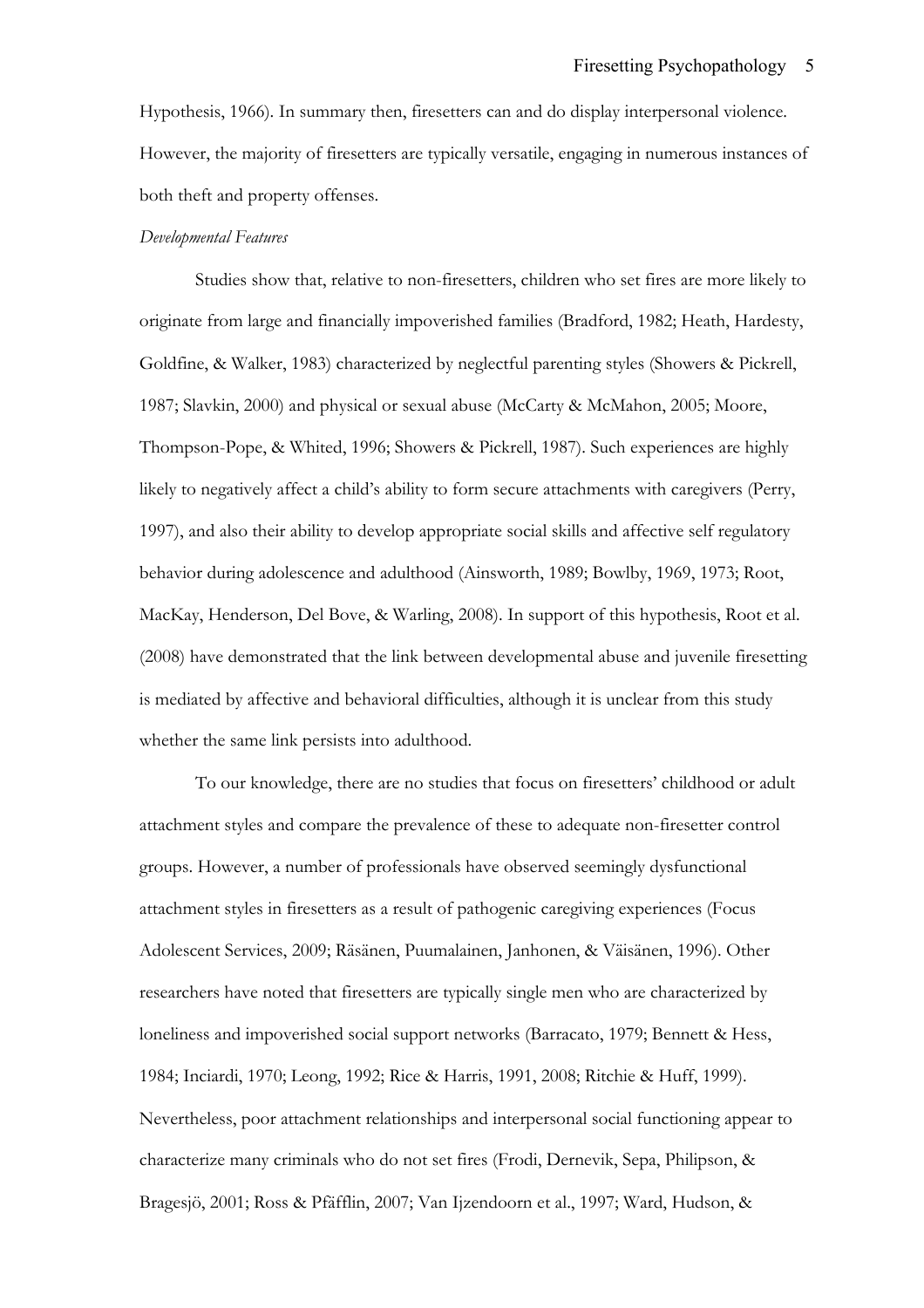Marshall, 1996) limiting the conclusions that may be drawn from these observations.

In terms of specific attachment *disorders*, firesetting is not specifically identified as a core symptom of Reactive Attachment Disorder (RAD) as classified by DSM-IV-TR (American Psychiatric Association; APA, 2000). However, a variety of anti-social behaviors displayed during childhood may be accounted for by RAD, suggesting that firesetting behavior is unlikely to be predicted by a particular attachment disorder or style *per se*, but may instead reflect individual differences in fire interest and early socialization with fire (see Social Learning Theory described later).

#### *Associated Traits*

Perhaps unsurprisingly given the developmental adversities experienced by firesetters, many researchers have reported that firesetters exhibit poor assertiveness and communication skills (Jackson et al., 1987a; Rice & Chaplin, 1979; Rice & Harris, 2008), low self-esteem (Smith & Short, 1995; Swaffer, Haggett, & Oxley, 2001), and high levels of impulsivity (Räsänen et al., 1996). Some researchers have also argued that firesetters are unlikely to be interpersonally aggressive (Bennett & Hess, 1984; Jackson, et al., 1987a; Hill et al., 1982; Rice & Harris, 1996), although such conclusions are contentious given that a good proportion of firesetters are known to recidivate violently (Rice & Harris, 1996). Finally, some researchers have noted a tendency for firesetters to hold very low thresholds of frustration tolerance (Jackson, 1994; Tennent et al., 1971); a finding suggesting that some firesetters use fire as a method of emotional expression (see also Canter & Fritzon, 1998). *Psychopathology*

*Pyromania.* Within DSM-IV-TR (APA, 2000) firesetting is referred to as either (a) a deliberate destruction of property that may characterize conduct disordered children or adolescents (312.81, 82, 89), or (b) *Pyromania,* a psychiatric impulse-control disorder *not otherwise specified*  (312:33). For conduct disordered youngsters, firesetting appears to represent just one of a wide array of antisocial behaviors involving repetitive violations of age appropriate societal norms and others' rights. Diagnosis of *pyromania*, however, is dependent upon an intense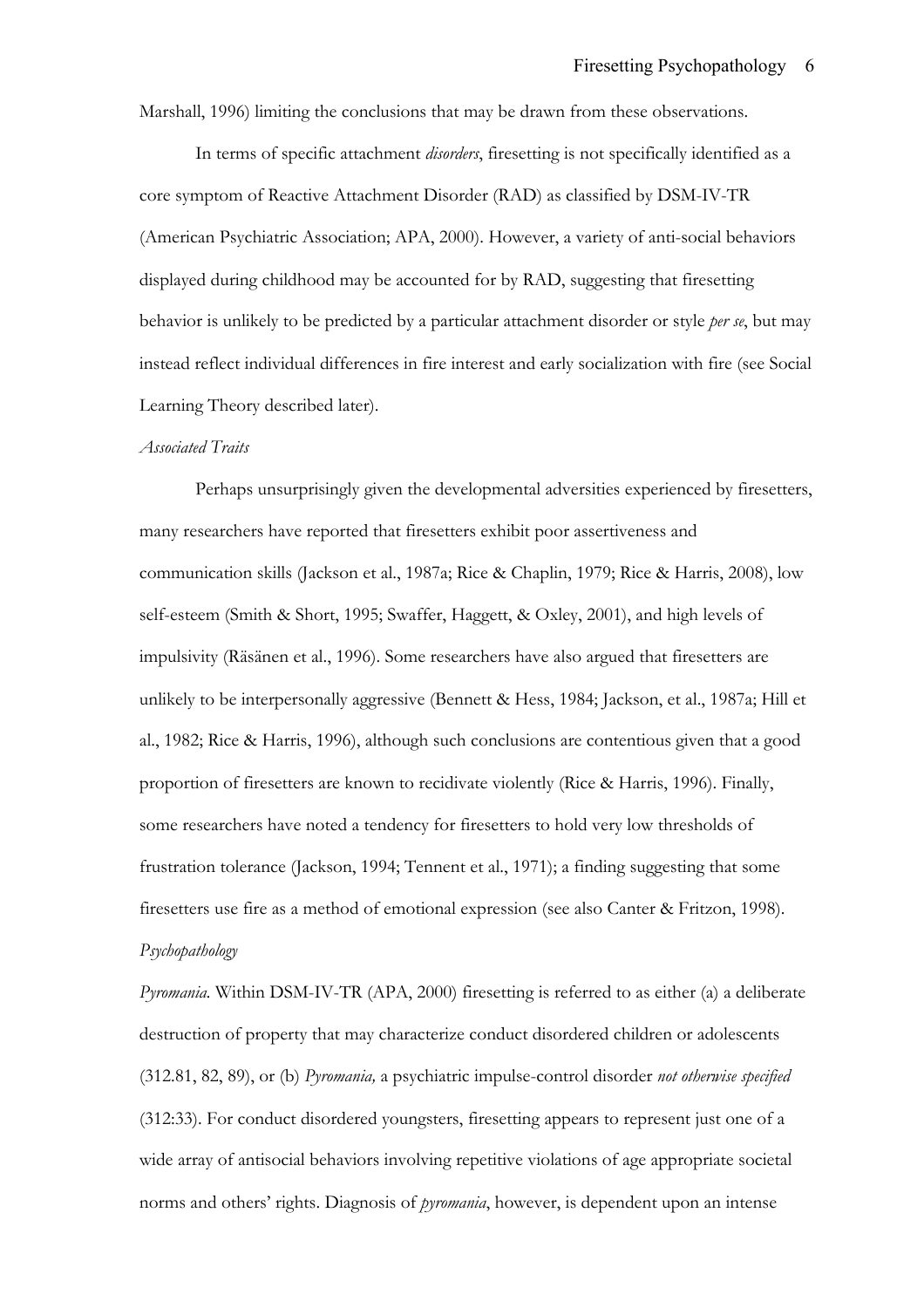fascination with and desire to associate oneself with fire and fire paraphernalia. A diagnosis of pyromania is dependent upon (a) deliberate and multiple firesetting, (b) tension or arousal prior to firesetting, (c) fascination, and attraction to fire, fire paraphernalia, and the consequences of fire, and (d) pleasure, gratification or relief upon firesetting or witnessing and participating in the consequences. Furthermore, for a diagnosis of pyromania to be made, the firesetting must not be motivated by financial gain, sociopolitical ideology, desire to mask criminal activity, expression of anger or revenge, an intention to improve living circumstances, or be the result of delusions, hallucinations, or any other form of judgment impairment (e.g., intoxication, dementia, or retarded functioning). Finally, the firesetting must not be better accounted for by the other psychiatric diagnoses of conduct disorder, mania, or antisocial personality disorder.

Given this strict diagnostic criteria, it is perhaps unsurprising that DSM-IV-TR describes diagnoses of pyromania amongst firesetters as "apparently rare" (p. 614). In support of this, many researchers report difficulty detecting *pure* pyromania in samples of firesetters with a majority of researchers reporting either no pyromaniacs in their cohorts (Leong, 1992; Geller & Bertsch, 1985; O'Sullivan & Kelleher, 1987; Prins, Tennent, & Trick, 1985), or very small estimates in the region of 3 to 10% (Bourget & Bradford, 1989; Lindberg, Holi, Tani, & Virkkunen, 2005; Ritchie & Huff, 1999). It is unclear whether DSM-IV-TR's exclusion criteria unnecessarily limit the range of situates and persons for which diagnoses of pyromania may be made. For example, it is plausible that many individuals who suffer from the core constituents of pyromania (i.e., criterion A, B, C, D, and E) use substances around the time of their offending, and that this heightens their arousal. Furthermore, individuals who hold an intrinsic fascination and attraction to fire may use firesetting to meet multiple needs (e.g., to express anger), or may light relatively controlled fires unknown to other individuals (see Grant & Kim, 2007). Clearly, then, the restrictive definition of pyromania within DSM-IV-TR may well account for the small and even non– existent estimates of pathological firesetting documented within the literature.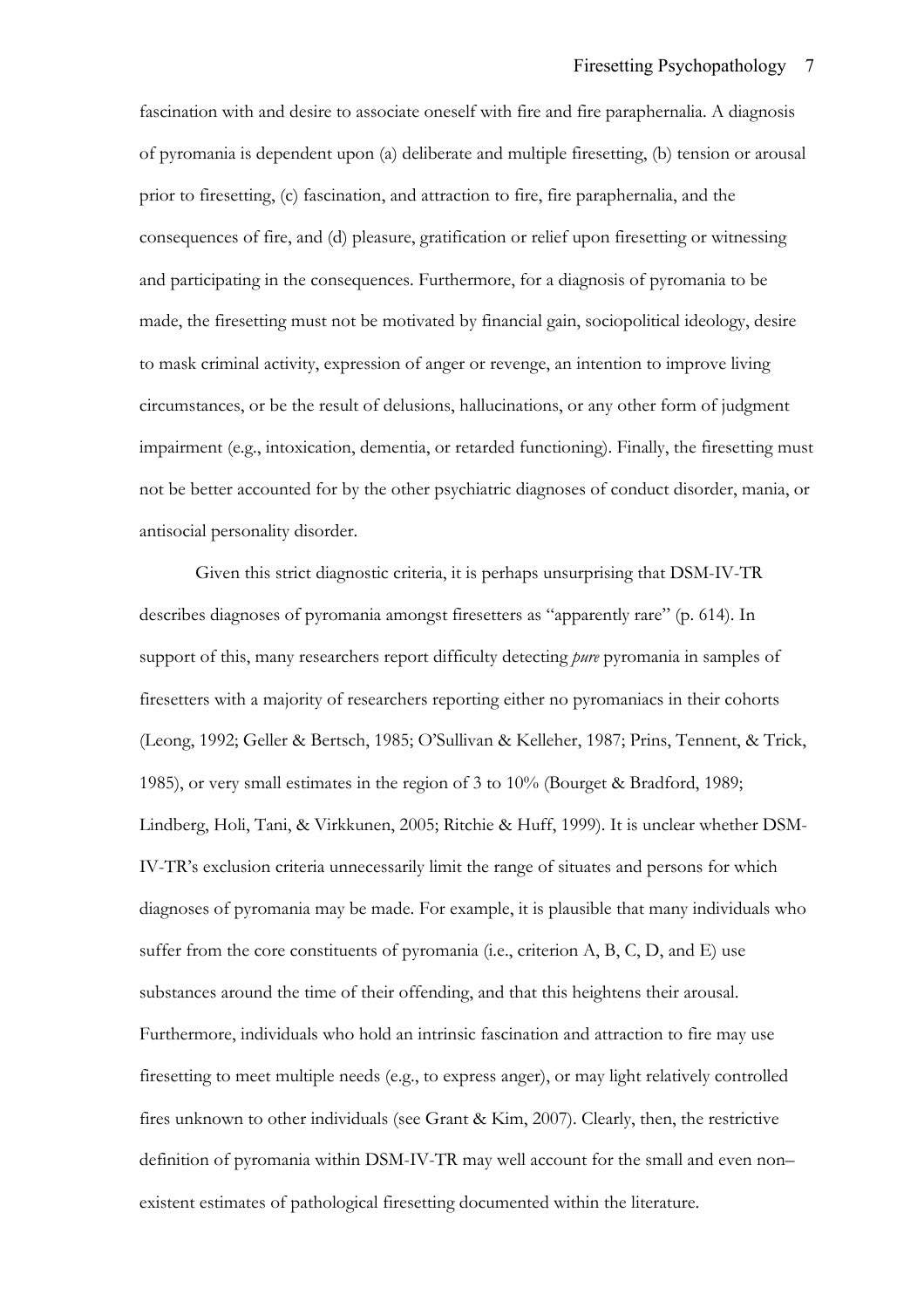*General Psychopathology.* The most common diagnoses associated with firesetting appears to be conduct disorder or antisocial personality disorder (APA, 2000; Bradford, 1982; Heath et al., 1985; Kolko, 1985; Kolko & Kazdin, 1991a; Kosky & Silburn, 1984; MacKay et al., 2006; Martin, Bergen, Richardson, Roeger, & Allison, 2004; Repo & Virkkunen, 1997; Sakheim & Osborn, 1999). In fact, empirical research with Finnish firesetter recidivists shows that antisocial personality disorder predicts recidivist firesetting (Lindberg et al., 2005) and, conversely, firesetting behavior flags those individuals characterized by the most extreme antisocial pathology (Becker, Stuewig, Herrera & McCloskey, 2004; Martin et al., 2004).

Within the adult firesetting population, commonly documented comorbid diagnoses are schizophrenia (Geller, 1987; McKerracher & Dacre, 1966; Ritchie & Huff, 1999; Virkkunen, 1974), substance dependence (Grant & Kim, 2007; Räsänen et al., 1996; Ritchie & Huff, 1999), affective disorders (Geller, 1987; Grant & Kim, 2007; Ritchie & Huff, 1999), anxiety disorders (Grant & Kim, 2007), and personality disorder (Barnett and Spitzer, 1994; Geller, 1987; Lindberg et al., 2005; Tennent et al., 1971; Virkkunen, DeJong, Bartko, Goodwin, & Linnoila, 1989). Pyromania—in particular—is also associated with impulse control disorders; most notably kleptomania and compulsive buying (Grant & Kim, 2007). What is unclear, however, is whether any particular patterns of these comorbid features are unique to firesetting *per se*. Few researchers have examined the prevalence of psychopathologies in firesetters using standardized psychometric tests (e.g., the *Minnesota Multiphasic Personality Inventory*; MMPI, Hathaway & McKinley, 1967). And, when such tests have been used, they have typically been conducted with juvenile firesetters (Moore et al., 1996), or with adult firesetters in the absence of adequate control groups (Koson & Dvoskin, 1982). In one notable exception, Wolford (1972) administered the MMPI to firesetters, and other offender controls but failed to find any notable differences between these groups. Vreeland and Levin (1980), however, argue that both group profiles were psychopathological; seemingly suggesting that firesetters and other criminals hold similarly psychopathological characteristics. To date, then, there is very little controlled empirical research examining the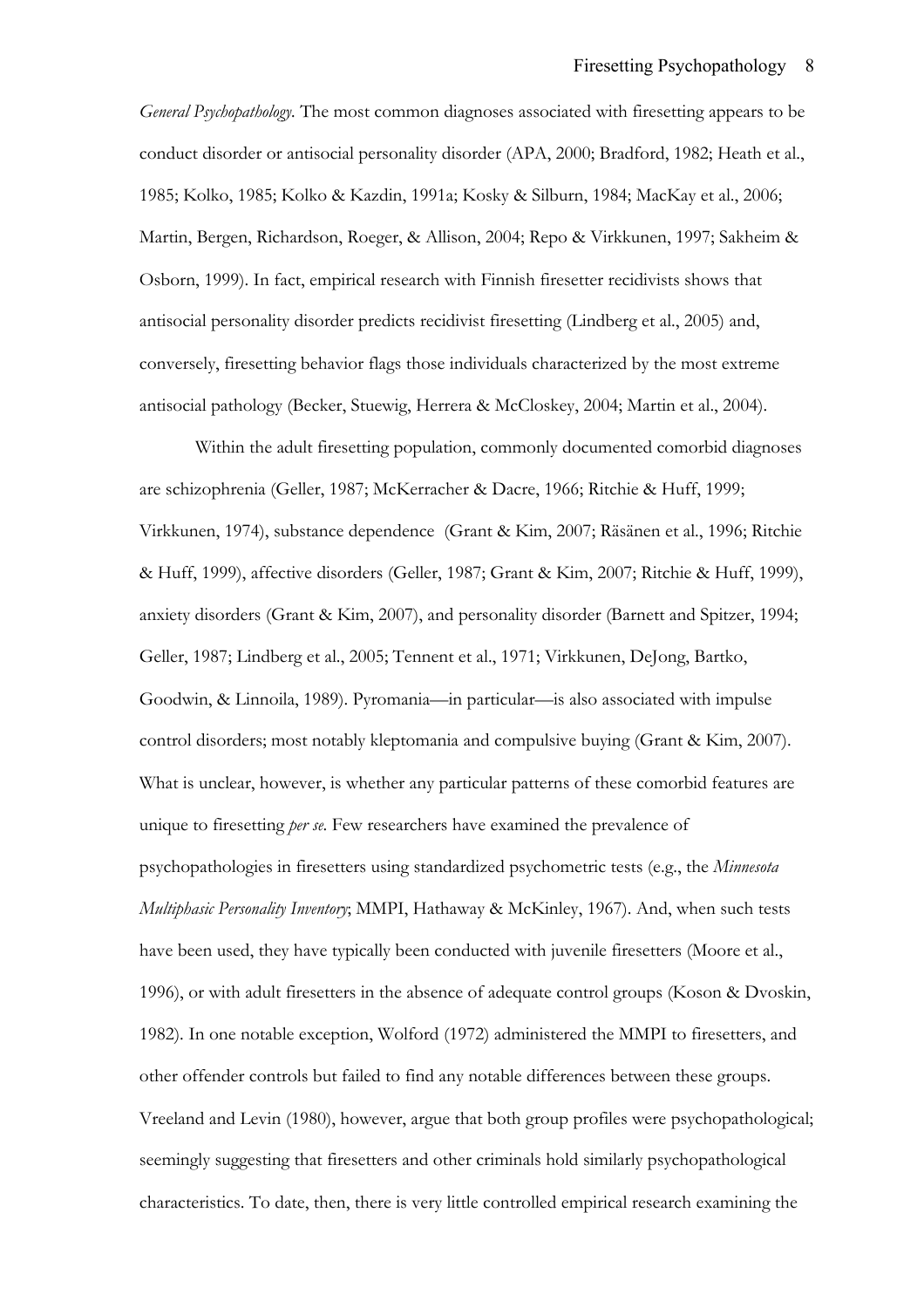general psychopathological features of adult firesetters.

*Sexual Psychopathology*. A number of early writers hypothesized that firesetting, and in particular pyromania, was associated with some type of sexual psychopathy in the form of fetishism (see Doley, 2003b). However, although sexual motivators have been noted in some cases of firesetting (Rice & Harris, 1991; Rix, 1994), researchers have been unable to support any *discernable* link between firesetting and sexual psychopathy (Bradford, 1982; Lewis & Yarnell, 1951; Quinsey, Chaplain, & Upfold, 1989; Prins et al., 1985; Rice & Harris, 1991).

#### Theories of Firesetting

An essential foundation for effective assessment and treatment of criminal behavior is familiarity with, and comprehensive understanding of, etiological theory. Etiological theory provides a core foundation with which to map the interrelationships between an offender's presenting clinical phenomena and core psychological variables (i.e., *case formulation*; Gannon, Collie, Ward, & Thakker, 2008). In short, such case formulations specify (i) how clinical phenomena are generated by psychological factors, and (ii) the rationale required for specific tailored interventions to achieve optimal outcomes with individual offenders.

Within the sexual offending literature, Ward and Hudson (1998) have proposed a meaningful way of conceptualizing available theory into three main types: *single factor, multi factor*, or *micro theories*. Single factor theories are those which focus upon explaining a solitary factor, and its causal relationship to offending (e.g., social-learning theory, or psychodynamic theory). Multi factor theories, however, unite various single factor theories into one comprehensive overview of the offending behavior, providing an explicit account of how each of the factors interact or unite to produce conditions likely to culminate in offending. Finally, micro theories represent descriptive accounts of offending behavior based on data provided by offenders themselves regarding the cognitive, behavioral, volitional, and contextual factors associated with their crime.

One relatively crude form of theory development—taxonomic classification—is not directly specified within Ward and Hudson's (1998) theory conceptualization. Because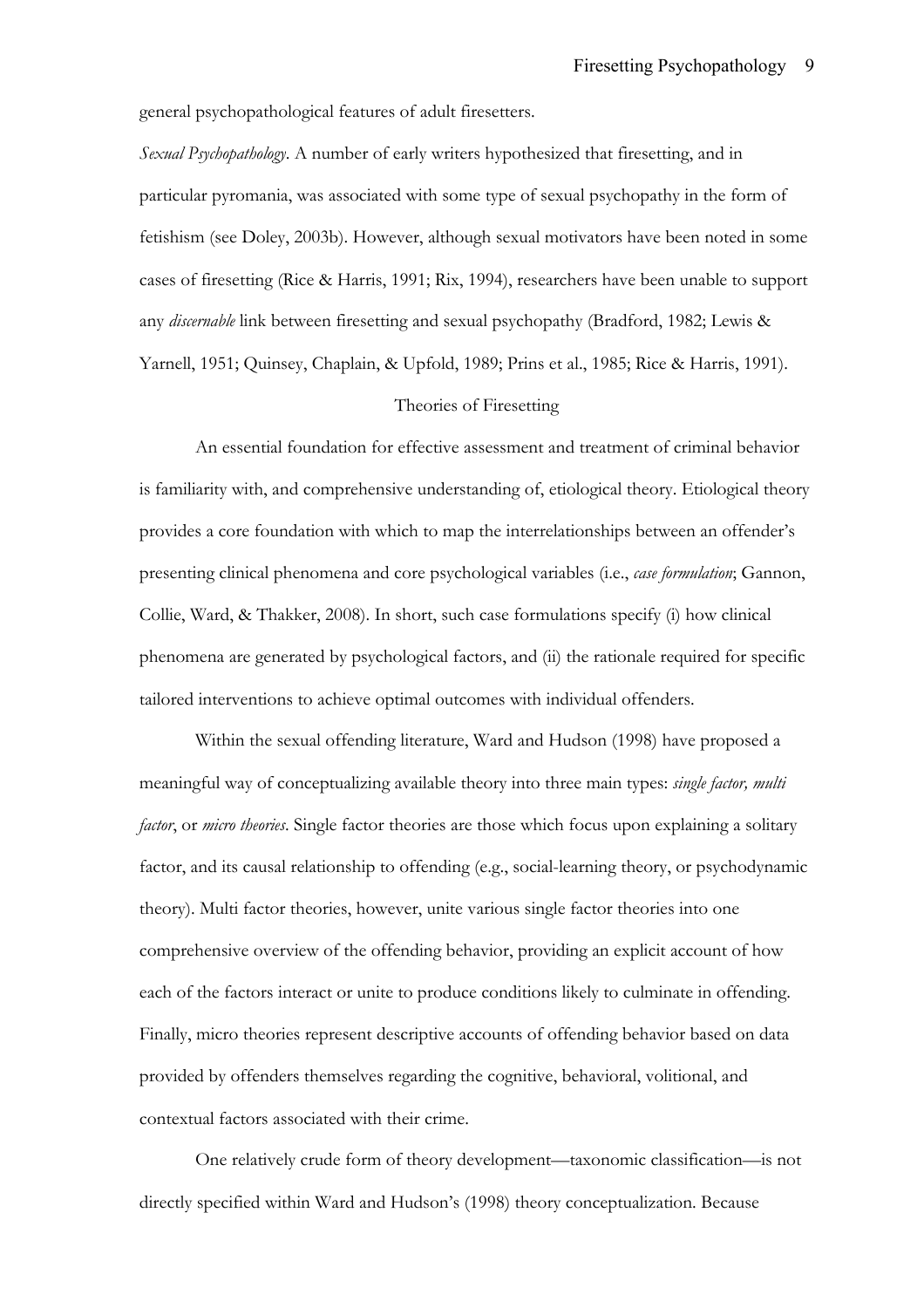taxonomies subtype heterogeneous offender groups based upon shared motivational factors, such taxonomies may be viewed as *unilateral classificatory systems* that guide further theory development. These classificatory systems play a guiding role in core intervention strategies and treatment provision and may ultimately feed into multi factor theories of offense behavior. Within the firesetting literature, there are very few multi factor theories available to professionals, although there has been some proliferation of single-factor theories and taxonomic systems. In the following sections, we critically evaluate the range of taxonomies and theories currently available for clinicians working with firesetters before providing some suggestions for future theory development and research.

In order to aid our relative appraisals of *theory* (excluding classificatory systems), we will refer to a selection of theory appraisal criteria outlined by Hooker (1987) and Newton-Smith (2002). These writers argue that the following criteria are useful for aiding researchers in the difficult task of evaluating competing theories: *empirical adequacy* (i.e., is the theory supported by existing empirical evidence?), *external consistency* (i.e., is the theory consistent with other background theories that are currently accepted?), *unifying power* (i.e., does the theory bring together previously isolated research findings or theoretical perspectives?), *fertility* (i.e., does the theory provide new hypotheses, arenas for research, or clinical interventions?), and *explanatory depth* (i.e., does the theory refer to intricate and detailed operations when describing the intended phenomena?). Thus, we will evaluate each theoretical explanation of firesetting along each of these appraisal dimensions in an attempt to evaluate the *relative* usefulness of each perspective.

#### Taxonomies: Unilateral Classificatory Systems

One simple way of reducing the heterogeneity of firesetters is to condense them into more manageable descriptive classifications that may be used to aid treatment decisions. A number of firesetting typologies have been proposed based on offense characteristics,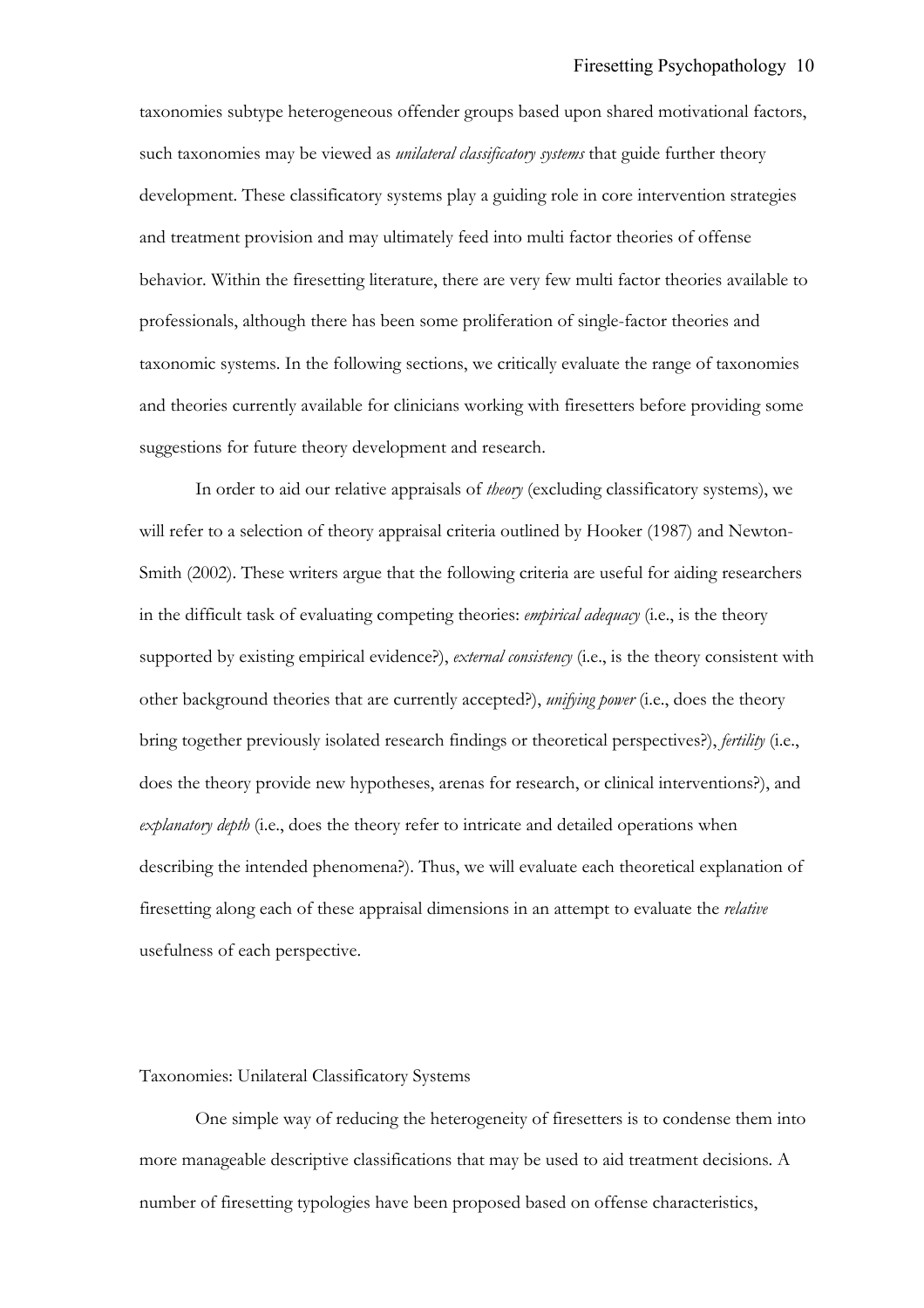professional observations<sup>2</sup> regarding the hypothesized motivational factors underlying firesetting, or some combination of both (Barker, 1994; Bradford, 1982; Faulk, 1994; Icove & Estepp, 1987; Inciardi, 1970; Lewis & Yarnell, 1951; Prins, 1994; Prins et al., 1985; Ravataheino, 1989; Rider, 1980; Rix, 1994; Scott, 1974; Vreeland & Levin, 1980).

Lewis and Yarnell (1951) are largely credited as being the first researchers to provide some type of classificatory system for grouping firesetters (although see Magee, 1933 for an earlier typological classification of pathological versus non pathological firesetters). Lewis and Yarnell attempted to provide one of the first empirical and objective evaluations of firesetters using 2000 reports of firesetting (the majority of which were committed by males) obtained from the National Board of Underwriters, US. Excluding those who set fires for profit, Lewis and Yarnell identified four categories of firesetters who were judged to have started fires: *unintentionally* (e.g., through temporary confusion), as the result of *delusions* (e.g., psychosis), for *erotic pleasure* (e.g., via pyromania type traits or sexual fetishism), and to obtain *revenge*; (e.g., through jealousy or feeling slighted in some way). Lewis and Yarnell also noted a further "child" category of firesetters who were hypothesized to start fires out of "mischief" or "excitement". This typology has proved to be popular, and has been expanded upon by many researchers (e.g., Bradford, 1982). Lewis and Yarnell did not specify any psychological implications of their classificatory system, stating instead that, "the day may come, eventually, when these disorders will lend themselves to treatment and correction" (Lewis & Yarnell, 1951, p. viii). Surprisingly, it was some time later before further substantial firesetting taxonomies were developed.

In 1970, Inciardi examined the records of all paroled firesetters (97% male) released from New York State Prisons throughout 1961-1966. Six categories of firesetter were developed: *revenge*, *excitement*, *institutionalized*, *insurance claim*, *vandalism*, and *crime concealers.* The revenge firesetters (58%,  $n = 80$ ) were by far the largest group detected. They were relatively

 $\overline{a}$ 

 $2$  We use the term professional here to include any professional involved in the prevention of firesetting including, but not limited to, fire personnel, psychiatrists, and clinical psychologists.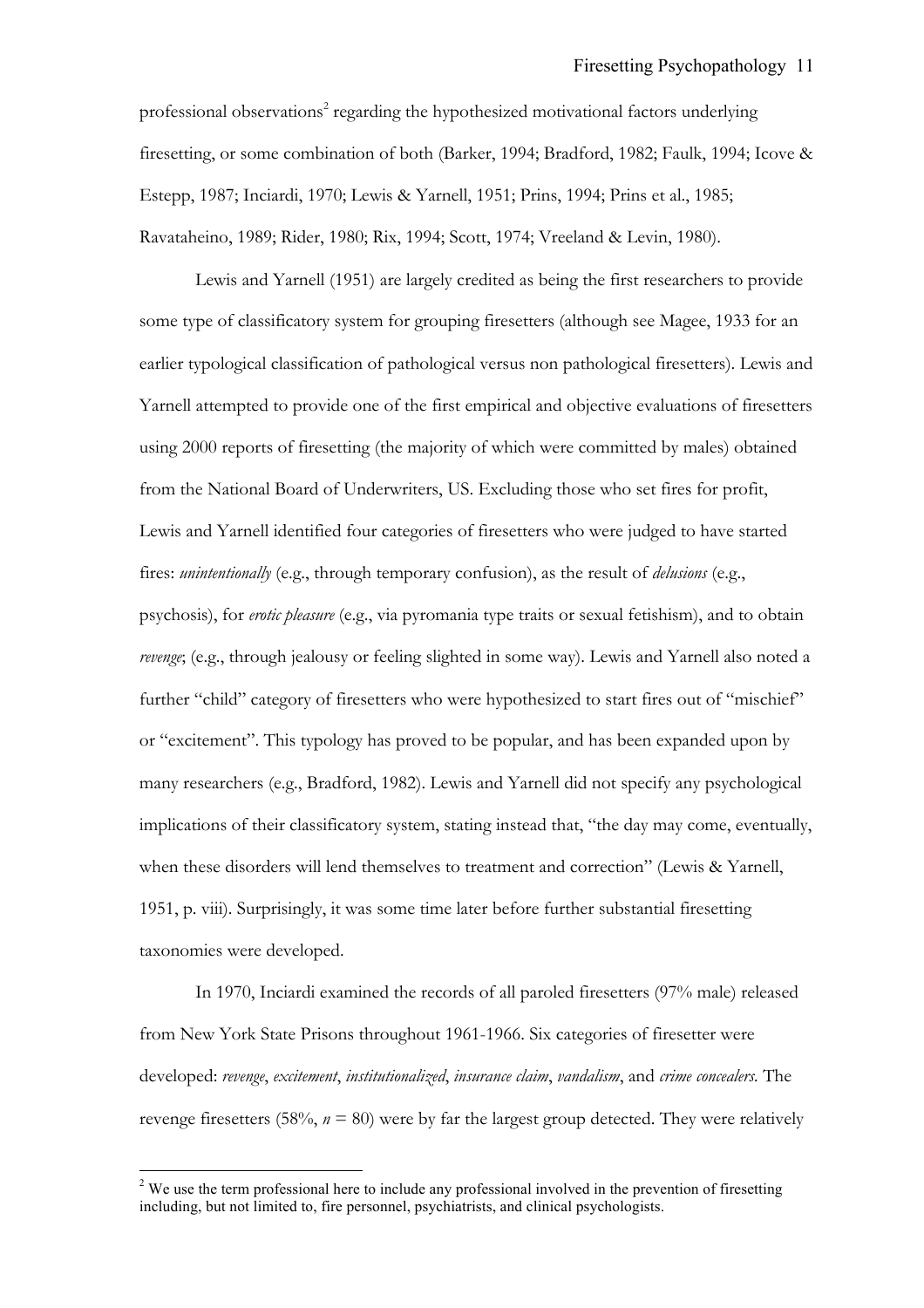young men (median age  $= 28$ ), of low intelligence (median IQ  $= 84$ ) who had set fire to their victim's home or property out of vengeance or jealousy. Inciardi (1970) observed that the revenge firesetter was typically a loner, had a serious alcohol problem and was "the most dangerous of all arsonists" (p. 148) since his desire for vengeance typically overrode any thought for human safety. The excitement firesetter  $(18\%, n = 24)$  refers to individuals who found it intrinsically exciting and satisfying to light fires and partake in the surrounding aftermath of that fire (cf. DSM-IV-TR's criteria for Pyromania; APA, 2000). These individuals were relatively young individuals (median age  $= 23$ ; median IQ  $= 96$ ) who were typically semi-skilled workers, and set fire to uninhabited buildings to get their "kicks". The institutionalized firesetters  $(6.5\%, n=8)$  were young (median age = 19) intellectually impaired individuals (median  $IQ = \langle 70 \rangle$  who were resident within mental health institutions. Their firesetting appeared to be motivated by attention seeking grievances in order to get themselves transferred from their institution. The insurance claim firesetter (7%,  $n = 10$ ) was one of the oldest (median age  $= 29$ ) and more intelligent of the firesetter groups (median  $IQ = 110$ ). These individuals set fires to their own unoccupied homes or properties in order to obtain compensatory insurance. The vandalism firesetters  $(4.1\%, n = 5)$  were young males (median age  $= 18$ ) of low intelligence (median IQ  $= 75$ ). They were typically accompanied by other firesetters and tended to set fires to schools and churches for "fun". Finally, the crime concealers  $(7\%, n = 10)$  were those who set fires in an attempt to conceal other criminal activity. These individuals were of relatively high intelligence  $(IQ = 112)$  with a median age of 22.

A core strength of Inciardi's (1970) work was the number of participants studied. This work appears to have been one of the most extensive attempts at firesetting classification since Lewis and Yarnell's (1951) pioneering study (Rix, 1994). Nevertheless, Inciardi's classification—like Lewis and Yarnell's—suffers from poor conceptual clarity since participants could be classified according to motive (i.e., *revenge*) or demographic characteristics (i.e., residing in a psychiatric facility); see also Vreeland and Levin (1980).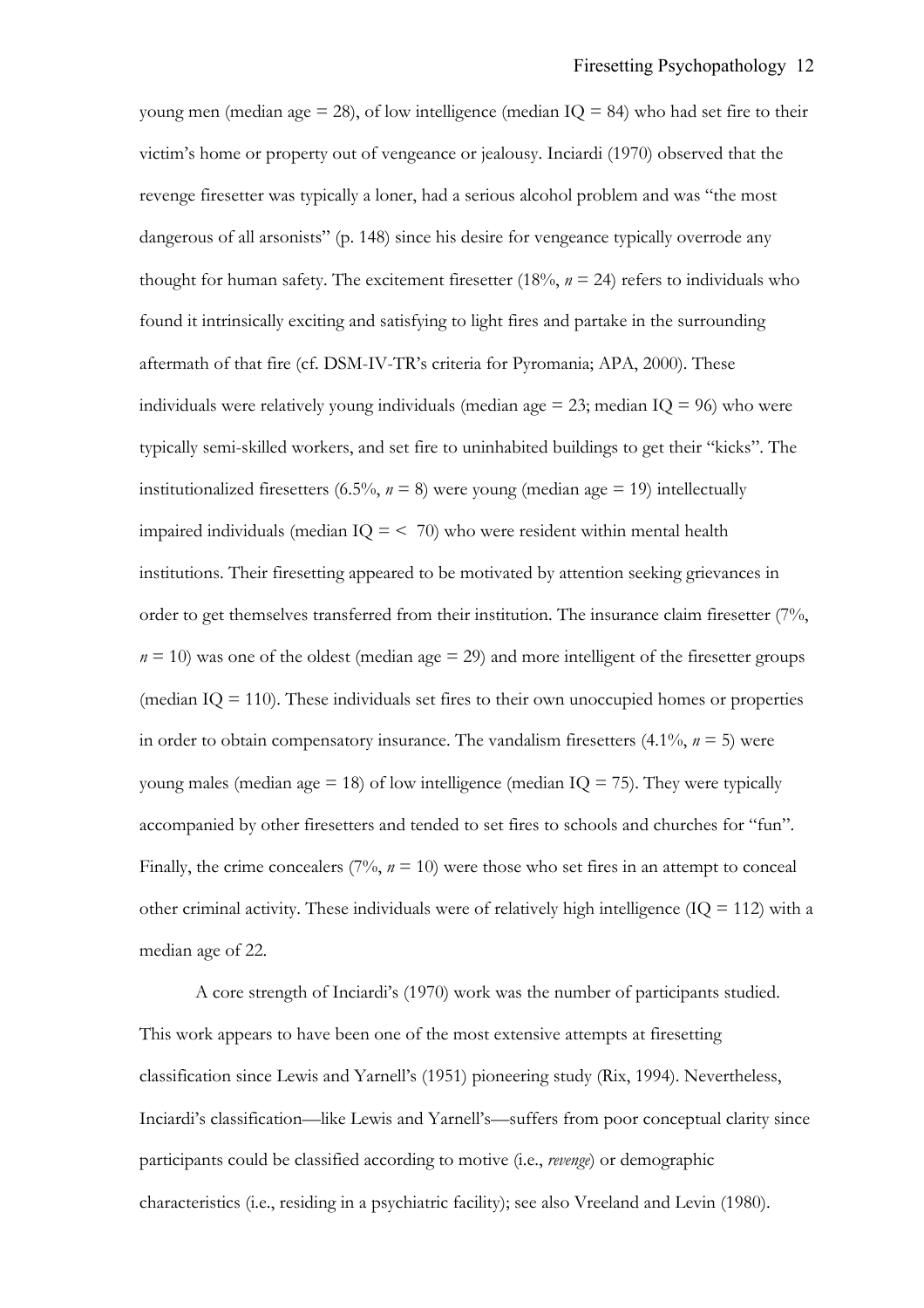Other typologies similar to Inciardi's (1970) have emerged more recently in the literature (e.g., Dennett, 1980; Icove & Estepp, 1987; Ravataheino, 1989). For example, from the viewpoint of a fire investigator, Dennett (1980) argued that six broad categories could be used to group firesetters: *crime concealers*, *financial firesetters*, *destructive/protesting firesetters*, *hero firesetters*, those who set fire to *fulfill a fundamental need* (associated with those suffering from mental disorders) and those who set fires out of *boredom*. The majority of these categories overlap with those suggested by Inciardi apart from hero firesetters; a category that seemingly stems from Dennett's experience as a fire investigator. According to Dennett (1980), these hero firesetters set fires so that they can save the day and become recognized figures in the community. Icove and Estepp (1987) examined qualitative data from 1, 016 arrest interviews for fire-related offenses in the US. Similarly to Inciardi's (1970) previous work, they also reported finding the motives of *revenge*, *excitement*, *vandalism*, and *crime concealment*. However, two main points of divergence emerged. First, Icove and Estepp found much lower levels of revenge motives in their sample (14% versus 58% in Inciardi's sample), and second, they found much higher levels of vandalism (49% versus 4.1% in Inciardi's sample). It is highly likely that the nature of their sample—which included many more juvenile offenders accounted for much of this reported motivational variation. In support of this, a plethora of studies examining adult firesetters have documented revenge as being a highly prevalent motivating factor (e.g., Koson & Dvoskin, 1982; Hill et al., 1982; O'Sullivan & Kelleher, 1987; Lewis & Yarnell, 1951; Rix, 1994).

Attempts to simplify classificatory systems into dichotomous or tripartite taxonomies have been relatively unsuccessful (Faulk, 1988; Kidd, 1997; Koson & Dvoskin, 1982; Levin 1976; Moll, 1974; Muckley, 1997; Scott, 1974). For example, Levin (1976) divided firesetters according to whether they had set fires alone, in a group, or for profit, thus conflating offense characteristics with offense motivators. Scott (1974) hypothesized that firesetters were either *motivated* or *motiveless.* Unfortunately, however, the logic underpinning this dichotomy appears severely compromised since many fires with apparent motive (e.g.,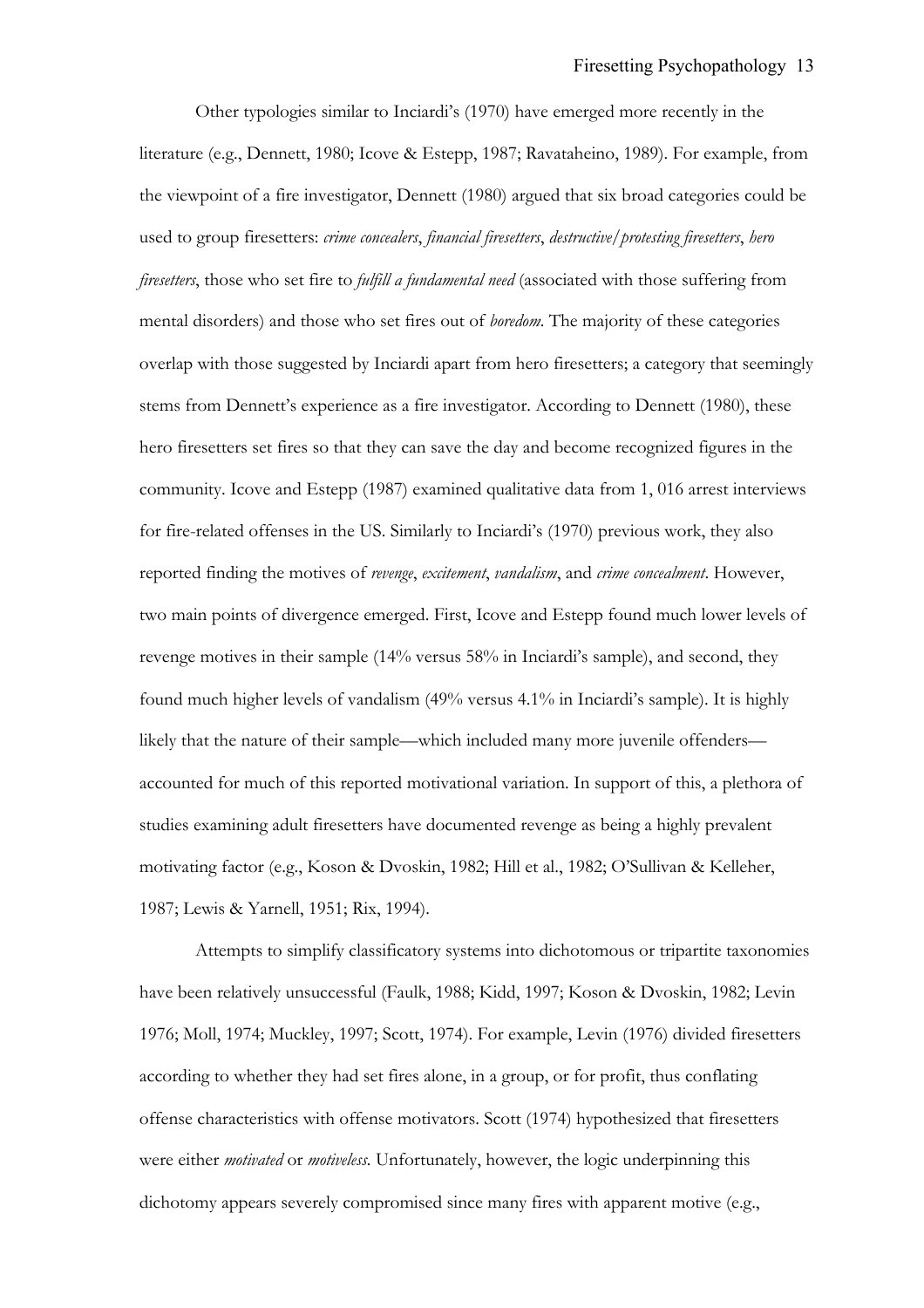revenge fires) were classified by Scott as *motiveless* (Willis, 2004). Kidd (1997) proposed a similar, but seemingly less controversial system, in which motiveless firesetting was classified as incorporating pyromania, psychosis, vandalism, substance misuse, or intellectual deficiency. Nevertheless, whether such reasons for firesetting should really be classified as *motiveless* is questionable, and may represent a semantic contradiction in terms. Faulk (1988) proposed a more intuitively appealing dichotomy based upon whether fire could be seen as (i) a *means to an end* (e.g., for financial gain, crime concealment, revenge, to relieve boredom, to cry for help, to become a hero, to end one's life, or to enhance self esteem) or (ii) the *object of interest in itself* (e.g., due to pyromania type characteristics, sexual excitement, affect regulation). This latter dichotomy—although simple—appears to circumvent the semantic issues inherent in Kidd (1997) and Scott's (1974) classifications providing a core instrumental–intrinsic division (Doley, 2003a). Using a slightly broader conceptualization, Barker (1994) conceptualized firesetting as fitting into one of four types of aggression (see Edmunds, 1978): *Acquisitive* (firesetting directed at innocent persons and property for personal gain), *Vindictive* (firesetting with the intention of harm), *Instrumental* (similarly to Faulk, 1988; firesetting as a means to an end), and *Cathartic* (firesetting as a non-directed release of intense affect).

Prins (1994; Prins et al., 1985) has highlighted the inherent complexity of individuals' motivations for arson; questioning whether any attempt at classifying firesetters' motives contributes greatly to our understanding of firesetting behaviors. Nevertheless, having highlighted these limitations, Prins (1994) proceeds to present a classificatory perspective of firesetting based upon his own previous works (Prins et al., 1985) and that of other researchers (e.g., Cooke & Ide, 1985; Faulk, 1988; Inciardi, 1970; Ravataheino, 1989). Prins (1994) categorizes firesetting as being motivated by either: (i) financial incentive, (ii) crime concealment, (iii) political aims, (iv) self destruction (including political aims), (v) mixed motives, (vi) mental disturbance/disorder, (vii) revenge, (viii) attention seeking, and (ix) vandalism (at the hands of young males). A core strength of this classificatory system is the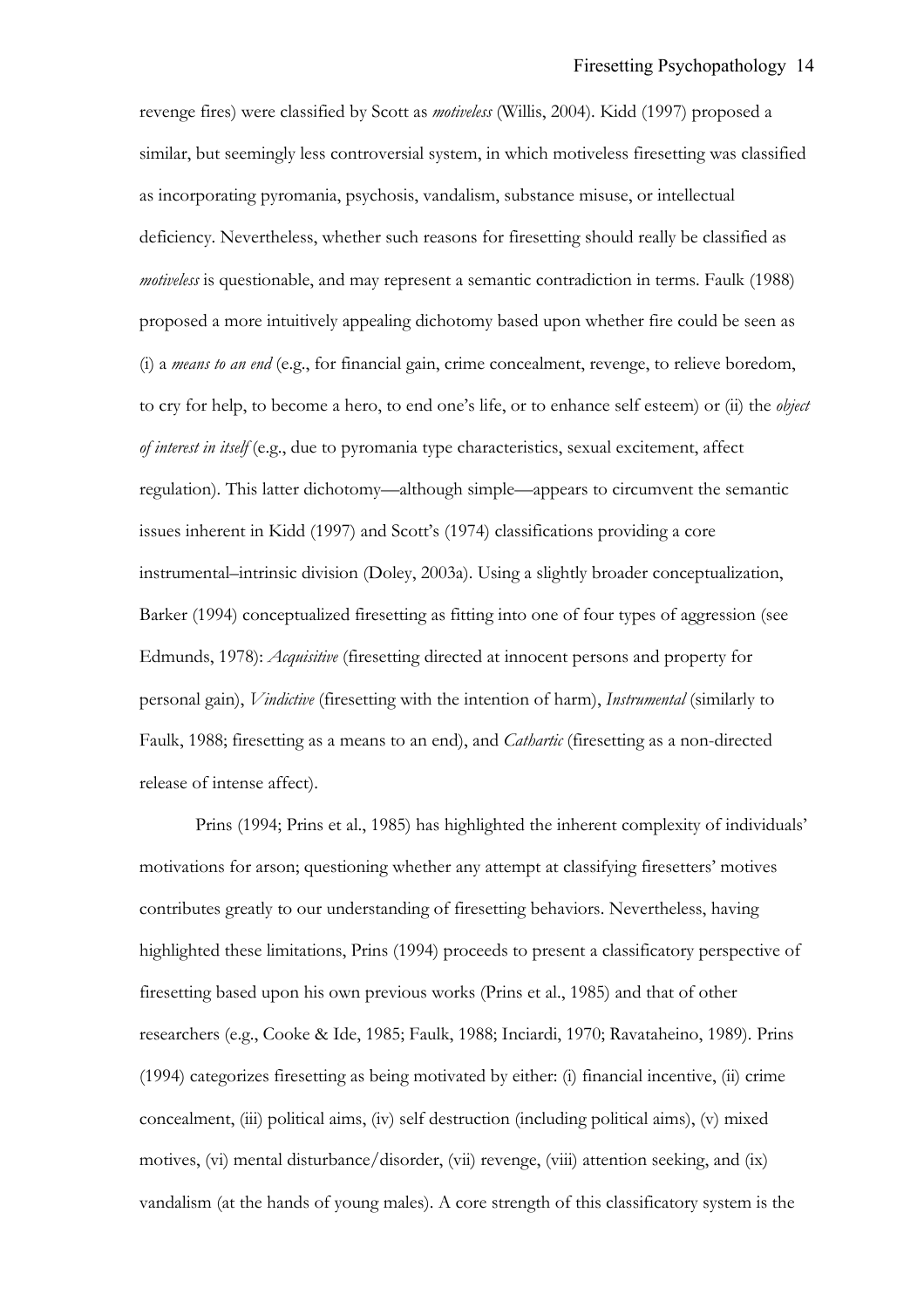inclusion of a category acknowledging the potential for "mixed motives" generating firesetting. In fact, throughout his classificatory descriptions, Prins (1994) openly appreciates the inherent overlap between various classifications (see also Cook & Ide, 1985; Murphy & Clare, 1996). Nevertheless, apart from this open appreciation, it is unclear how Prins' (1984) taxonomy is notably different from many of the others we have already described.

Rix (1994) attempted to use a combination of categories derived from Inciardi (1970), Faulk (1988), and Prins et al. (1985) to classify the motives of 153 UK firesetters (84% male) referred to psychiatric services between 1983 and 1993. Initially, Rix attempted to use Faulk's (1988) dual classificatory system of firesetting but was unable to allocate an unspecified proportion of participants using this method. Thus, the resulting classification appeared to amalgamate Inciardi (1970) and Prins et al.'s (1985) classificatory structures, although some notable additions were generated. Overall, fifteen categories were required to account for participants' motivations<sup>3</sup>. The three most popular motivators were *Revenge* (33%,  $n = 42$ ), *Excitement* (12%,  $n = 16$ ), and *Vandalism* (10%,  $n = 13$ ). All other categories accounted for ≤7% of motives: *Attention-Seeking* (firesetting as a cry for help or to attract attention), *Re-Housing* (firesetting to promote a relocation from social housing), *Attempted Suicide* (firesetting as a means of killing oneself), *Carelessness* (accidental firesetting*)*, *Psychosis* (firesetting as a result of psychotic illness), *Finances* (firesetting in the form of insurance fraud), *Cover up* (firesetting to cover up another crime), *Manipulation* (firesetting to promote relocation to prison/hospital or to reunite with a partner), *Heroism* (*firesetting to achieve the community status of "hero"*), *Proxy* (firesetting on behalf of someone else), *Antidepressant* (firesetting to relieve depression), and *Political* (firesetting to achieve a political purpose).

A clear strength of Rix's (1994) study is the fact that he interviewed every single one of his patients face-to-face as part of their psychiatric assessment; and, because persons convicted of arson in the UK are typically assessed by a psychiatrist, Rix's sample appears fairly representative of north-east England. Nevertheless, Rix does not provide other

 $\overline{a}$ 

 $3$  Only the figures relevant for males are recorded here.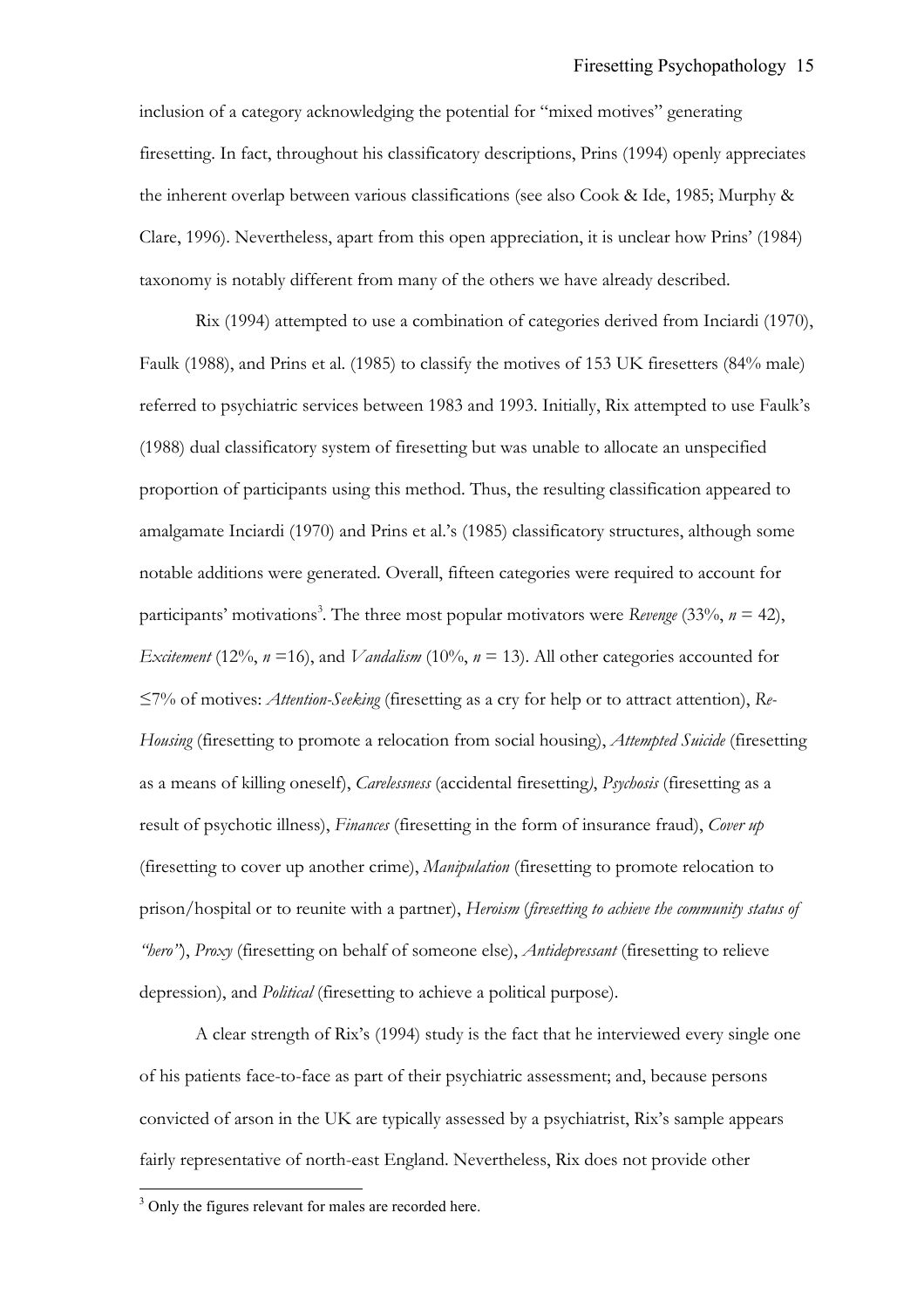professionals with any clear guidelines regarding how such individuals should be treated, or how each of the motivating factors relate to other key cognitive, affective, volitional, and behavioral factors to generate firesetting.

In summary, the firesetting literature appears to be characterized by a plethora of simplistic classificatory systems all designed to subdivide firesetters according to core motivational characteristics. The frameworks suggested by researchers for subdividing the motivators associated with firesetting behavior range from simplistic dual and tripartite classificatory systems to a more detailed—and sometimes confusing—myriad of systems that contain in excess of eight categories. Nevertheless, some basic convergences have been established. Common factors that appear to motivate firesetting are *revenge* (Inciardi, 1970; Koson & Dvoskin, 1982; O'Sullivan & Kelleher, 1987; Lewis & Yarnell, 1951; Rix, 1994), *vandalism* (Icove & Estepp, 1987), and *excitement* (Icove & Estepp, 1987; Inciardi, 1970). Less commonly identified themes hypothesized to motivate firesetting are: profit, mental illness, crime concealment, political, cry for help, to enhance heroic status, self harm, and suicide. Nevertheless, it is hard to come to any definitive conclusions regarding the prevalence of firesetting motives because researchers do not report inter-rater reliability figures, or generate new—yet overlapping—typological categories making it difficult to compare and contrast general schemes and findings.

#### Crime Scene Classificatory Systems

 $\overline{a}$ 

A small number of researchers have attempted to extrapolate the core characteristics of the firesetter from crime scene details (Canter & Fritzon, 1998; Douglas, Burgess, Burgess, and Ressler, 1992; Kocsis, 2007; Kocsis, & Cooksey, 2002; Kocsis, Irwin, & Hayes, 1998; Wood, 2000<sup>4</sup>); that is, *Criminal Investigative Analysis* or *profiling*. Collected crime scene details typically include evidence of planning and preparation, choice of ignition methods or fire target, and efforts at identity concealment.

<sup>&</sup>lt;sup>4</sup> See also Canter and Larkin (1993) or Edwards and Grace (2006) for geographical profiling associated with firesetting.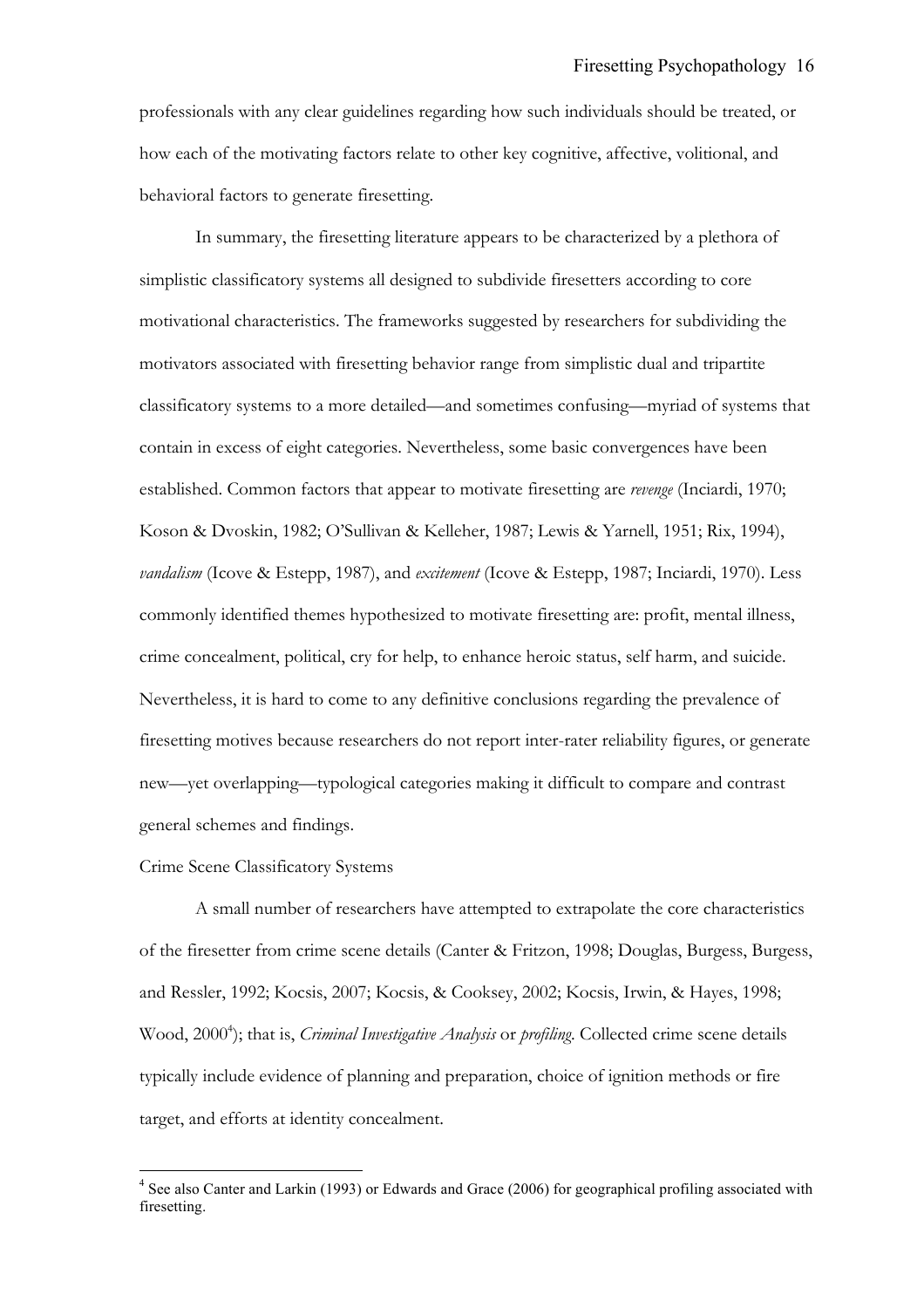One of the earliest attempts at profiling firesetters began with the work of Douglas et al. (1992)—from the Federal Bureau of Investigation—who based their final subtypes of firesetter around the dichotomous factors of *organized* versus *disorganized* firesetting. Unfortunately, however, these researchers did not use any standardized methodological or analytical methods in order to draw their conclusions, limiting the usefulness of their results. A more methodologically sound, and theoretically informed technique has been used by Canter and Fritzon (1998). Canter and Fritzon examined 175 solved cases of UK firesetting for evidence of distinct behaviors indicative of discrete firesetter profiles using a combination of content analysis and multidimensional scaling. As hypothesized, Canter and Fritzon found four main themes characterizing the actions of firesetters that varied according to the apparent *motive* underlying the firesetting (instrumental or expressive) and the *target* of the firesetting behavior (object or person). Extrapolating offender details from information obtained about the crime, or from the crime scene (e.g., use of accelerants, evidence of suicide notes, or previous disputes with the targeted victim), Canter and Fritzon classified firesetters as *instrumental person* (i.e., firesetters who repeatedly targeted know others as a form of revenge, used accelerants, and made threats prior to their attack ; = 83), *instrumental object* (i.e., young firesetters who appeared to set fires opportunistically in order to obtain criminal goals; = 60), *expressive person* (i.e., firesetters with some psychiatric history who set fires in their own home to attract attention or as a cry for help; = 75), or *expressive object* (i.e., firesetters with some psychiatric history who repeatedly set fires to various public buildings to satisfy a fascination for fire or to provide emotional comfort;  $= 62$ ). These same four themes have been validated with adult prisoners (Almond, Duggan, Shine, & Canter, 2005), and juveniles (Santtila, Häkkänen, Alison, & Whyte, 2003). However, research conducted by Kocsis and Cooksey (2002) has suggested four slightly different firesetting configurations associated with adult recidivist Australian firesetters: *thrill*, *anger*, *wanton*, and *sexual* firesetters respectively. The thrill, anger, and wanton subtypes appear to show some similarities to Canter and Fritzon's expressive object, instrumental person, and instrumental object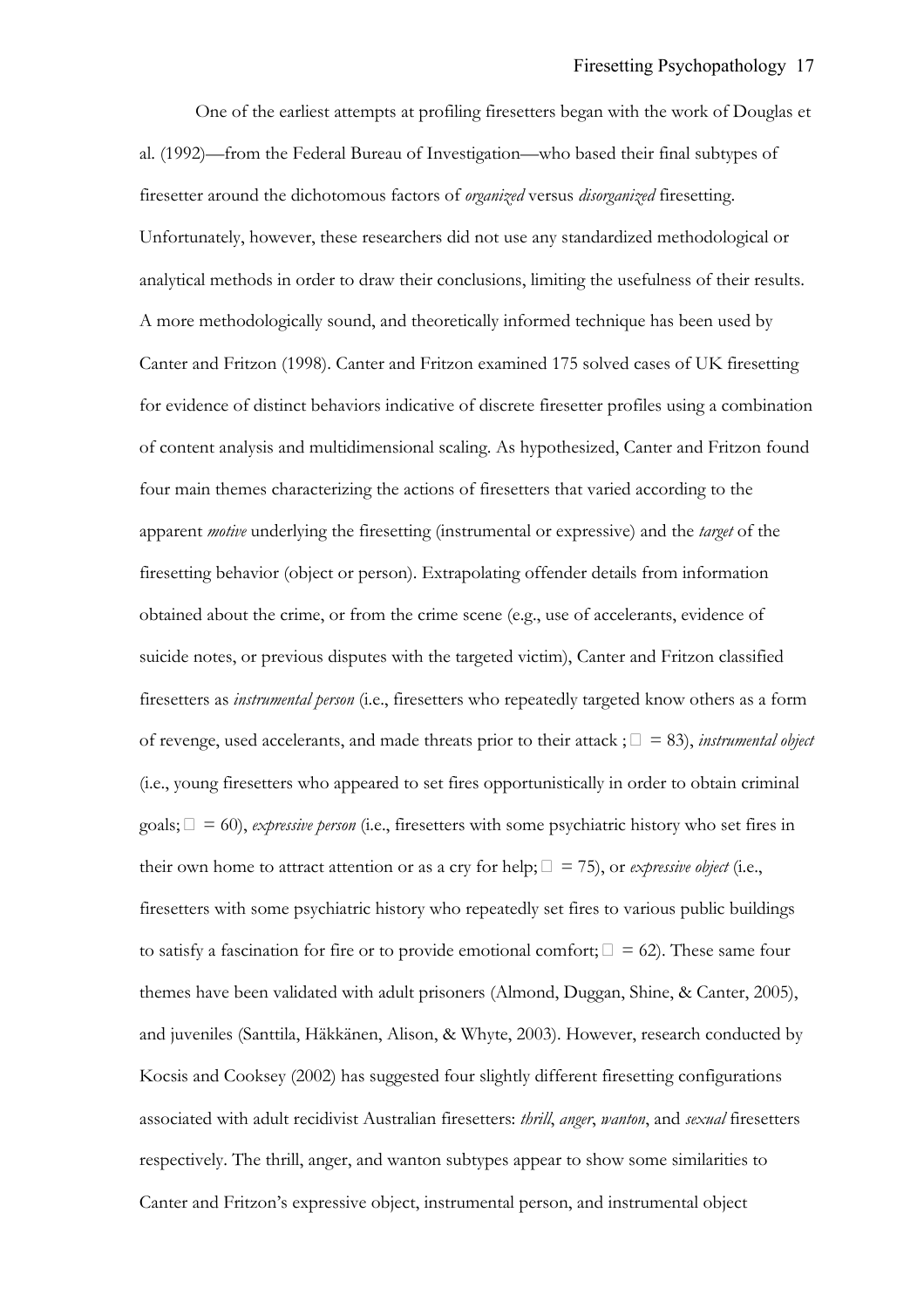subtypes respectively. However, the sexual subtype is more difficult to reconcile with Canter and Fritzon's findings since it refers to individuals whose firesetting appears to have been associated with sexual activity. Nevertheless, Kocsis and Cooksey (2002) suggest that it may reflect a form of emotional relief akin to Canter and Fritzon's expressive object category. Finally, it is unclear why Kocsis and Cooksey did not find evidence for the expressive person subtype, although it may be that such subtypes were underrepresented in their highly recidivistic sample.

A unique feature of profiling studies generally is the unification of crime scene variables with criminal characteristics, in order to provide investigators with some guidance on the type of individual likely to be associated with a particular firesetting incidence. Unfortunately, however, although such information may be helpful for the investigative process, such classification systems hold little additional value for consulting clinicians over and above the taxonomic systems already detailed.

#### Single Factor Theories

#### *Psychoanalytical theory*

One of the earliest explanations of firesetting is associated with Freud (1932) and was later elaborated upon by various other writers (e.g., Gold, 1962; Macht & Mack, 1968). Many psychoanalysts hypothesize that firesetting originates from either a urethral or oral fixated sexual drive. For example, firesetting has often been hypothesized to result from an inherent association between sexual urges and urination such that (i) youngsters are believed to experience enuresis as a result of attempting to extinguish firesetting occurring in dreams, and (ii) firesetting is believed to symbolize repressed sexual urges (Barnett & Spitzer, 1994; Gaynor & Hatcher, 1987; Glancy, Spiers, Pitt, & Dvoskin, 2003; Kaufman, Heims, & Reiser, 1961; Vreelan & Levin, 1980). However, although psychoanalytical theory is an infamous branch of psychology, none of the underlying tenets have been convincingly validated (poor *empirical adequacy*), and, as noted earlier, sexual desires are implicated in very few firesetting cases (see Barnett & Spitzer, 1994). Psychoanalytical theory also fails to unify previously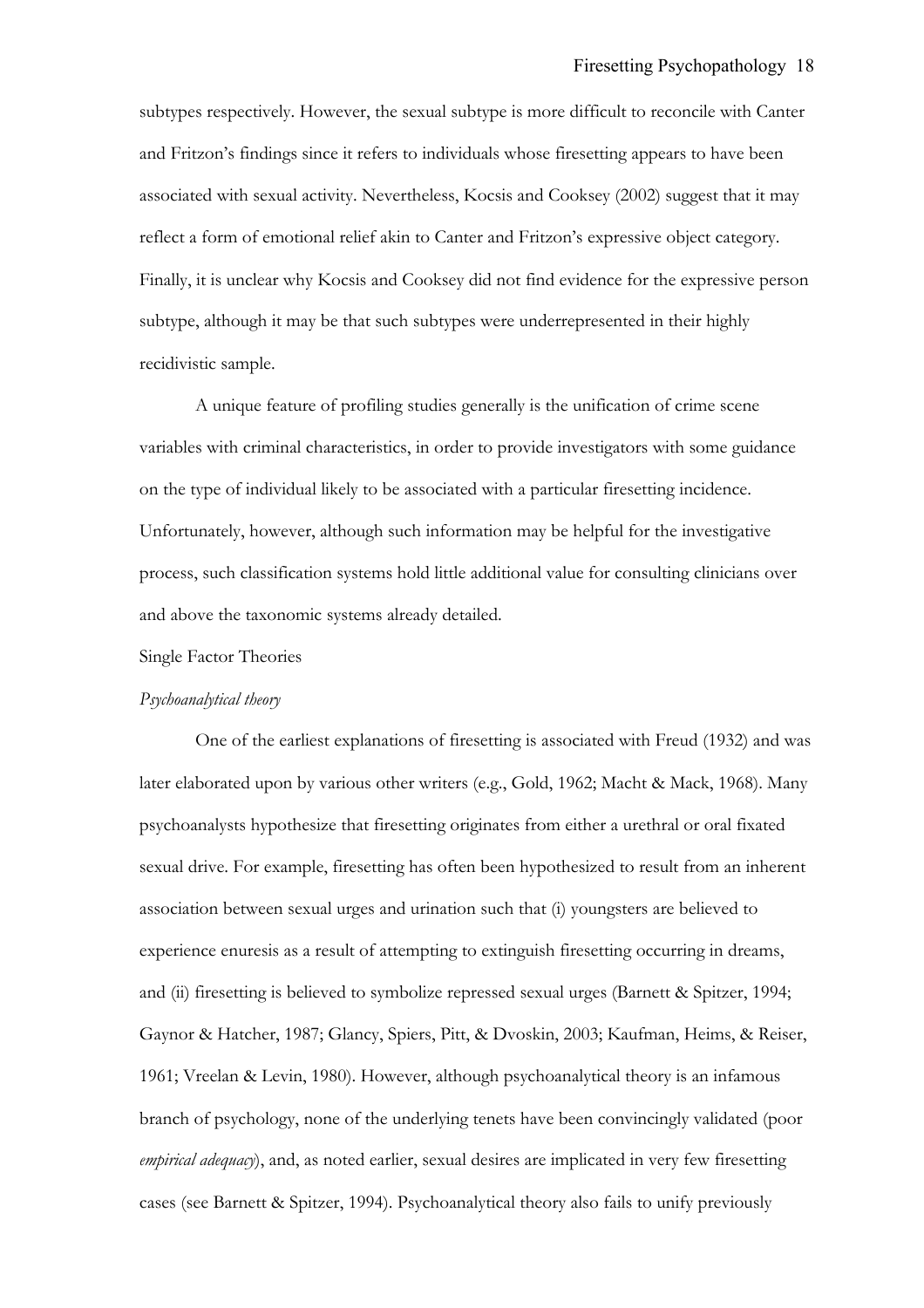separate theories or hypotheses to explain firesetting (poor unifying power) and fails to account for other variables that research suggests are implicated in firesetting behavior (e.g., developmental experiences) illustrating poor *explanatory depth* and *external consistency*. Furthermore, there is no convincing data showing that psychoanalytical therapy leads to sustained reductions in firesetting behavior (further evidence of poor *empirical validity* and impoverished *clinical utility*).

#### *Biological Disorder*

Over the past two decades, researchers have focused on the role of biology and neurobiological impairment in order to understand and explain firesetting (see Barnett & Spitzer, 1994; Virkkunen, 1984; Virkkunen, Goldman, Nielsen, & Linnoila, 1995; Virkkunen, Nuutila, Goodwin, & Linnoila, 1987; Virkkunen et al., 1994). The main assertion underlying this perspective is that firesetters—particularly those regarded as impulsive, or who repeatedly fireset—hold neurotransmitter defects in the form of decreased concentrations of cerebrospinal fluid monoamine metabolites (i.e., 5-hydroxyindoleacetic acid; 5-HIAA, and 3 methoxy-4-hydroxyphenylglycol; MHPG). For example, utilizing biochemical examination procedures, Virkkunen et al. (1987) found that repeat firesetters held less 5-HIAA/MHPG concentrations than approximately matched violent offender and non offender comparisons; a relationship seemingly supported in other studies by Virkkunnen and colleagues (e.g., Roy, Virkkunnen, Guthrie, & Linnoila, 1986; Virkkunen, De Jong, Bartko, & Linnoila, 1989). Furthermore, Virkkunen, De Jong, Bartko, Goodwin, and Linnoila (1989) identified that firesetters who recidivated over a 3 year period  $(\pm 18 \text{ months})$  were those most likely to hold 5-HIAA abnormalities relative to non-recidivist firesetters. Such findings suggest that it is highly abnormal neurotransmitter defects which, in part, account for the prolonged and impulsive firesetting observed in some individuals.

Interestingly, glucose metabolism abnormalities have also been implemented in firesetting and firesetting recidivism (Roy, et al., 1986; Virkkunen, 1984; Virkkunen, De Jong,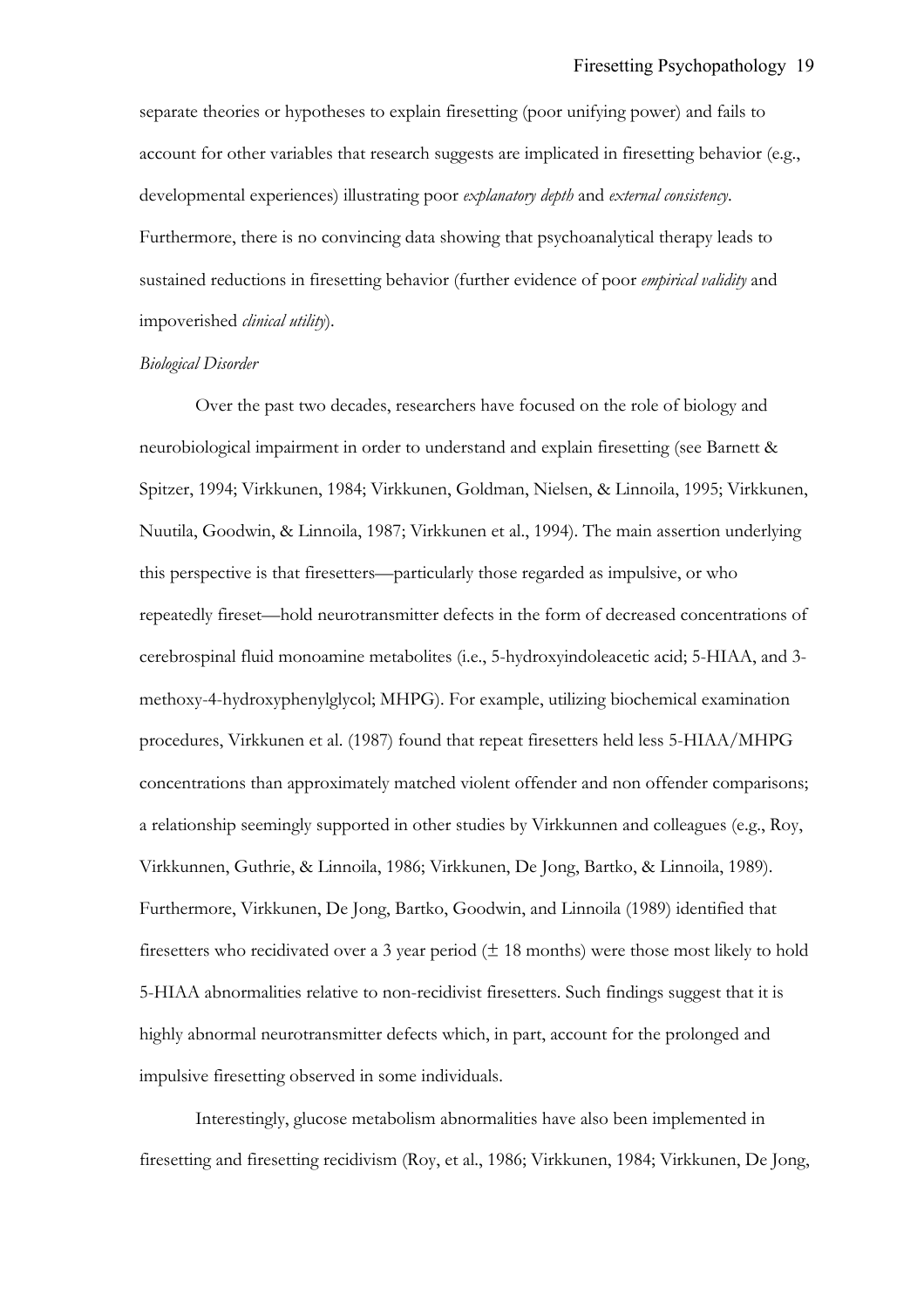Bartko, Goodwin, & Linnoila, 1989) suggesting that, for some firesetters, blood sugar disturbances may play a causal role in their firesetting behavior.

Finally, a variety of brain and chromosome anomalies have been implicated in firesetting such as impoverished frontal lobe function (Calev, 1995; Friedman & Clayton, 1996), posterior abnormalities (Meinhard, Oozeer, & Cameron, 1988), epilepsy (Carpenter & King, 1989; Mende, 1960), and Klinefelter's or *XYY* syndrome (Eytan, Paoloni-Giacobino, Thorens, Eugster & Graf, 2002; Kaler, While, & Kruesi, 1989; Nielson, 1970). Nevertheless, such anomalies are not generally well studied, and much of the evidence is either case studybased or subject to methodological problems.

In contrast to the psychoanalytical approach detailed earlier, the biological perspective provides professionals with a relatively simplistic physiological explanation for firesetting that is empirically supported (i.e., evidence of *empirical adequacy*), and offers some promise for rehabilitation depending on the nature of the insult or abnormality (e.g., the provision of serotoninergic drugs for offenders with 5-HIAA abnormalities; evidence of *clinical utility*). Nevertheless, cases of firesetting associated *only* with biological causes are rare. Thus, focusing only on the biological factors associated with firesetting is likely to limit professionals' examination of psychological and sociological factors that are also likely to be heavily implicated in firesetting (i.e., poor *explanatory depth* and *unifying power*). Clearly, however, the biological approach to firesetting opens up a number of avenues for future research including examination of the potential link between structural brain impairment and impulsive firesetting behavior (i.e., evidence of *research utility*).

#### *Social Learning Theory*

Social learning theorists view firesetting as a manifestation of reinforcement contingencies and learning through modeling or imitation (Bandura, 1976; Kolko & Kazdin, 1986; Macht & Mack, 1968; Singer & Hensley, 2004; Vreeland & Levin, 1980). For example, Vreeland and Levin (1980) argue that firesetting holds instantly reinforcing consequences in the form of (i) the sensory excitement associated with fire, and (ii) the sirens, noise, and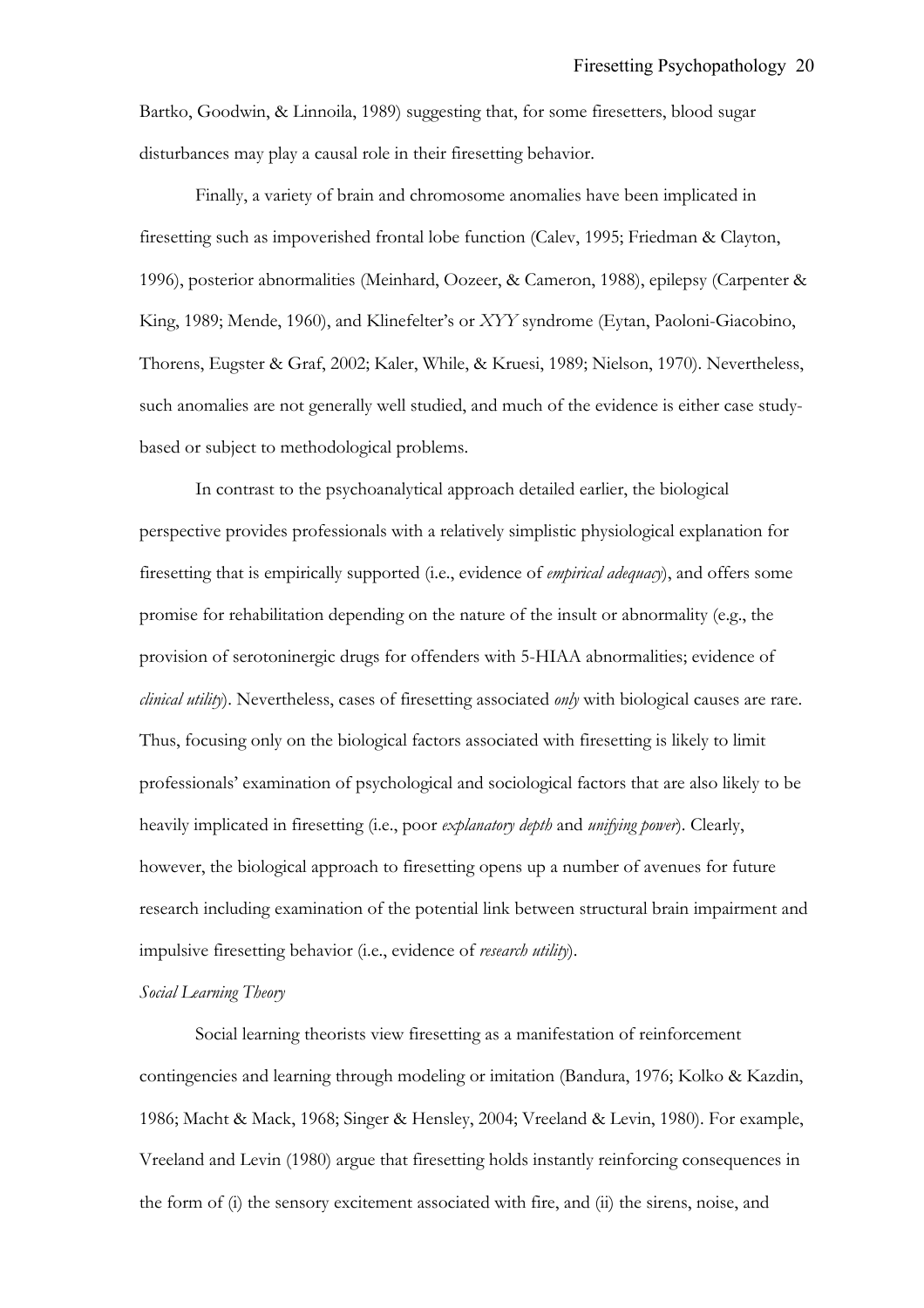crowds elicited by fire. Vreeland and Levin note that further positive reinforcement may also stem from overt praise elicited from external observers who may mistakenly believe that the firesetter raised the alarm or played a significant effort in fighting the fire. Furthermore, because social learning theory predicts that positive reinforcement is not required to be *directly* experienced in order for learning to occur, learning may occur vicariously via observation. In other words, individuals who are exposed to firesetting (legitimate or illegitimate)—especially throughout their formative years—are hypothesized to be at an increased risk of engaging in firesetting behavior themselves. Interestingly, evidence does suggest that (i) firesetters' fathers hold occupations involving significant exposure to fire (e.g., firemen; Macht & Mack, 1968), (ii) firesetters are raised in environments where fire is more pervasive (e.g., countryside locations; Wolford, 1972) or fire is used as a punishment (Haines, Lambie, & Seymour, 2006; Ritvo, Shanok, & Lewis, 1983), and (iii) firesetters originate from families who hold a history of firesetting (Rice & Harris, 1991).

Social learning theory appears most likely to account for the etiology of revenge or anger-related firesetting (i.e., indirect anger expression; McKerracher & Dacre, 1966). For example, social learning theory predicts that self-regulatory responses are shaped through environmental reinforcement contingencies. Thus, poor childhood socialization characterized by exposure to negative developmental experiences (i.e., perceived failure), and role models may result in aggression, poor coping skills, and lack of assertiveness. These traits are associated characteristics of firesetters (see Associated Traits), and so are likely to increase an individual' propensity to light fires in an attempt to gain positive environmental control (Vreeland & Levin, 1980). Thus, according to social learning theory (see Kolko & Kazdin, 1986), a whole range of developmental experiences, stresses, cues, cognitive perceptions, and expectations contribute to, and shape an individual's tendency towards firesetting behavior; specifically as a form of learned hostility or aggression.

The social learning perspective has played an extremely important role in highlighting the developmental experiences leading to firesetting behaviors, fits well with general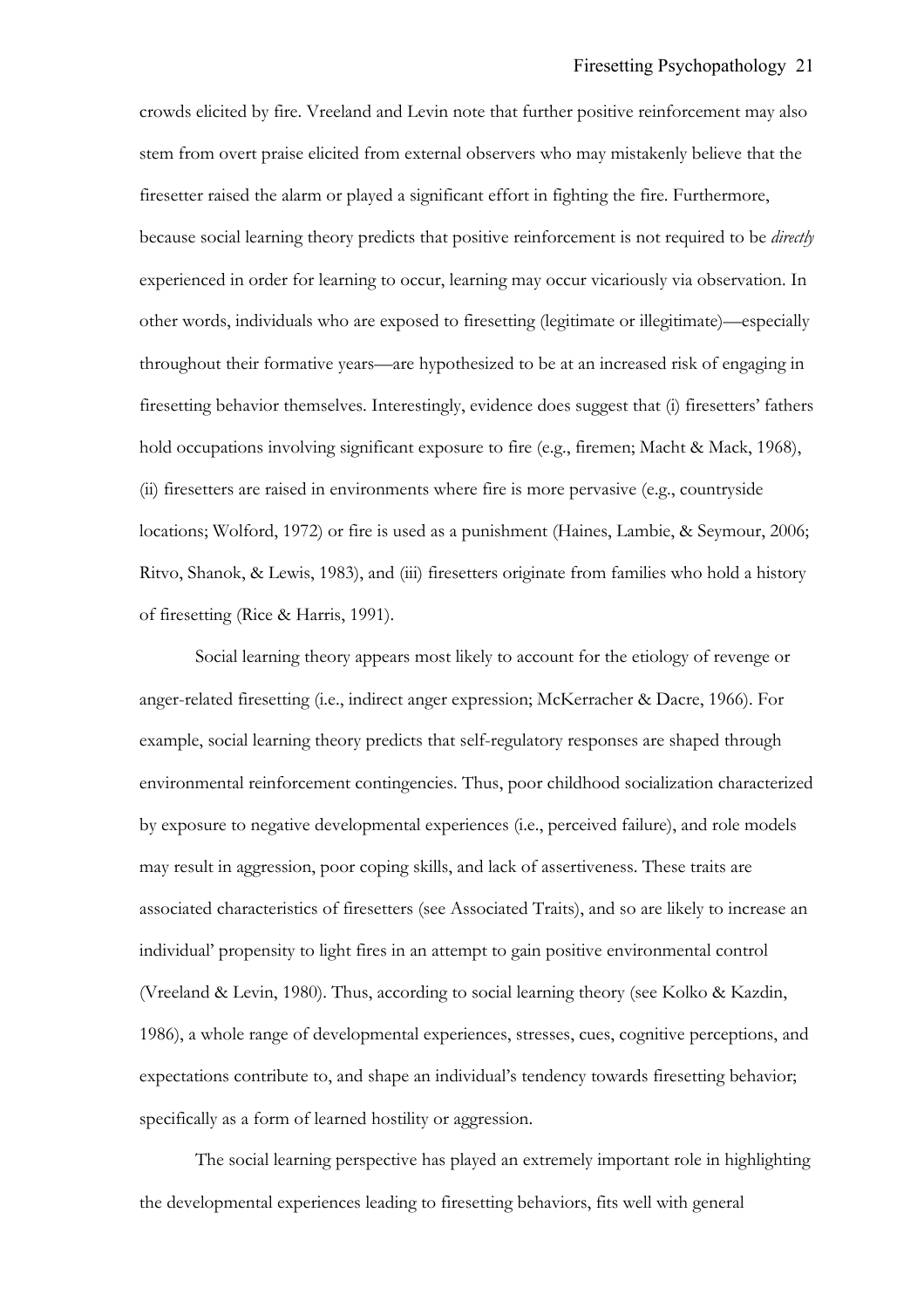psychological theory (good *external consistency* and *unifying power*), and appears generally supported by studies examining the developmental experiences of firesetters (evidence of *empirical adequacy*). Nevertheless, while social learning theory is able to account for fire interest, and antisocial expressions of aggression or anger, it is not clear which combination of factors culminate to facilitate various other types of firesetting (i.e., poor *explanatory depth*), resulting in a clinical tool that will only be useful in very specific cases (i.e., limited *clinical utility*).

#### Multi factor Theories

#### *Functional Analysis Theory* (Jackson et al., 1987b)

One of the earliest multi factor explanation of firesetting was adopted by Howard Jackson and his colleagues using a functional analysis framework (see Slade, 1982 or Sturmey, 2008 for the underlying principles of functional analysis). Using the overarching tenets of Functional Analysis Theory, the authors present firesetting as a behavior that is facilitated and maintained via a complex interaction of *antecedents* (i.e., previous circumstances and events) and behavioral *consequences* (i.e., reinforcement principles associated with exploratory or deliberate firesetting). Clinical experience with firesetters, preexisting research, and tenets of social learning theory are used by Jackson et al. (1987b) to guide the underlying associative links hypothesized to culminate and reinforce firesetting (see Figure 1). In terms of antecedents, Jackson et al. hypothesize five main factors underlying deliberate firesetting behavior: (1) *psychosocial disadvantage* (e.g., poor caregiver relationships and associated psychological consequences); (2) *life dissatisfaction and self-loathing* (e.g., depression, and self esteem issues stemming from psychosocial disadvantage); (3) *social ineffectiveness* (e.g., impoverished conflict resolution skills and rejection from others); (4) *factors determining the individual's experiences of fire* (e.g., previous vicarious or individual fire experiences), and (5) *internal or external firesetting triggers* (i.e., affective states, or particular contexts that trigger firesetting urges). Jackson et al. contend that firesetting consequences play a significant role in facilitating and maintaining firesetting via strong reinforcement contingencies. For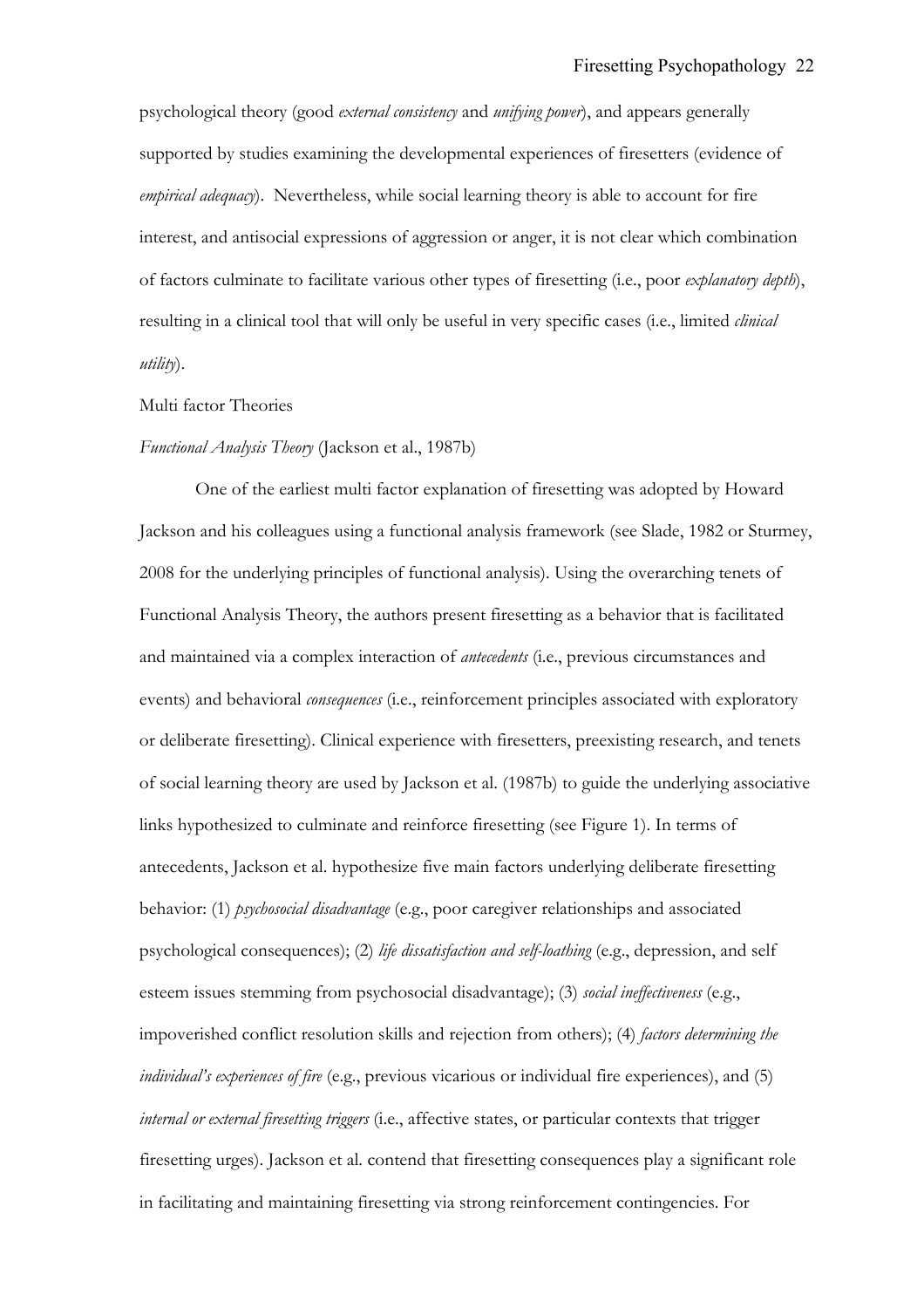example, Jackson et al. hypothesize that, for children who experience significant social difficulties, fire, and fire paraphernalia may offer them (i) power, influence, and acceptance from their peers that are ordinarily unobtainable via their limited social repertoire, or (ii) increased attention from distracted or distanced caregivers such that fire interest becomes positively reinforced. Such temporary increases in personal effectiveness and self esteem alongside the potential sensory stimulation of fire thus escalate the individual's interest in fire further, increasing the chances of further antisocial behavior involving firesetting. Interestingly, Jackson et al. contend that negative reinforcement principles may play an equally important role in the development and maintenance of antisocial firesetting. They cite the common punitive consequences of firesetting (e.g., punishment, rejection, or intense supervision concerning fire-related activities) as potential expedients of personal inadequacies already experienced by the individual that are likely to deeply entrench and further maintain antisocial firesetting.

Many of the core assumptions underlying the theory proposed by Jackson et al. (1987b) are empirically supported. For example, firesetters' experiences of isolation (Hurley & Monahan, 1969), depression (Grant & Kim, 2007), poor self esteem (Tennent et al., 1971), impoverished social skills (Tennent et al., 1971; Rice & Chaplin, 1979) and strong negative affect preceding firesetting (see Murphy & Clare, 1996). Further, the fundamental contingencies hypothesized to facilitate and maintain firesetting behavior are based on the well established principles of conditioning theory which underpin contemporary clinical psychological methods (i.e., strong *external consistency*). Functional Analysis Theory illustrates enormous strengths in unifying isolated findings and hypotheses together into one workable whole (*i.e.*, the unification of the Displaced Aggression Hypothesis with Social Learning Theory). Nevertheless, Jackson et al.'s theory has not been rigorously empirically tested to date, and so *empirical adequacy* of the theory as a working whole is yet to be specifically established. An obvious strength of this model lies in its relevance for clinicians (i.e., *clinical utility* strengths), since it is used to underpin and guide contemporary firesetting treatment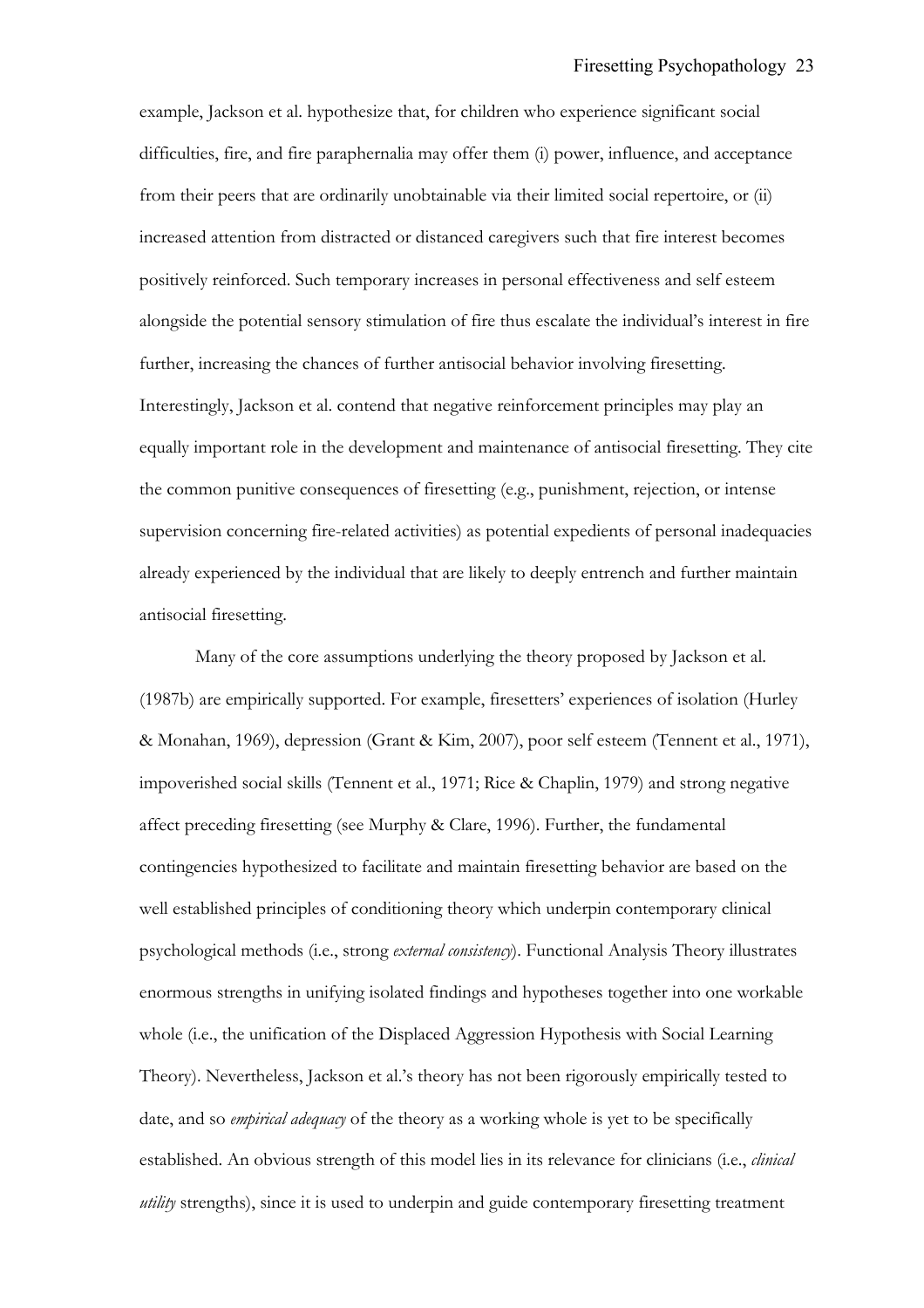(Swaffer et al. 2001; Taylor, Thorne, Robertson, & Avery, 2002). Clearly, clinicians who work with firesetters require a complex multi factor framework with which to guide their interventions and firesetting assessments, and this is something that cannot be gained from single factor theories. The focus on developmental experiences as a factor potentially explaining interest in, and reinforcement of, firesetting behavior is a clear strength. However, more proximal aspects of the firesetting behavior appear a little less clearly articulated by comparison (e.g., cognitions that support firesetting); illustrating a relative lack of *explanatory depth*.

#### *Dynamic-Behavior Theory* (Fineman, 1980, 1995)

Fineman's Dynamic-Behavior Theory of firesetting, to our knowledge, is the only other multi factor theory constructed to explain firesetting. In many respects, it is very similar to Jackson et al.'s (1987b) Functional Analysis Theory, yet intriguingly, Fineman did not acknowledge, nor compare his theory to that of Jackson et al.'s in his pioneering 1995 paper.

Similarly to Functional Analysis Theory, Fineman (1995) viewed firesetting as the product of core historical psychosocial influences that direct and shape an individual's propensity towards firesetting through various early social learning experiences. Drawing upon previous professionals' conceptualizations of firesetting within a dynamic-behavioral framework (i.e., Cook, Hersch, Gaynor, & Roehl, 1989; Gaynor, 1991), Fineman expressed firesetting using the following formula:

Firesetting  $= G1 + G2 + E$ 

Where  $E = C + CF + D1 + D2 + D3 + F1 + F2 + F3 + Rex + Rin$ 

Put simply, the overarching equation stipulates that firesetting is the result of: (*G1*) historical factors that predispose individuals to behave antisocially (i.e., social disadvantage, social ineffectiveness), (*G2*) previous and existing environmental reinforcement contingencies promoting firesetting (e.g., childhood fire experiences, fire fascination) and (*E*) instantaneous environmental reinforcement contingencies promoting firesetting (e.g., external, internal, or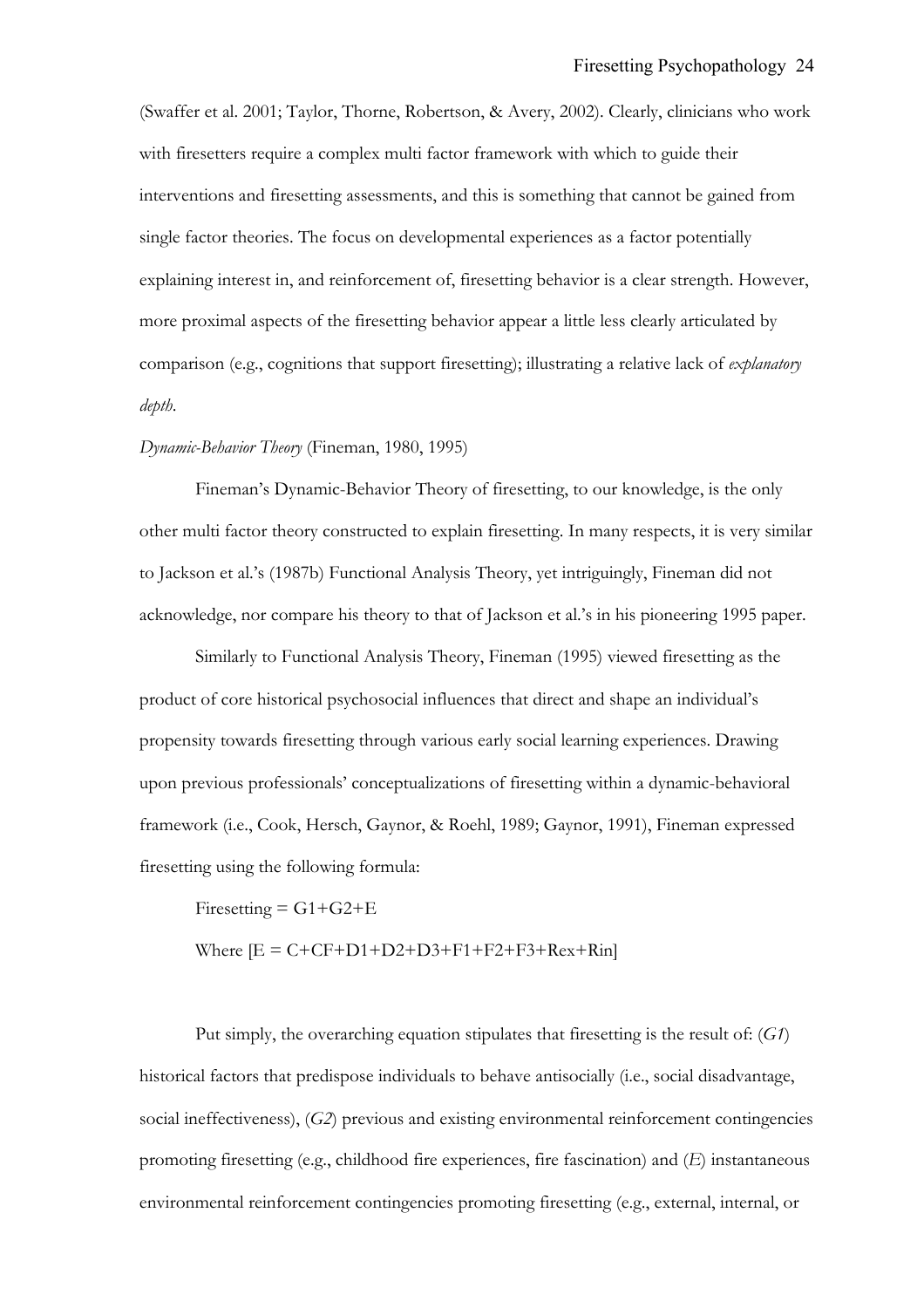sensory reinforcement). Fineman (1995) unpacks instantaneous environmental reinforcement contingencies (E) into various variables that he believes *must* be explored by any consulting clinician working with firesetters for risk assessment/ intervention purposes. These include (*C*) impulsivity triggers (e.g., rejection, victimization or trauma), (*CF*) crime-scene features which may provide valuable clues regarding the *goals* of the firesetting behavior (e.g., was the attack seemingly planned, were specific individuals targeted?), (*D1*, *D2*, and *D3*) cognitions prior to, accompanying, and post firesetting, (*F1*, *F2*, and *F3*) affective states prior to, accompanying, and post firesetting (which, alongside cognitions, may be impacted by substance intoxication). Finally, (*R*) is used by Fineman to describe any firesetting reinforcers including (*Rex*); that is, external reinforcements such as financial reward, or law evasion and (*Rin*); that is, internal reinforcements such as satisfaction, recognition, or sensory excitation. Fineman views firesetting as resulting from the complex, and unique interactions between all the above factors and recommends careful evaluation of each of the aforementioned components and their constituent parts in order to assess and treat the firesetter.

Similarly to Functional Analytic Theory (Jackson et al., 1987b), Dynamic-Behavior Theory fits well with the principles of conditioning theory underpinning contemporary clinical psychology (i.e., strong *external consistency*). Dynamic-Behavior Theory also holds significant strengths in the area of *clinical utility* since it provides clinicians with a guiding framework with which to underpin their basic assessments and formulations of firesetting behavior. Most notable, for example, is that Fineman (1995) has developed an assessment grid, which clinicians may use to structure their understanding of the sequence of events leading to, and potentially reinforcing firesetting behavior (i.e., the *Firesetting Sequence Analysis* form). We view such guidance as essential for understanding the offense sequence, and also for teaching firesetters adequate relapse prevention strategies both individually or in groups. Thus, a notable strength of Dynamic-Behavior Theory relative to Functional Analysis Theory is the notable appreciation of firesetting in the form of an offense chain, and the close examination of offense-supportive cognitions at various points in the offense sequence (i.e.,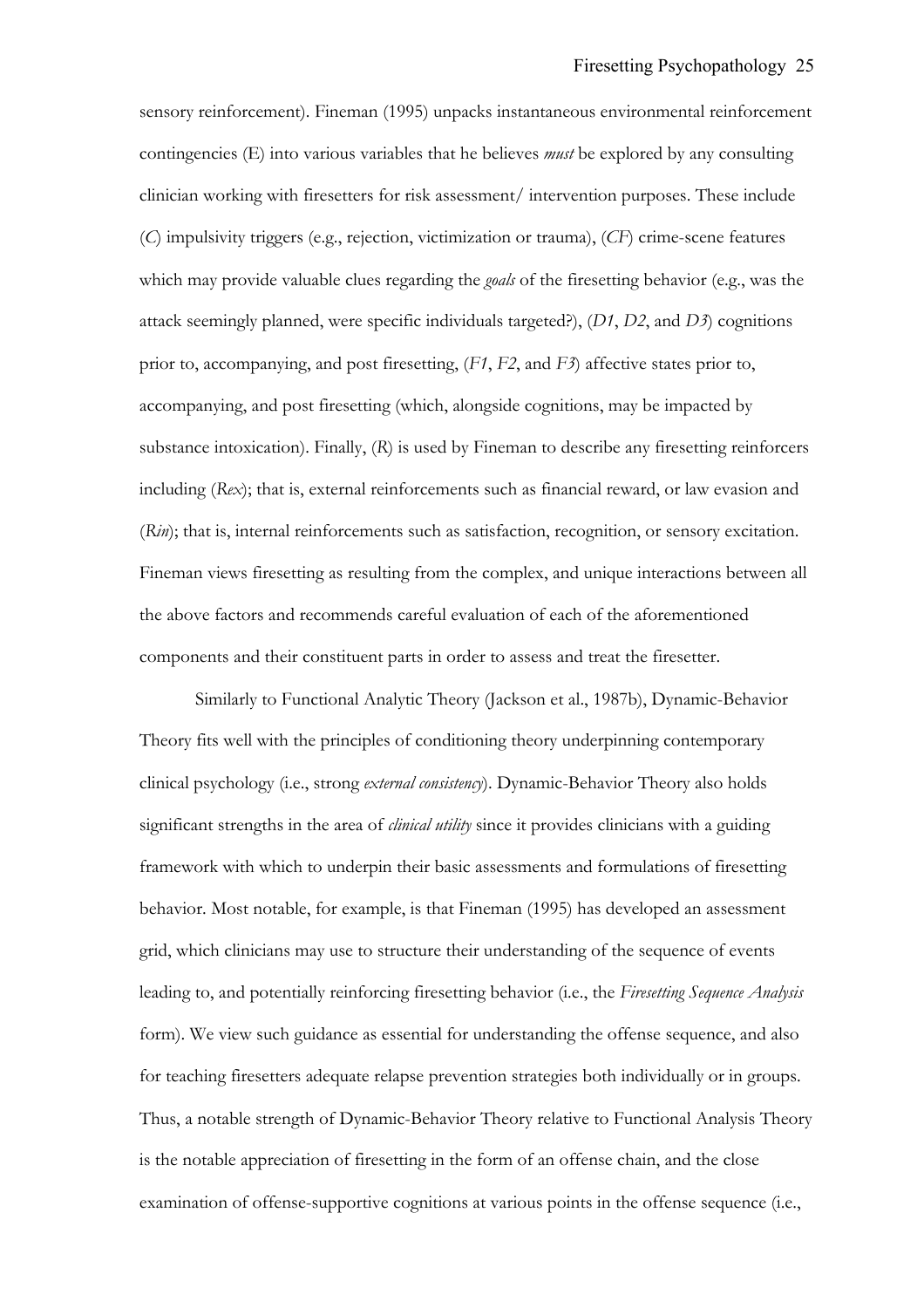*explanatory depth*). Additionally, Fineman presents clinicians with guidance on the assessment of risk according to the goals identified as underlying the firesetting behavior (i.e., further *clinical utility evidence*). Furthermore, akin with Functional Analysis Theory, many of the general tenets or assumptions underlying this theory are relatively established in the firesetting literature (e.g., family variables associated with firesetting; *empirical validity*), although it should be noted that the theory remains untested as a unified whole (problems with overall *empirical adequacy*). Finally, Doley (2009) notes that, although this theory appears able to account for the initiation of firesetting behaviors, it is less clear regarding the exact mechanisms maintaining recidivist firesetting; a feature more adequately explained by Functional Analysis Theory.

#### Clinical Interventions

#### Risk Assessment

In terms of current clinical information relating to firesetters' risk factors, there is very little *specific* guidance. Fineman (1995; described earlier) provided clinicians with a fairly comprehensive risk checklist, based on his dynamic-behavioral conceptualization of firesetting. The checklist covers historical events (i.e., fire history), general psychopathology and behavior (e.g., social functioning with peers), characteristics and motivations driving the firesetting, cognitions and affective states associated with the firesetting, substance abuse issues, and notable firesetting reinforcers. Fineman recommends that clinicians use multiple sources to gather the information required to complete the checklist (i.e., interviews with the firesetter, family, and reports from other relevant professionals). The checklist should then be used by the clinician to guide relative judgments regarding risk of future firesetting behavior. Fineman argues that risk of future firesetting will relate to—amongst other things—history of firesetting, severity of psychopathology, the motive and intent to harm underlying the act, and the firesetter's post offense response (i.e., positive or negative). We are not, however, aware of any published empirical research validating the use of this risk assessment tool with adult firesetters. Nevertheless, many of the factors documented by Fineman as risk factors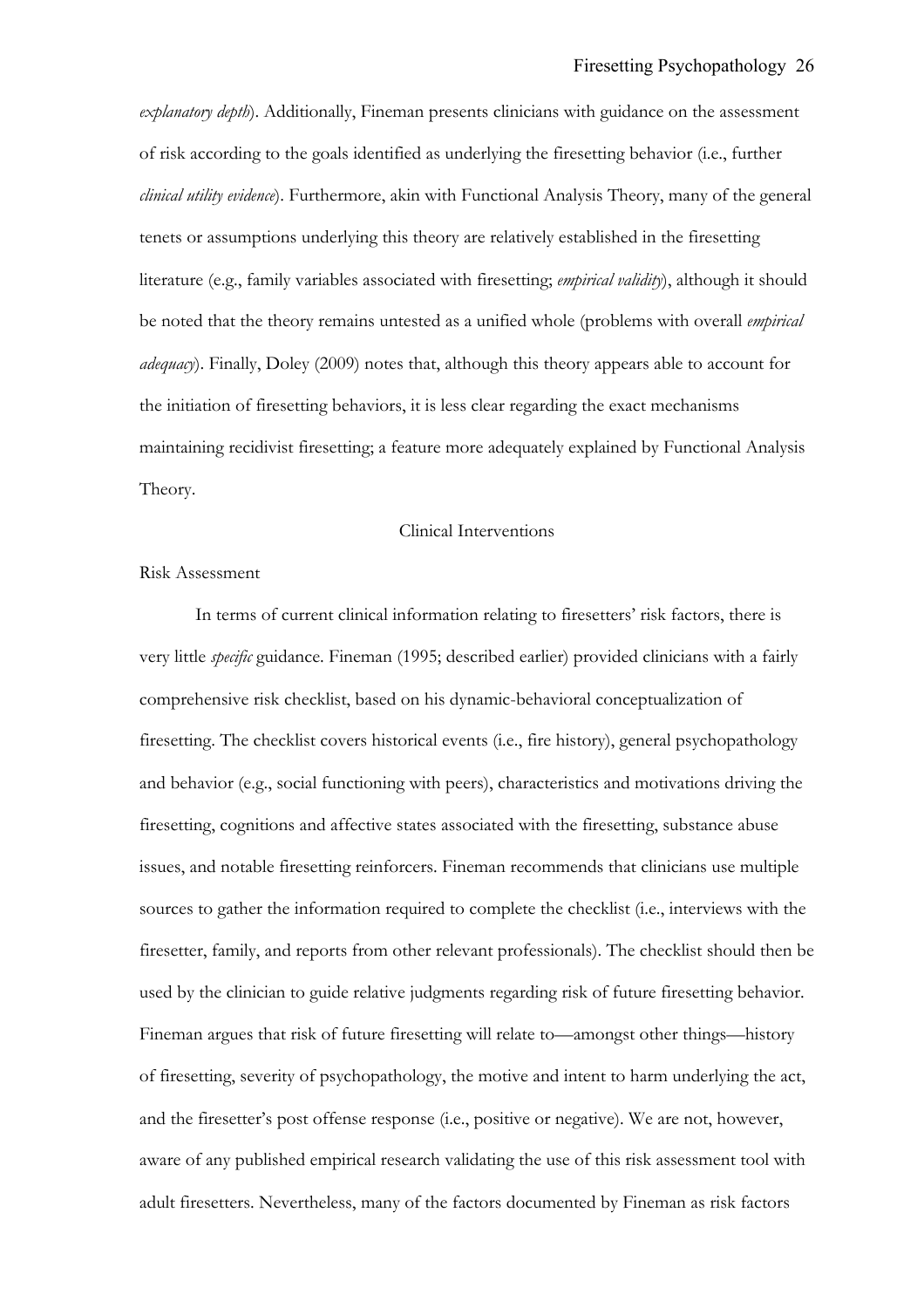for firesetting have been implicated in the more substantially developed literature relating to child and juvenile firesetters (e.g., Kolko & Kazdin, 1989a, 1989b; Hanson, MacKay, Atkinson, Staley, & Pignatiello, 1995). Furthermore, Rice and Harris (1996) found that, for mentally disordered adult firesetters, paramount predictors for recidivist firesetting tended to be fire-specific variables (i.e., age of first firesetting incident, overall number of firesetting charges, and childhood firesetting history) over a mean follow up period of 7.8 years. Rice and Harris' study also illustrated that factors predictive of recidivist firesetting were generally different to those predictive of other types of reoffending in the same group of firesetters. In a more recent study, Dickens et al. (in press) examined the key characteristics of UK firesetter recidivists using regression analyses. Amongst other factors, Dickens et al. found that recidivist firesetters could be characterized by factors such as being *young, single,* having a developmental history of *violence* or *substance abuse,* an early onset of *criminal convictions,* lengthier *prison stays, relationship problems,* and more *preconvictions for property offences.* Dickens et al. also found that fire severity, as rated by coders, did not predict firesetting recidivism. Put another way, when firesetters were coded as having started a dangerous fire, that was likely to cause significant harm or damage, they appeared no more likely than other firesetters to repeat their firesetting behavior. On first glance, Dickens et al.'s findings appear to suggest that *general criminality* may differentiate recidivists from non recidivists. However, recidivists were no more likely to hold preconvictions for aggression or violent and sexual abuse, suggesting that their criminal interests may lie explicitly with property or fire-related offences. In support of this, Dickens et al. found that more of the recidivist firesetters experienced some sort of excitement or anxiety around the time of their firesetting. These findings suggest that at least one type of risk factor for repeat firesetting in adults relates to *interest in* or *excitement* associated with fire itself. Unfortunately, however, there are no other published studies further examining the predictive ability of various variables in recidivist firesetters, nor studies examining the links between childhood firesetting and later firesetting behavior.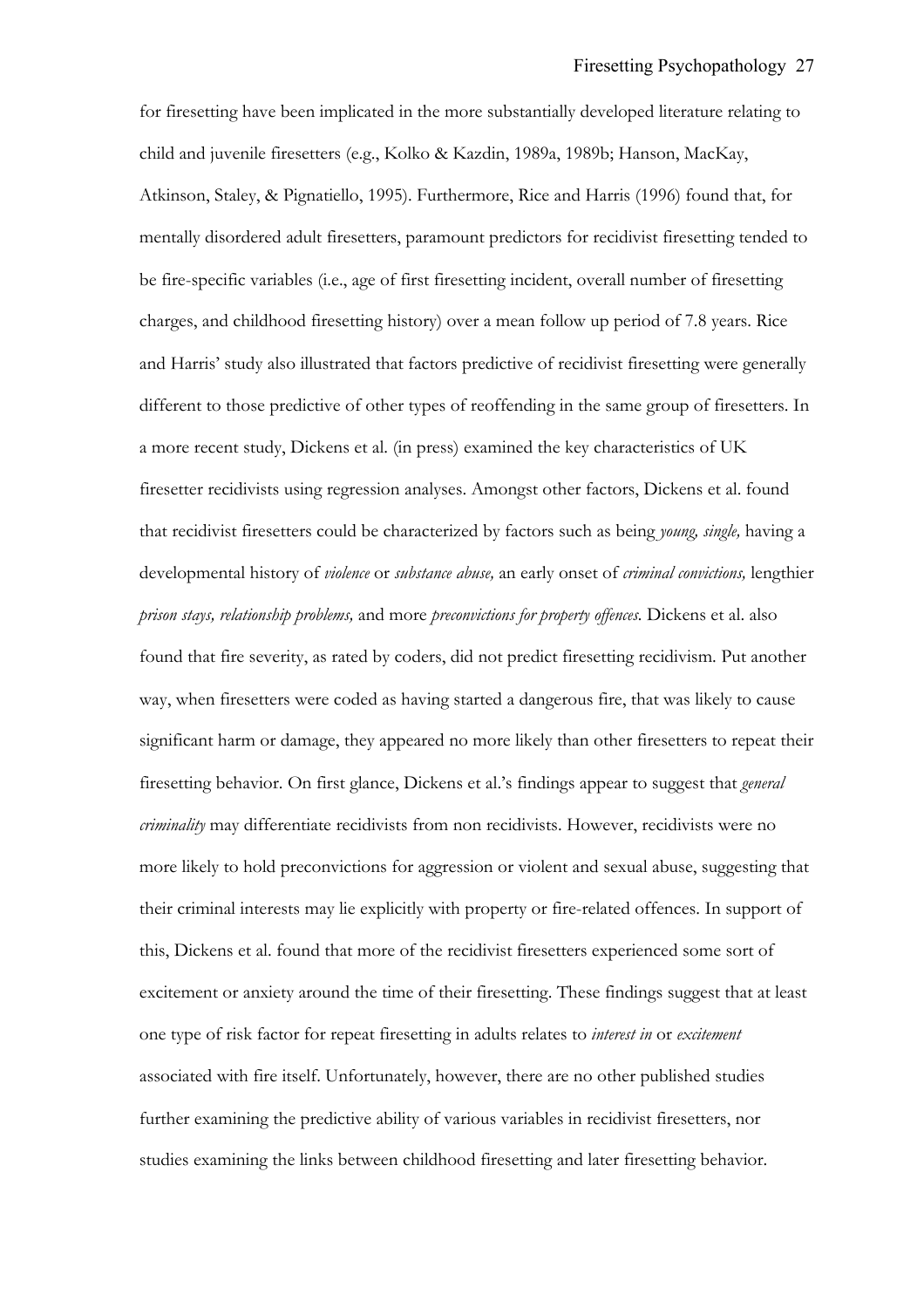For contemporary clinicians involved in firesetting risk prediction, it is worth noting that the HCR-20 manual for violence risk prediction (Webster, Douglas, Eaves, & Hart, 1997; p25) includes arson as a "less clear" case of violence and recommends that clinicians consider violent behavior according to the obvious likelihood of causing harm to other individuals (cf. VRAG; Quinsey, Harris, Rice, & Cormier, 1998; Rice & Harris, 1995). Clearly, then, firesetting serving the purpose of revenge or with reckless regard regarding others' safety may be classifiable as violence, although many instances may be unclear regarding underlying motivators. Nevertheless, it is clear that, at present, firesetting is represented in generic assessments of violence as one of the many actions constituting risk for violence more generally rather than risk of firesetting per se. Thus, for consulting clinicians asked to assess firesetters for future risk of recidivism, the issue is complex. If the firesetting appears to stem from intentions relating to violence and/or is embedded within a plethora of other violent criminal actions, the HCR-20 may be used as a structured clinical guide for predicting future violence in the form of *firesetting,* or including firesetting. If, on the other hand, clinicians are required to assess risk of firesetting per se (perhaps in the absence of overtly violent intentions), it would seem reasonable to suggest that professionals devise their own individual assessment of risk using Fineman's (1995) basic framework as a guide, and paying particular attention to the clinical evaluation of firesetting interests, as well as reinforcing cognitions, and affect. In such cases, clinical interview and use of the *Fire Interest Scale* (Murphy & Clare, 1996) and the *Fire Attitude Scale* (Muckley, 1997) will represent pertinent tools.

#### Treatment

Although there appear to be numerous firesetter treatment programs and initiatives in use with, and specifically developed for child and adolescent firesetters (Adler, Nunn, Northam, Lebnan, & Ross, 1994; Bumpass, Brix, & Preston, 1985; Kolko, 2001, 2002; McGrath, Marshall, & Prior, 1979; Muller & Stebbins, 2007; Nishi-Strattner, 2003; Schwartzman, et al., 1998; Webb, Sakheim, Towns-Miranda, & Wagner, 1990), there are very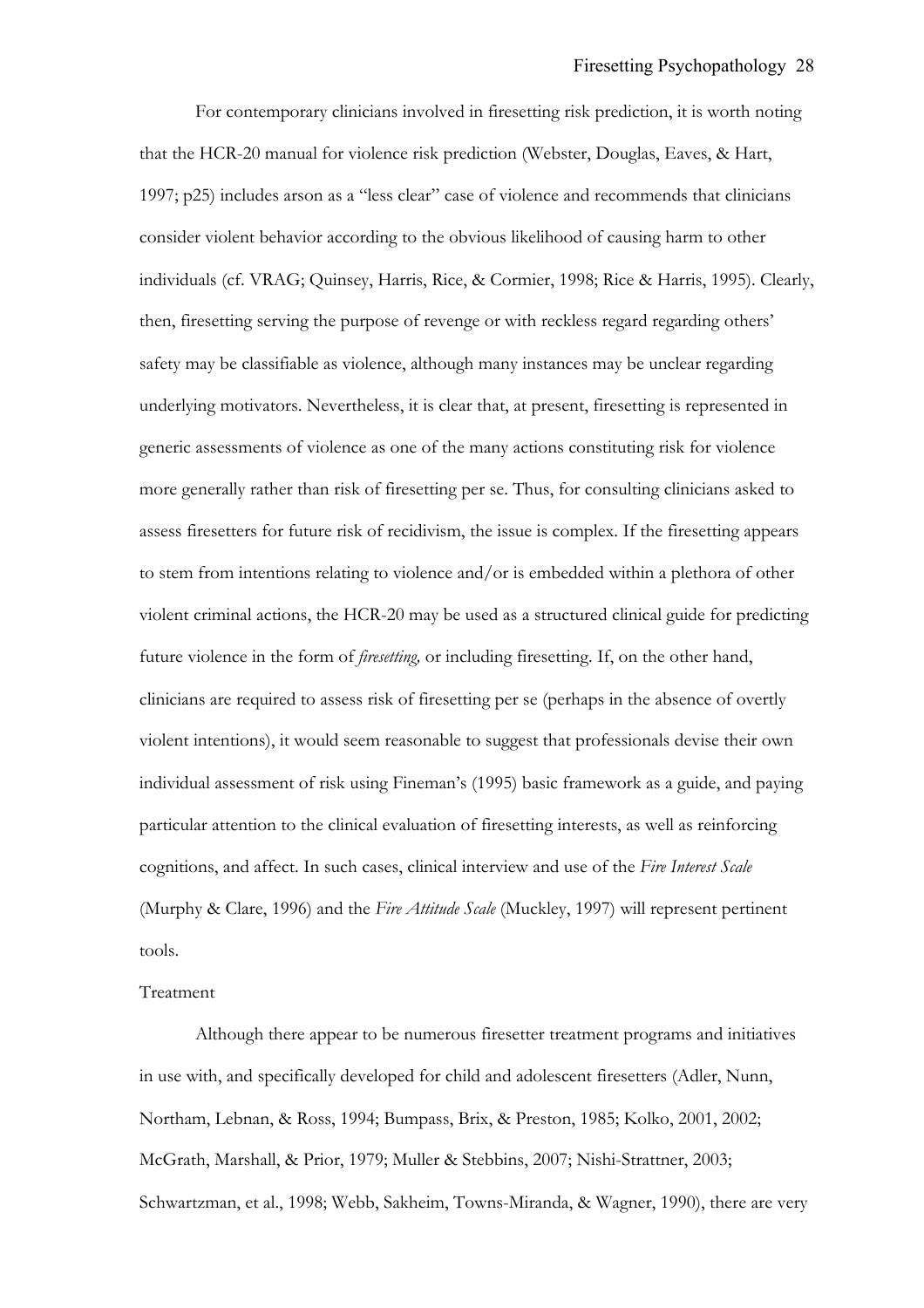few similar initiatives reported with adult firesetters. For example, there are currently no standardized treatments for firesetters in the UK (see Palmer, Caulfield, & Hollin, 2005, 2007), US (M. Rice, personal communication, March 17, 2009), or Australasia (K. Fritzon, personal communication, March 23, 2009). It is unclear exactly *why* this is the case. However, this state of affairs appears to have been facilitated and maintained via our lack of knowledge concerning adult firesetters' risk factors and "What Works" with this population (Palmer, Hollin, Hatcher, & Ayres, in press). Furthermore, given the wide range of offenses committed by adult firesetters, it is intuitively appealing to presume that firesetters' needs are adequately met though myriad offending behavior programs designed for generic offending populations (e.g., assertiveness and social skills training).

As other professionals have recently noted (Palmer et al., 2005), the adult interventions that have been documented for firesetters are typically cognitive behavioral and implemented in psychiatric settings (e.g., Smith & Short, 1995; Swaffer et al., 2001; Taylor et al., 2002; Taylor, Thorne, & Slavkin, 2004), although there are some reports of behavioral aversion therapy (Royer, Flynn, & Osadca, 1971) and social skills treatment (Rice & Chaplin, 1979). Furthermore, it is somewhat unsurprising to note that many reported treatment efforts are susceptible to much variation (see Haines et al., 2006 or Palmer et al., 2007). The danger with this, of course, is that professionals worldwide approach the treatment of firesetting in vastly different ways according to their own understanding of the extremely scant research evidence and theoretical perspectives most of which are based on aged evidence gained from psychiatric populations. Nevertheless, there are some extremely admirable treatment efforts that have been documented in the research literature.

Swaffer et al. (2001) described their group-based firesetting intervention program for UK mentally disordered patients comprising of 62 group sessions covering (1) education regarding fire danger, (2) coping skills (including social skills, assertiveness, conflict resolution, problem solving), (3) reflective insight (including self esteem and self concept work), and (4) relapse prevention. Unfortunately, however, although Swaffer et al. describe a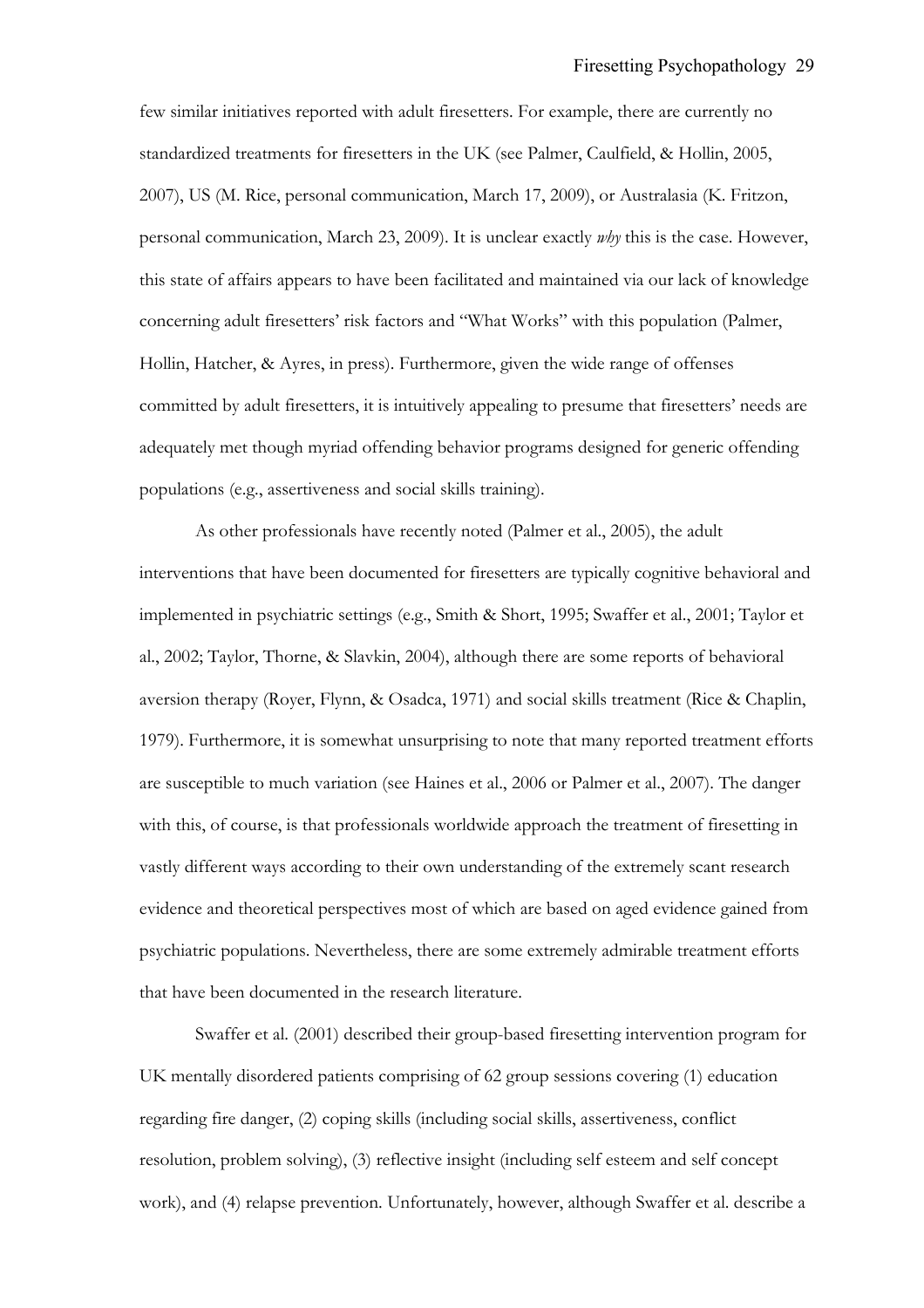detailed case study outlining the apparent effectiveness of the program, and describe the package of assessments utilized to assess progress on the program, they do not report any data on clinical change.

Taylor et al. (2002) described a group-based intervention program for UK intellectually disabled patients ( $n = 14$ ) comprising of 40 group sessions covering education regarding fire, analysis of offending, coping skills, family problems, and relapse management. Taylor et al. reported statistically significant improvements on measures assessing attitudes towards fire and fire interest (*Fire Attitude Scale*; Muckley, 1997 and *Fire Interest Scale*; Murphy & Clare, 1996 respectively), understanding of victim issues, risk, and emotional expression (*Goal Attainment Scales*; Milne & Learmonth, 1991), anger (*Novaco Anger Scale*; Novaco, 1994), and self esteem (*Culture Free Self Esteem Inventory*; Battle, 1992). It is unclear, however, whether these improvements were *clinically* significant, and the authors themselves note their study lacks adequate control group comparisons. In a later paper, Taylor et al. (2004) describe detailed case studies of four intellectually disabled male patients who completed a similar program. The authors report somewhat positive outcomes for each of the studied patients, who attended the majority of the program. However, the sample size was simply too small to draw any meaningful conclusions from the measures used to examine post treatment improvement.

A particularly interesting case study has been described by Clare, Murphy, Cox, and Chaplin (1992). They describe the case of P.R.; an intellectually disabled 23 year old male who set a series of fires in order to reduce negative affect and gain attention. The patient was individually treated using cognitive behavioral therapy including social skills, assertiveness, adapted covert sensitization, relaxation exercises, coping skills, and graded exposure. P.R. also received surgery for a cleft palate. Clare et al. report no firesetting recidivism over a 30 month follow up period following hospital discharge and P.R. reported coping successfully with urges to set fires.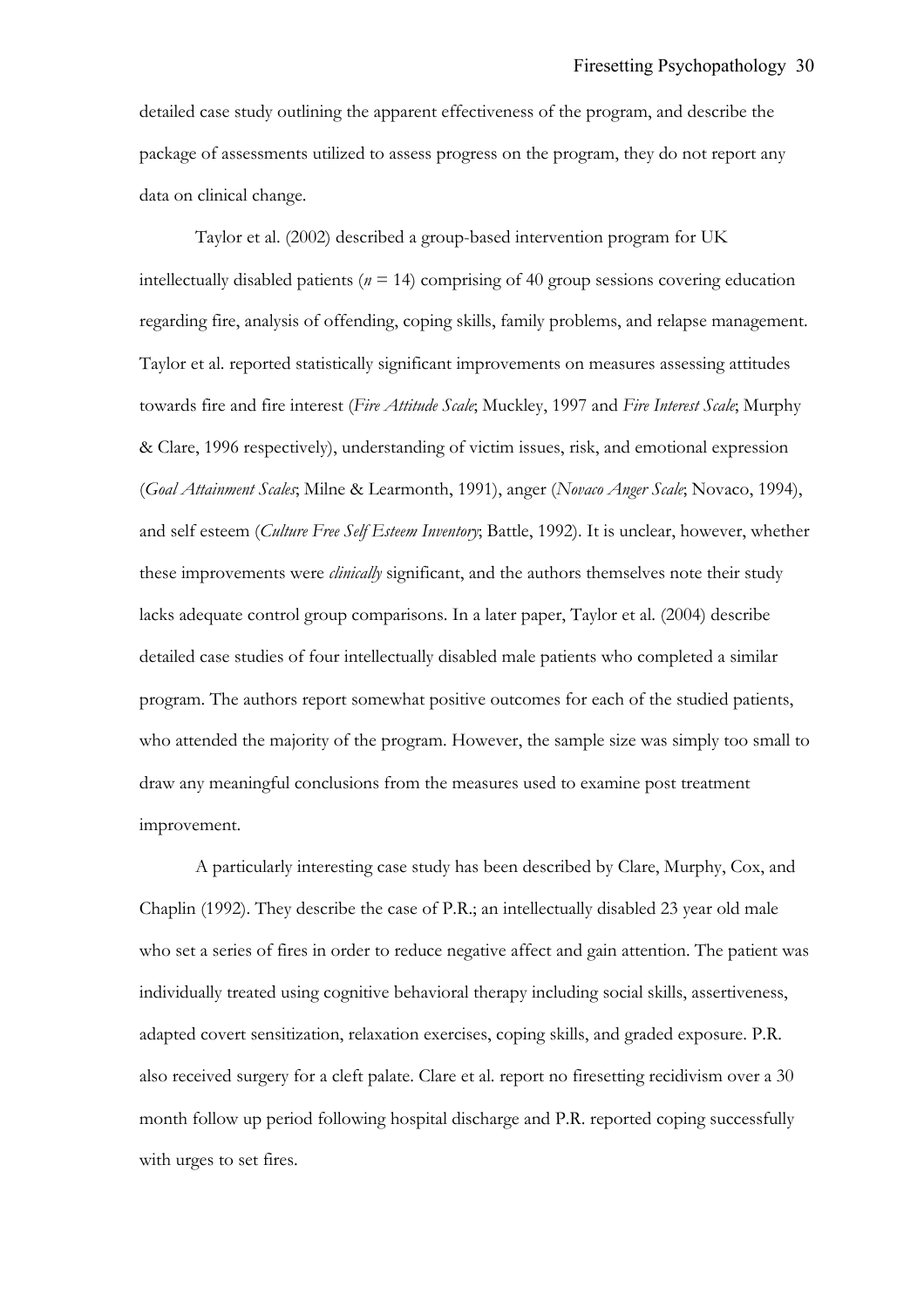At present, therefore, not only are published reports of clinical interventions with adult firesetters' scarce, but reports of the effectiveness of programs are practically non existent. It is essential then, that professionals consider wide dissemination of their practice with adult firesetters, alongside substantial follow-up efficacy studies comprising adequately matched control groups and follow up periods. Such studies are vital for useful inquiries into "What Works" for firesetters, and may even prompt more comprehensive treatment efficacy studies that compare the effectiveness of various treatment programs for firesetters (e.g., generic offending behavior programs versus more specific firesetting programs).

There are various possibilities available for developing treatment aimed at firesetters. An examination of general offending treatment programs shown to be effective in reducing recidivism, highlights three main principles of paramount importance: Risk, Need, and Responsivity (Andrews & Bonta, 2003). The *Risk* principle is concerned with ensuring that those offenders deemed to be of higher risk for reoffending are provided with more intensive treatment. The *Need* principle contends that treatment interventions should pinpoint offenders' criminogenic needs (i.e., dynamic risk factors empirically related to offending). Finally, the *Responsivity* principle is concerned with ensuring that the intervention program is an adequate match for the recipient populations' personal identity, learning styles, skills and abilities (Andrews & Bonta, 2003).

In terms of the risk principle, it appears that, although there are myriad instruments available for assessing risk of violence *generally,* very little is available to guide consulting clinicians regarding what factors would indicate a *high* risk of adult firesetting. Further studies examining the relationships between various historical and clinical factors with future risk of firesetting relative to future risk of generally violent offending would be extremely useful for this purpose. A further particularly important requirement is for professionals to increase their current understanding of how firesetting and non-firesetting criminogenic needs are related in firesetters. Empirical evidence shows that firesetters evidence myriad criminal behaviors that are not dissimilar to either property or violent offenders. In this sense then, it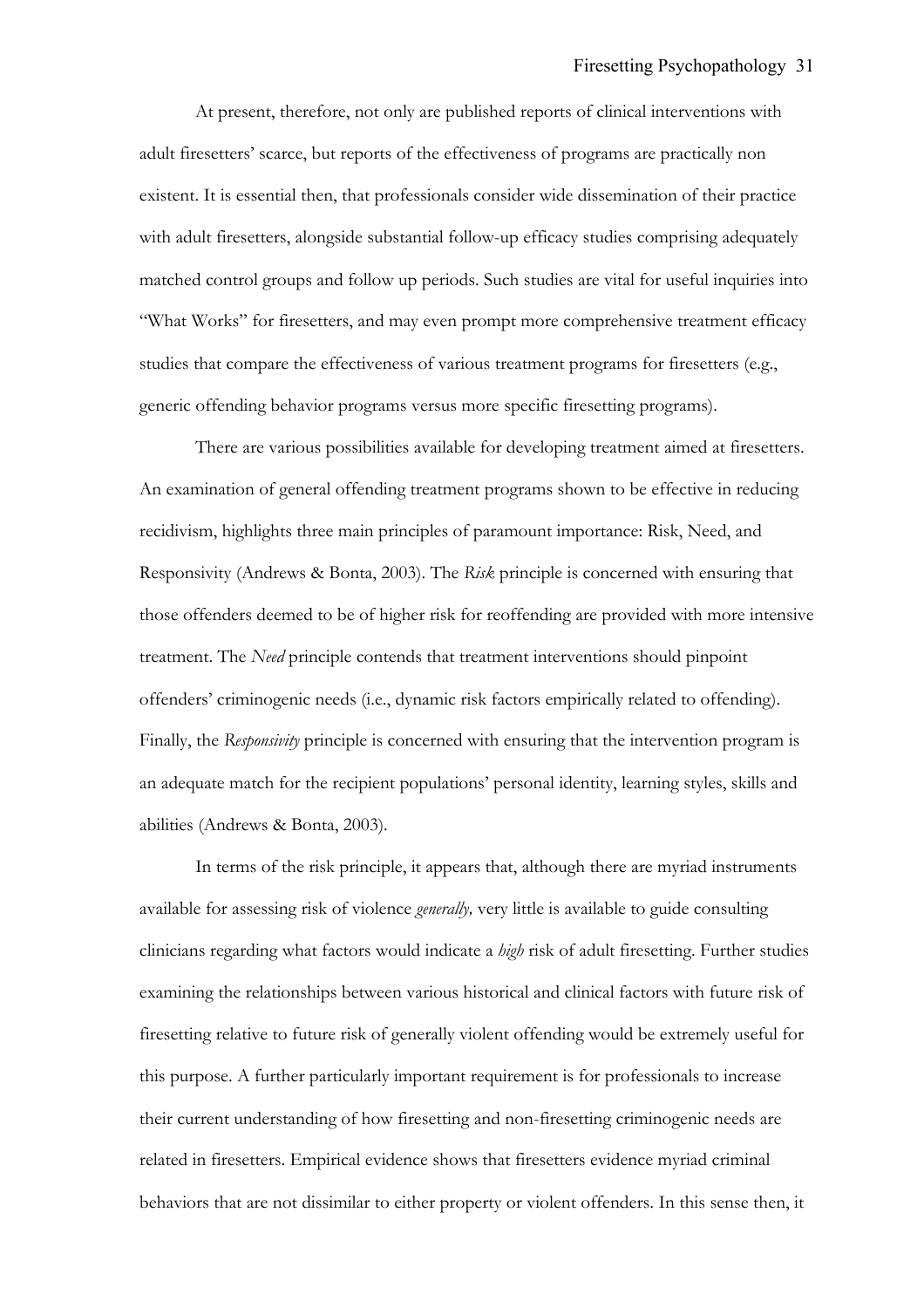is easy to see why corrections establishments have currently chosen to treat firesetters via more generalist intervention programs rather than via specific firesetting programs (e.g., HM Prison Service, UK; Palmer et al. 2007). Yet, we believe that for individuals who use fire repetitively as part of a wider array of criminal acts, or for whom firesetting has become part of their personal identity, generic offending behavior programs may not prove to be the most effective treatment that we are able to provide. This is especially relevant give the research evidence suggesting that firesetting is predicted by fire-relevant variable such as fire interest or age of first firesetting incident (Kolko, Herschell, & Scharf, 2006; Rice & Harris, 1996) rather than more generic offending variables (Rice & Harris, 1996).

It would seem reasonable to suggest that repetitive firesetters may benefit from the development of standardized, specific offending behavior programs that focus both on fire factors (i.e., early socialization with fire, fire interest/ reinforcement, fire as part of self identity, attitudes supporting antisocial behavior with fire, fire education), but also more general treatment needs hypothesized to be associated with firesetting and violent and non violent offending generally (e.g., social skills and assertiveness training, self-esteem, problem solving, and coping skills). Furthermore, it is likely that some firesetters, who show relatively high fire interest, and experience significant physiological reinforcement from firesetting, may benefit from more behavioral covert sensitization, or minimal *physiological* arousal conditioning. Such techniques are designed to re-associate the pleasant physiological experience of fire with unpleasant imagined consequences, and aversive stimuli. Successful covert sensitization procedures have been reported as resulting in positive consequences, for child and adult firesetters (Clare et al., 1992; McGrath et al., 1979). Nevertheless, these studies are typically case study-based, or lack methodological rigor (i.e., lack control groups or adequate follow up periods), highlighting an exceptional gap in the adult firesetting intervention literature and the empirical underpinnings of this literature. We find it curious that professionals have not deemed the issue of firesetting unique enough to warrant separate intervention and recidivist study. Certainly, base rates of reoffenses for *firesetting* are low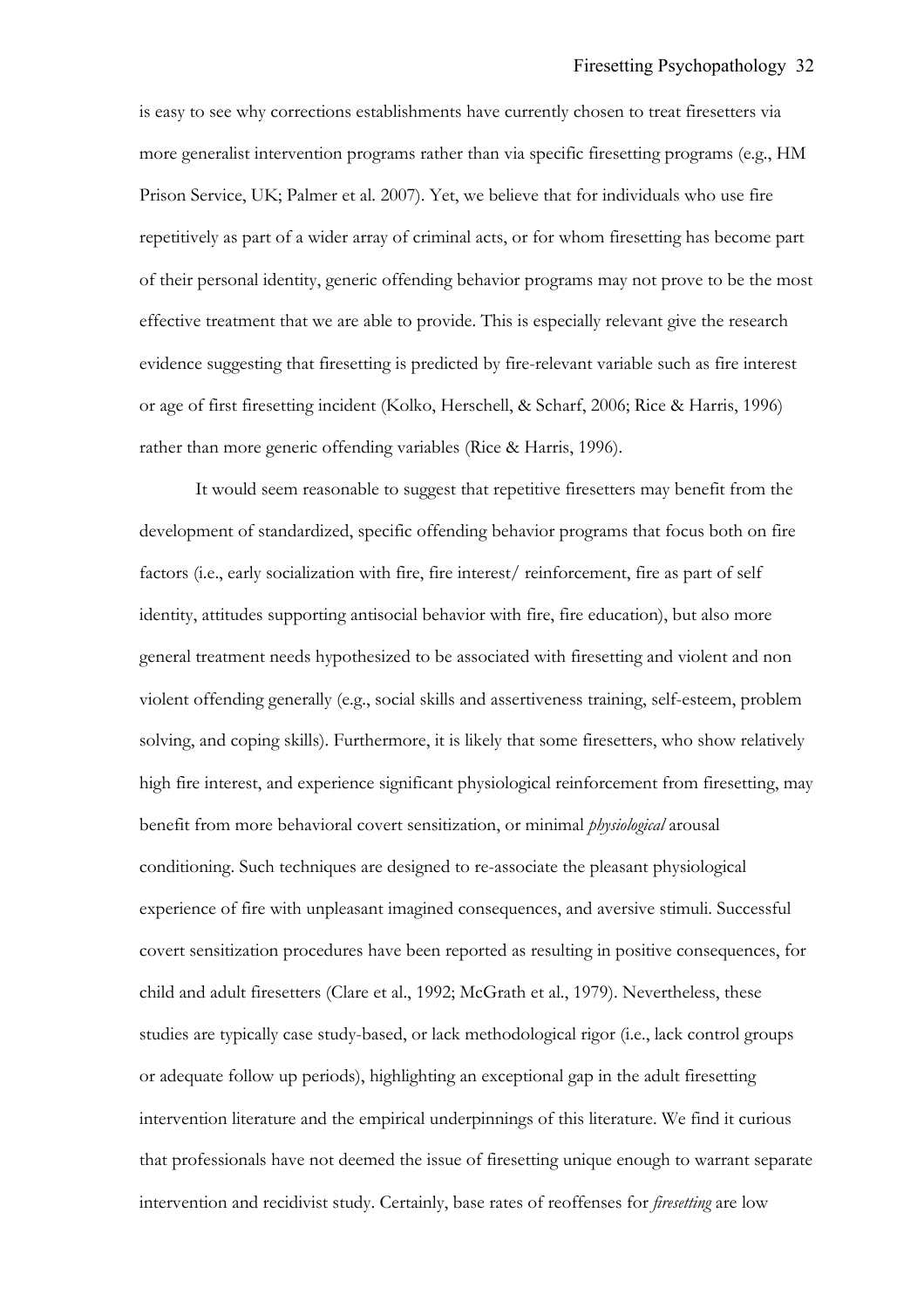(approximately 16%, Rice & Harris, 1996), but these are not exceptionally different to the base rates of sexual offending (cf. 16.8%; Hanson et al., 2002). Sexual offenders also hold generalist offense histories (Gannon et al., 2008), and yet many specialist standardized programs are available for sexual offenders. We are certainly not suggesting that firesetting programs focus *only* on offenses related to fire. Instead, it may be beneficial for firesetters to construct offense chains, not only for their firesetting behaviors, but also for other offending behaviors so that they can make sense of the patterns of behaviors underlying their offending behavior. Such interventions would enable firesetters to develop strong and unified relapse prevention plans that target both their firesetting behavior and also their other offending.

The above mentioned suggestions are associated with firesetters' hypothesized treatment *needs*. However, they also relate strongly to the responsivity issues that are likely to be associated with firesetters. Research suggests that adult firesetters desire early interventions that *specifically* focus on firesetting behavior, and the underlying motivators of firesetting (Haines et al., 2006). In other words, firesetters feel that more focused firesetting interventions fit with their personal identify as offenders. Clearly, such perceptions are vital for group process issues since offenders who perceive their treatments as personally relevant will be more likely to engage with and benefit from such treatments. In relation to other responsivity issues (e.g., learning styles, skills and abilities), it is vital that clinicians ensure that their newly developed programs fit with these group attributes, or at least provide flexible individual sessions alongside the group to ensure that treatment materials are adequately tailored for each individual's skills and abilities.

#### Future Directions and Conclusions

The firesetting field appears to hold a whole host of exciting possibilities for future advancement of both etiological and practical knowledge. Here, we outline what we believe are the most significant problems in this area and make suggestions for future advancements to the field.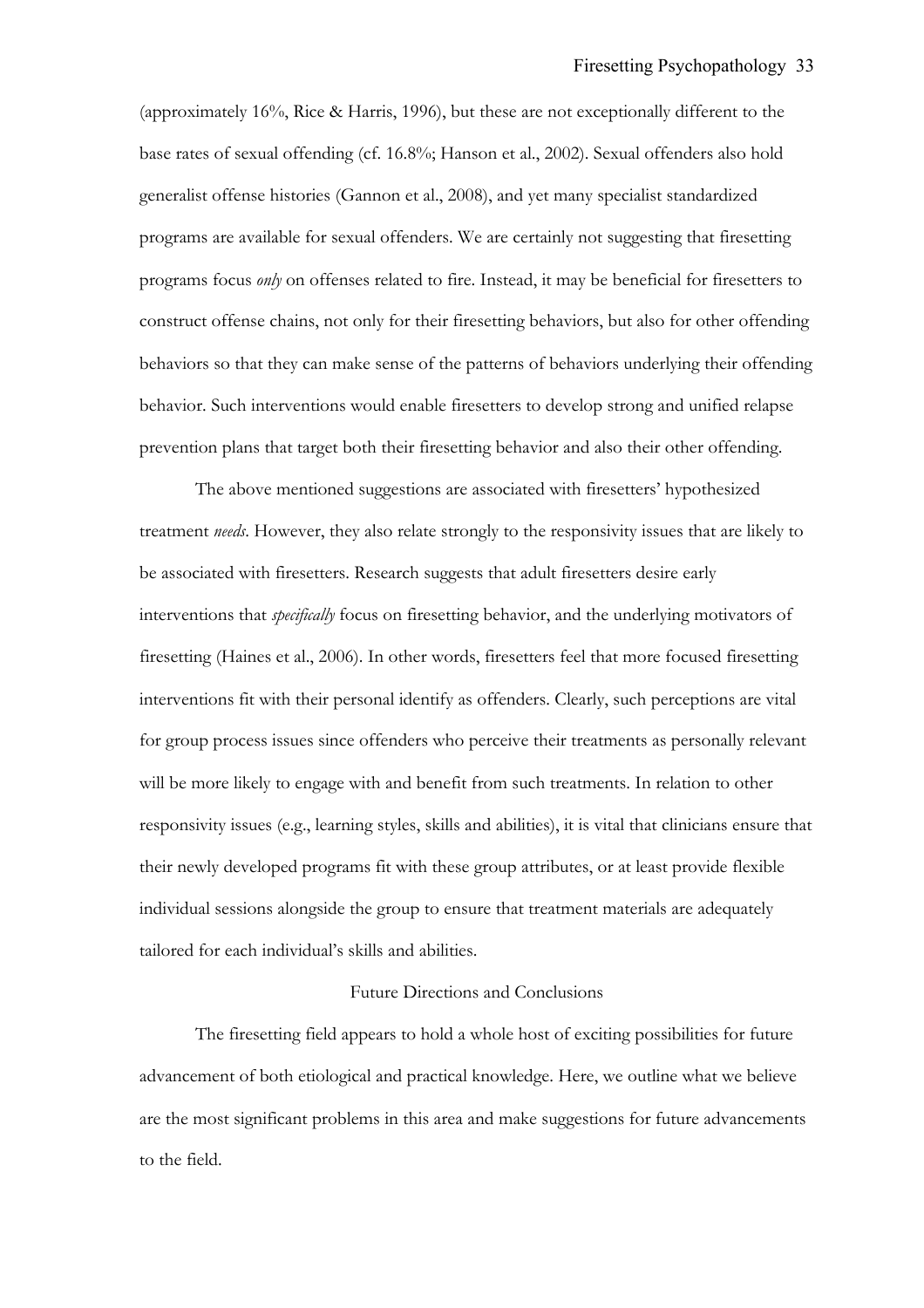Our review has highlighted that the vast majority of empirical work undertaken with firesetters has focused on the proliferation of typological classificatory systems or the examination of firesetters' psychopathological and sociodemographical features. While such information is useful for gaining a basic understanding of the variety of motives underlying firesetting behavior, this information provides professionals with little guiding etiological theory for use in therapy.

Further, in examining the literature on adult firesetters, we have highlighted the fact that firesetters are typically treated using generic offending behavior programs since they often commit a wide array of either violent or property crimes. This is not to say that firesetters do not benefit from such generalist programs. However, we believe that there is significant scope for further investigating and evaluating the treatment needs of firesetters. Clearly, it may be time for professionals to begin investigating the wider treatment possibilities that exist for firesetters and develop existing theory governing this area. Adult firesetters cause significant injury, death, and property destruction and so require adequate evidence-based treatment from clinicians entrusted with their rehabilitation. For these professionals, especially those based in correctional institutions, this task creates significant problems given the current state of knowledge in this field. For example, existing research examining the developmental backgrounds and attachment styles of firesetters is very poor, as too is our knowledge of the neurological features, cognitions, and affective patterns associated with firesetting behavior.

We have documented a very small number of single factor and multi factorial theories used to explain firesetting. However, the single factor theories are unable to explain the myriad of features typically interacting to facilitate and maintain firesetting, and the multi factor theories are relatively dated. Given the amount of theory proliferation in other arenas of forensic psychology (e.g., sexual offending, violence), it is extraordinary that professionals have not yet attempted to generate a multi factor theory to fill this gap. Some of the research evidence that we have documented suggests firesetters are most likely to be generalists (e.g.,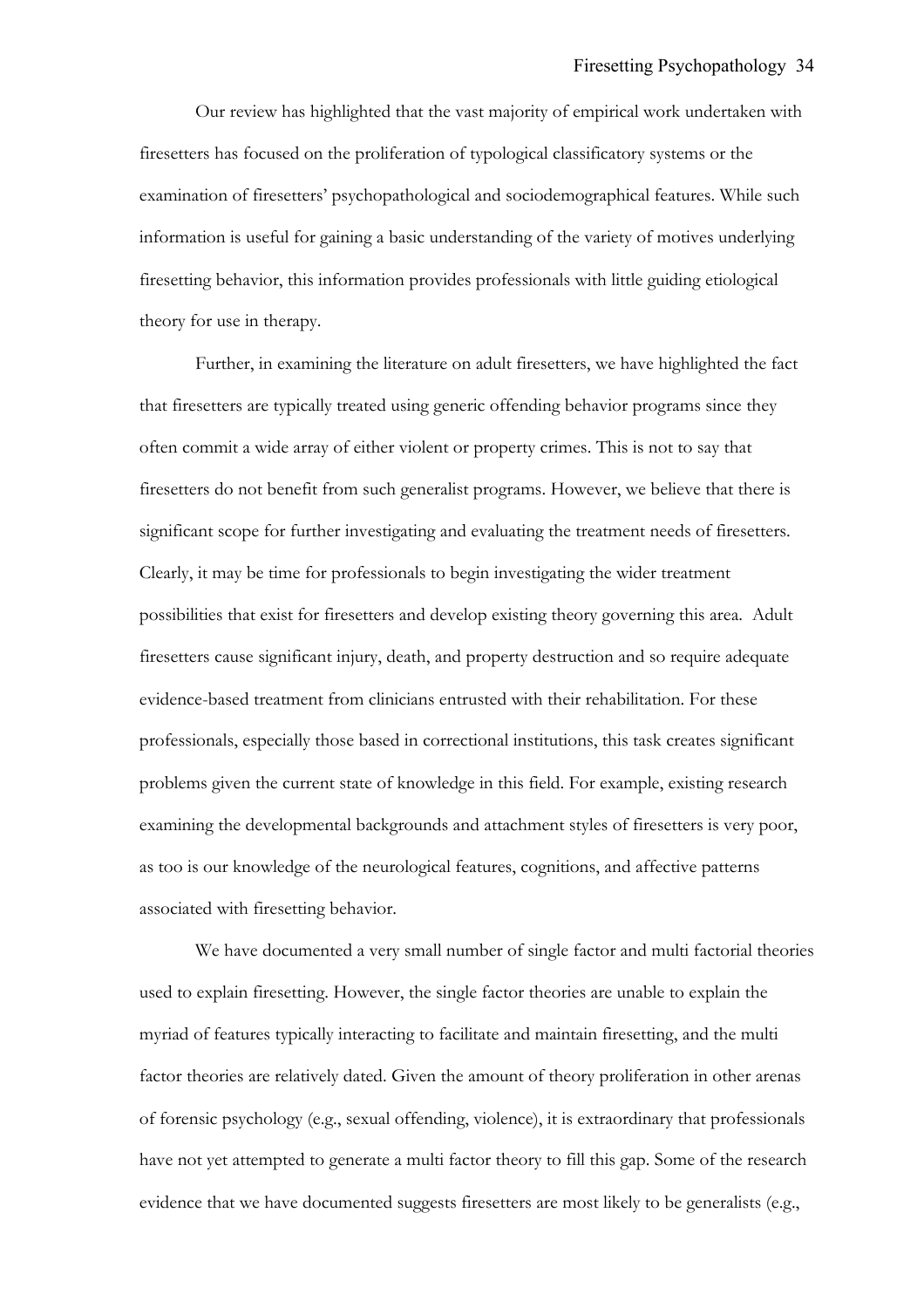Rice & Harris 1996). Thus, we believe that professionals may benefit substantially from further developing theory that is able to account for such myriad behaviors. Furthermore, other forensic research arenas have paid specific attention to developing micro level theories that examine sexual or violent offenders' offense styles in order to improve the clinician's ability to provide evidence-based relapse prevention work for these populations (see Ward, Louden, Hudson, & Marshall, 1995 or Gannon, Rose, & Ward, 2008). The development of such theory in relation to firesetters would not only provide evidence vital for examining the firesetting and non firesetting offense overlap, but would substantially develop and inform rehabilitatory work with firesetters.

Finally, our examination of the research evidence relating to firesetters has highlighted that there is an urgent requirement for researchers and clinical professionals to further develop their current understanding of the treatment needs of firesetters and the overlap of these needs with the general offending population. Our current understanding of this field is developmentally stunted and requires significant re-generation if we are to begin understanding the treatment needs and requirements of firesetters. At present, there is no standardized best practice with firesetters. It is unlikely that we would ever dare inform a sexual offender that his needs would be adequately met via myriad general offending behavior programs. Thus, we urge professionals to think about the careful construction of research programs and offending behavior programs to address the significant gaps in the firesetting arena that we have highlighted.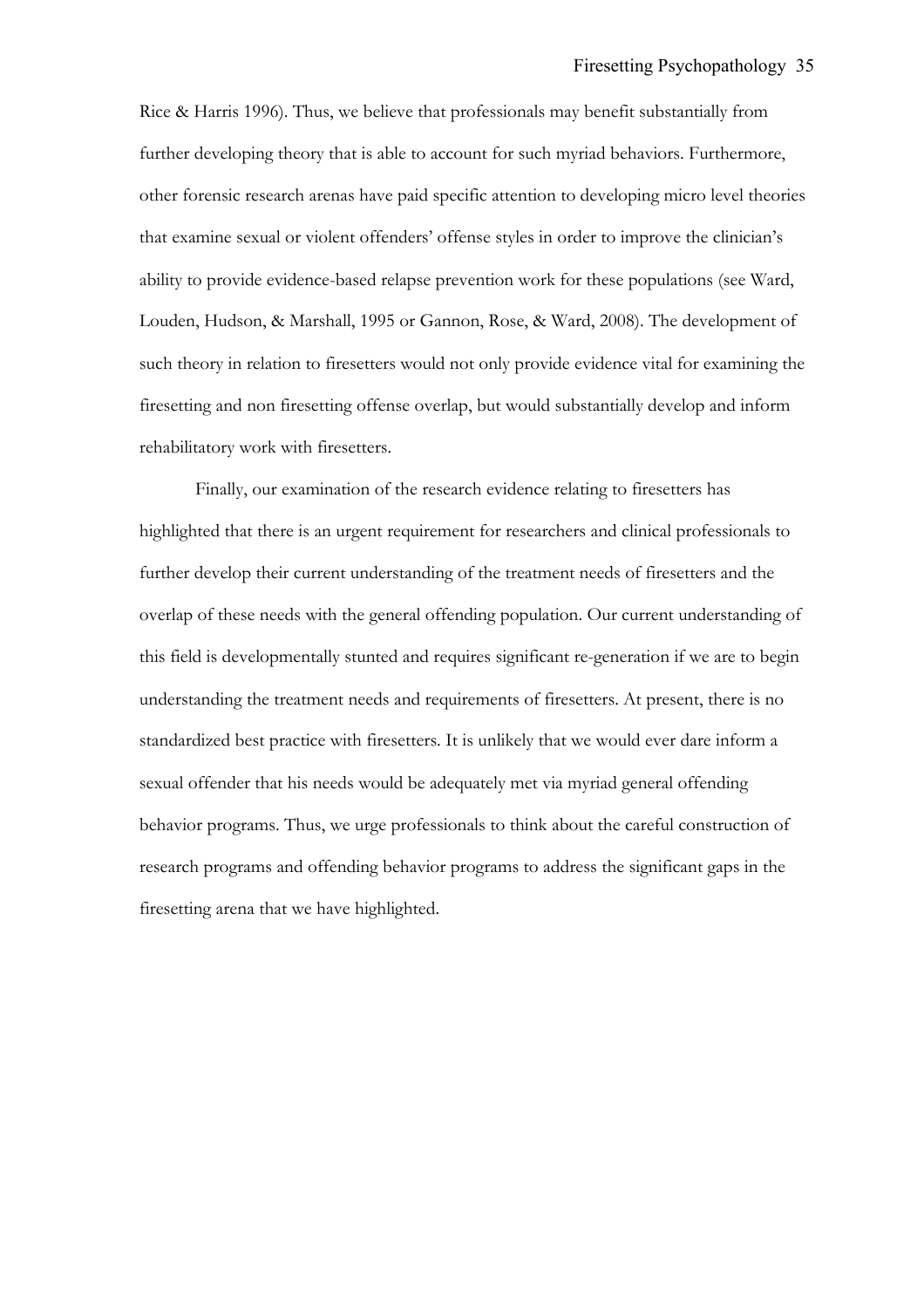#### References

- Adler, R., Nunn, R., Northam, E., Lebnan, V., & Ross, R. (1994). Secondary prevention of childhood firesetting. *Journal of the American Academy of Child and Adolescent Psychiatry, 33*, 1194-1202.
- Ainsworth, M. D. S. (1989). Attachments beyond infancy. *American Psychologist, 44*, 709-716.
- Almond, L., Duggan, L., Shine, J., & Canter, D. (2005). Test of the arson action system model in an incarcerated population. *Psychology, Crime and Law, 11*, 1-15.
- American Psychiatric Association (2000). *Diagnostic and statistical manual of mental disorders, DSM-IV-TR*. Washington, DC: American Psychiatric Association.
- Andrews, D. A., & Bonta, J. (2003). *The psychology of criminal conduct (3 rd ed.)*. Cincinnati, OH: Anderson.
- Bandura, A. (1976). Self-reinforcement: Theoretical and methodological considerations. *Behaviorism, 4*, 135-155.
- Barker, A. F. (1994). *Arson: A review of the psychiatric literature*. Oxford University Press: Oxford.
- Barnett, W., & Spitzer, M. (1994). Pathological fire-setting 1951-1991: A review. *Medicine, Science and the Law, 34*, 2-3.
- Barracato, J. (1979). *Fire: Is it arson*. Hartford, CT: Aetna Life and Casualty Co.
- Battle, J. (1992). *Culture-Free Self-Esteem Inventory. Austin*, TX: Pro-Ed.
- Becker, K. D., Stuewig, J., Herrera, V. M., & McCloskey, L. A. (2004). A study of firesetting and animal cruelty in children: Family influences and adolescent outcomes. *Journal of the American Academy of Child and Adolescent Psychiatry, 43* (7), 905-912.
- Bennett, W. M., & Hess, K. M. (1984). *The Arsonist: A closer look.* Springfield, IL: Charles C Thomas.
- Blumberg, N. H. (1981). Arson update: A review of the literature on firesetting. *Bulletin of the American Academy of Psychiatry and the Law, 9*, 255-265.

Bourget, D., & Bradford, J. M. (1989). Female arsonists: A clinical study. *Bulletin of*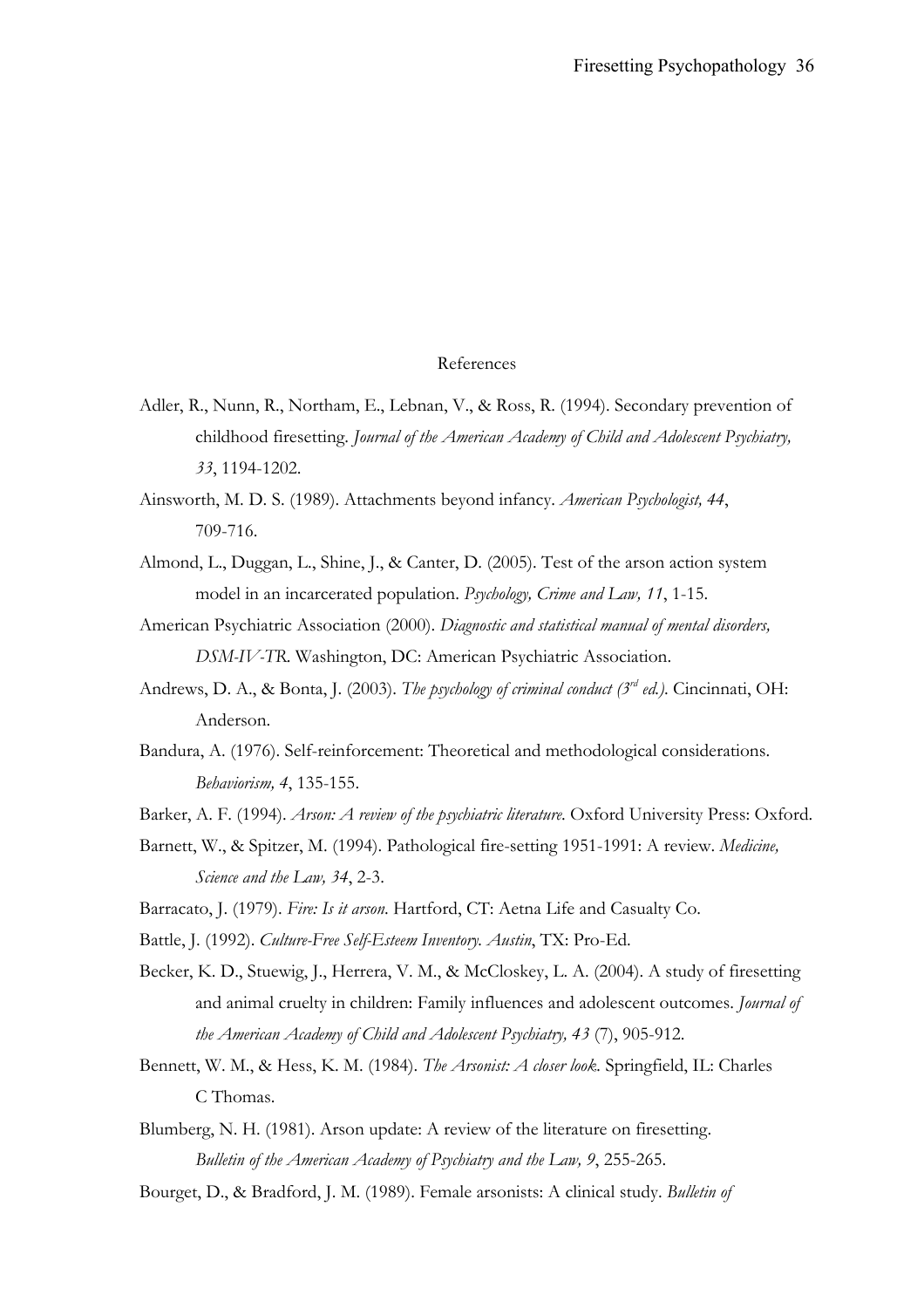*the American Academy of Psychiatry and the Law, 17*(3), 293-300.

Bowlby, J. (1969). *Attachment and loss: Vol 1. Attachment*. NY: Basic Books.

- Bowlby, J. (1973). *Attachment and loss: Vol 2. Separation*. NY: Basic Books.
- Bradford, J. M. (1982). Arson: a clinical study. *Canadian Journal of Psychiatry, 27*, 188-193.
- Bumpass, E. R., Brix, R. J., & Preston, D. (1985). A community-based program for juvenile firesetters. *Hospital and Community Psychiatry, 36*, 529-533.
- Calev, A. (1995). Pyromania and executive/frontal dysfunction. *Behavioural Neurology, 8*, 163- 167.
- Canter, D., & Fritzon, K. (1998). Differentiating arsonists: A model of firesetting actions and characteristics. *Legal and Criminological Psychology, 3*, 73-96.
- Canter, D., & Larkin, P. (1993). The environmental range of serial rapists. *Journal of Enviromental Psychology, 13*, 63-69.
- Carpenter, P. K., & King, A. L. (1989). Epilepsy and arson. *British Journal of Psychiatry, 154*, 554-556.
- Clare, I. C. H., Murphy, G. H., Cox, D., & Chaplin, E. H. (1992). Assessment and treatment of fire-setting: A single case investigation using a cognitive-behavioural model. *Criminal Behaviour and Mental Health, 2,* 253-268.
- Cook, R., Hersch, R., Gaynor, J., & Roehl, J. (1989). *The National Juvenile Firesetter/Arson Control and Prevention Programme. Assessment Report*. Washington DC: The Office of Juvenile Justice and Delinquency Prevention and the US Fire Administration.
- Cooke, R. A., & Ide, R. H. (1985). *Principles of fire investigation*. Leicester, UK: Institute of Fire Engineers.
- Dennett, M. F. (1980). *Fire investigation*. Oxford: Pergamon Press.
- Dickens, G., Sugarman, P., Ahmad, F., Edgar, S., Hofberg, K., & Tewari, S. (2007). Gender differences amongst adult arsonists at psychiatric assessment. *Medicine*, *Science* & Law, *47*, 233-238.
- Dickens, G., Sugarman, P., Ahmad, F., Edgar, S., Hofberg, K., & Tewari, S. (in press). Recidivism and dangerousness in arsonists. *Journal of Psychiatry and Psychology.*
- Doley, R. (2003a). Making sense of arson through classification. *Psychiatry, Psychology and Law, 10*, 346-352.

Doley, R. (2003b). Pyromania: Fact or fiction? *British Journal of Criminology, 43*, 797-807.

Doley, R. (2009). Theoretical approaches to explaining deliberate firesetting behavior. Retrieved April 17, 2009 from http://www.firefocus.net/docs/DELIBERATE\_FIRESETTING\_BEHAVIOUR.p df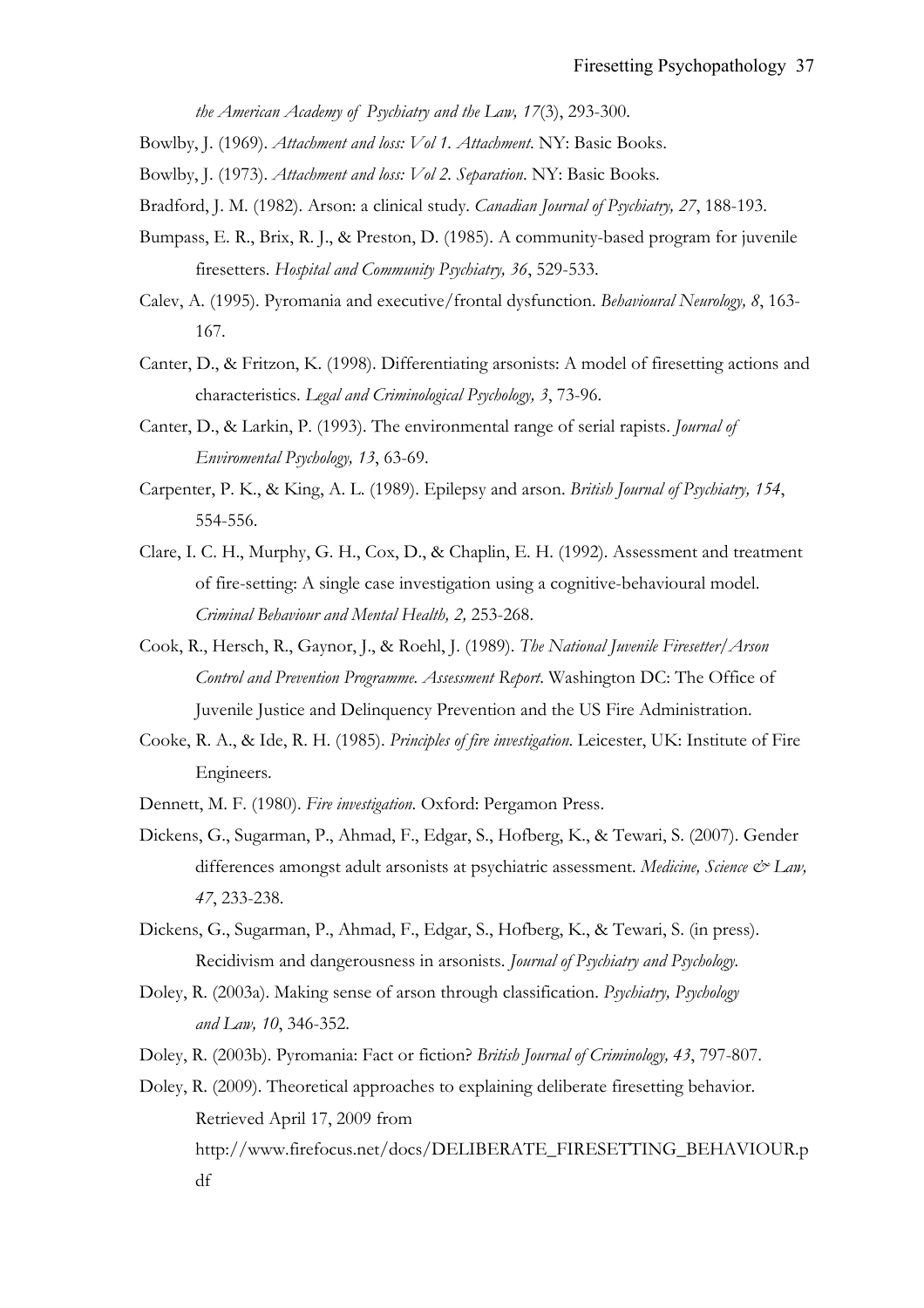- Douglas, J., Burgess, A., Burgess A, & Ressler, R. (1992). *Crime classification manual.* NY: Lexington Books.
- Edmunds, G. (1978). Judgements on different types of aggressive behaviour. *British Journal of Social and Clinical Psychology, 17*, 121-125.
- Edwards, M. J., & Grace, R. C. (2006). Analysing the offense locations and residential base of serial arsonists in New Zealand. *Australian Psychologist, 41*, 219-226.
- Eytan, A., Paoloni-Giacobino, A., Thorens, G., Eugster, N., & Graf, I. (2002). Fire-setting behaviour associated with Klinefelter syndrome. The International Journal of Psychiatry in Medicinem, 32, 395-399.
- Faulk, M. (1994). *Basic forensic psychiatry*. (2<sup>nd</sup> ed). Oxford: Blackwell Science.
- Federal Bureau of Investigation (2004). *Crime in the United States: Uniform Crime Reports.* Washington DC: US Department of Justice.
- Fineman, K. R. (1980). Firesetting in childhood and adolescence. *Psychiatric Clinics of North America, 3*, 483-499.
- Focus Adolescent Services (2009). *Firesetting and youth*. Retrieved April 17, 2009, from http://www.focusas.com/Firesetting.html.
- Fineman, K. R. (1995). A model for the qualitative analysis of child and adult fire deviant behavior. *American Journal of Forensic Psychology, 13*, 31-60.
- Freud, S. (1932). The acquisition of power over fire. *The International Journal of Psychoanalysis, 13*, 405-410
- Friedman, C. A., & Clayton, R. J. (1996). Juvenile fire setting after bilateral frontal lobe damage. *Archives of Clinical Neuropsychology, 11*, 392.
- Frodi, A., Dernevik, M., Sepa, A., Philipson, J., & Bragesjö, M. (2001). Current attachment representations of incarcerated offenders varying in degree of psychopathy. *Attachment and Human Development, 3*, 269-283.
- Gannon, T. A., Collie, R. M., Ward, T., & Thakker, J. (2008). Rape: Psychopathology, theory and treatment. *Clinical Psychology Review, 28*, 982-1008.
- Gannon, T. A., Rose, M. R., & Ward, T. (2008). A descriptive model of the offense process for female sexual offenders. *Sexual Abuse: A Journal of Research and Treatment, 20*, 352- 374.
- Gaynor, J. (1991). Firesetting. In M. Lewis (Ed.), *Child and adolescent psychiatry: A comprehensive textbook* (pp. 591-603). Baltimore: Williams & Wilkins.
- Gaynor, J., & Hatcher, C. (1987). *Psychology of child firesetting*. NY: Brunner/Mazel Inc.
- Geller, J. L. (1987). Firesetting in the adult psychiatric population. *Hospital and Community Psychiatry, 38,* 501-506.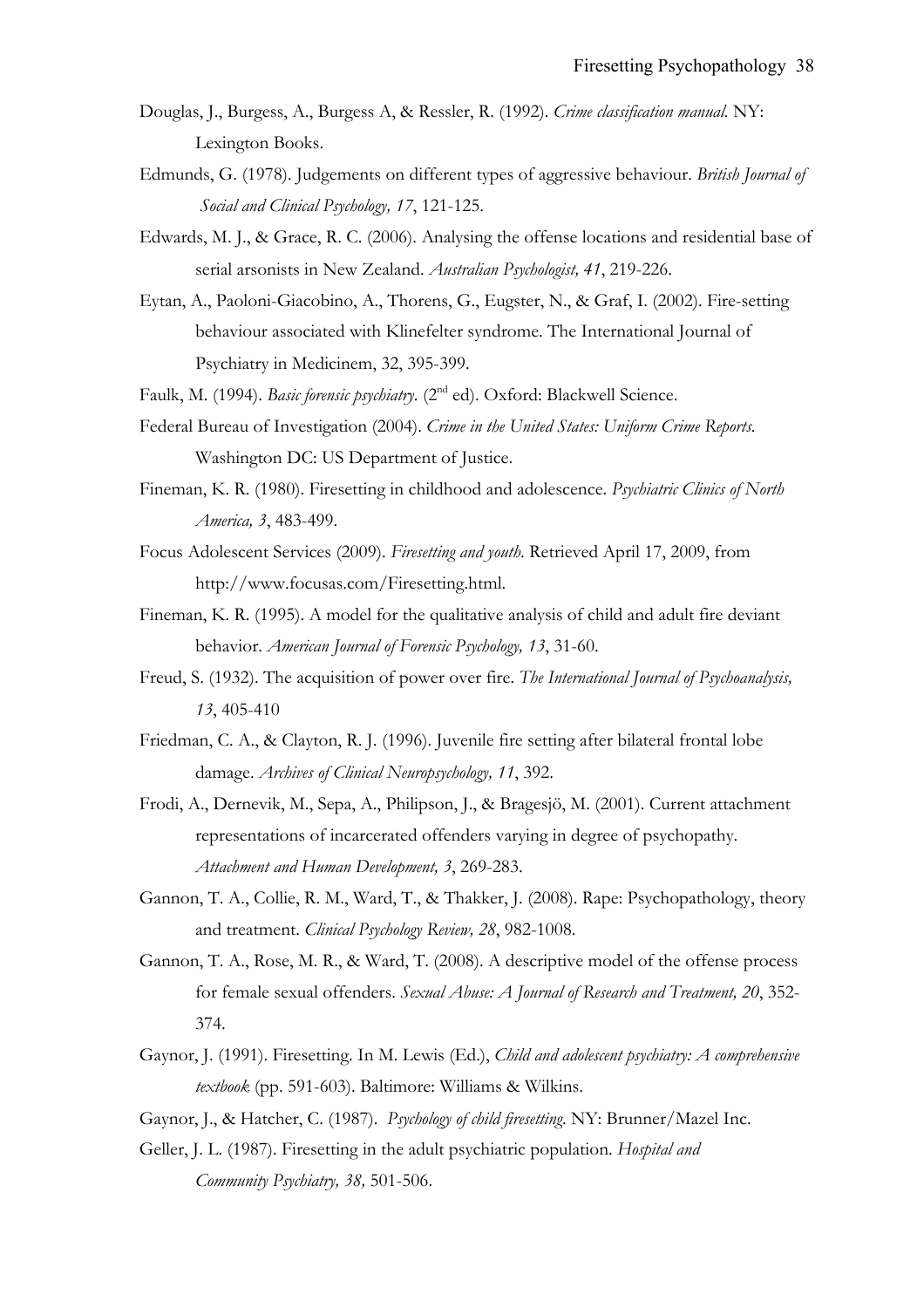- Geller, J. L. (2008). Firesetting: A burning issue. In R. N. Kocsis (Ed), *Serial murder and the psychology of violent crime* (pp. 141-178). Totowa, NJ: Humana Press.
- Geller, J. L., & Bertsch, G. (1985). Fire-setting behavior in the histories of a state hospital population*. American Journal of Psychiatry, 142*, 464-468.
- Glancy, G., D., Spiers, E. M., Pitt, S. E., & Dvoskin, J. A.. (2003). Commentary: Models and correlates of firesetting behavior. *Journal of the American Academy of Psychiatry and the Law, 31*, 53-57
- Gold, L. H. (1962). Psychiatric profile of the firesetter. *Journal of Forensic Sciences, 7*, 404- 417
- Grant, J. E., & Kim, S. W. (2007). Clinical characteristics and psychiatric comorbidity of pyromania. *Journal of Clinical Psychiatry, 68*, 1717-1722.
- Haines, S., Lambie, I., & Seymour, F. (2006). *International approaches to reducing deliberately lit fires: Prevention programmes, final report.* New Zealand Fire Service Commission Research Report, 63. Retrieved November 21, 2008, from http://www.sosfires.com/New%20Zealand%20Report%202.pdf.
- Hall, J. R. Jr., (2007). *Intentional fires and arson*. Fire Analysis and Research Division. Quinsey, MA: National Fire Protection Association.
- Hanson, R. K., Gordon, A., Harris, A. J. R., Marques, J. K., Murphy, W., Quinsey, V. & Seto, M C. (2002). First report of the collaborative outcome data project on the effectiveness of psychological treatment for sexual offenders. *Sexual Abuse: A Journal of Research and Treatment, 14*, 169-194.
- Hanson, M., MacKay, S., Atkinson, L, Staley, S., & Pignatiello, A. (1995). Firesetting during the preschool period: Assessment and intervention issues. *The Canadian Journal of Psychiatry, 40*, 299-303.
- Hathaway, S. R., & McKinley, J. C., (1967). *Minnesota Multiphasic Personality Inventory: Manual Revised*. NY: Psychological Corporation.
- Heath, G. A., Hardesty, V. A., Goldfine, P. E., & Walker, A. M. (1983). Diagnosis and childhood firesetting. *Journal of Clinical Psychology, 41*, 571-575.
- Hill, R. W., Langevin, R., Paitich, D., Handy, L., Russon, A., & Wilkinson, L. (1982). Is arson an aggressive act or a property offense? A controlled study of psychiatric referrals. *Canadian Journal of Psychiatry, 27*, 648-654.
- Hooker, C. A. (1987). *A realistic theory of science.* Albany, NY: State University of NY.
- Hurley, W., & Monahan, T. M. (1969). Arson: The criminal and the crime. *The British Journal of Criminology, 9*, 4-21.
- Icove, D. J., & Estepp, M. H. (1987). Motive-based offender profiles of arson and fire-related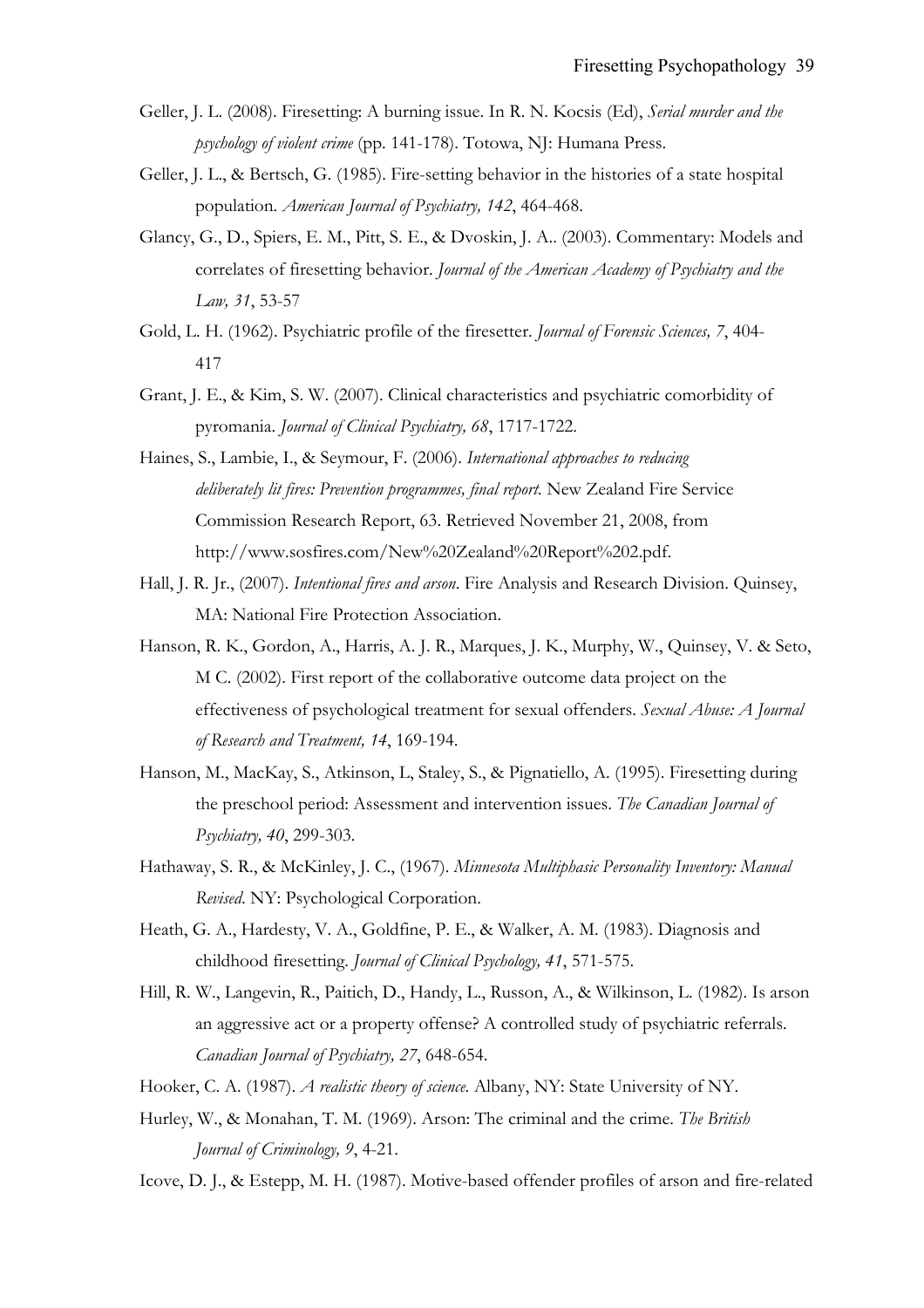crimes*. FBI Law Enforcement Bulletin, 56*, 17-23.

Inciardi, J. (1970). The adult firesetter. *Criminology, 8,* 145-155.

- Jackson H. F. (1994). Assessment of fire-setters. In M. McMurran & J. Hodge (Eds.), *The Assessment of Criminal Behaviours in Secure Settings* (pp. 94-126). London: Jessica Kingsley.
- Jackson, H., Glass, C., & Hope, S. (1987a). Why are arsonists not violent offenders? *International Journal of Offender Therapy and Comparative Criminology, 31*, 143-151.
- Jackson, H., Glass, C., & Hope, S. (1987b). A functional analysis of recidivistic arson. British *Journal of Clinical Psychology, 26*, 175-185.
- Kaler, S. G., White, B. J., & Kruesi, M. J. P. (1989). Fire setting and Klinefelter Syndrome. *Pediatrics, 84*, 749-750.
- Kaufman, I., Heims, L. W., & Reiser, D., E. (1961). A reevaluation of the psychodynamics of firesetting. *American Journal of Orthopsychiatry, 31*, 123-136.
- Kidd, S. (1997). Arson: The problem that won't go away. *Fire Prevention, 298*, 27-29.
- Kocsis, R. N. (Ed.) (2007). *Criminal profiling: International theory, research and practice.* Totowa, NJ: Humana Press Inc.
- Kocsis, R. N., & Cooksey, R. W. (2002). Criminal psychological profiling of serial arson crimes*. International Journal of Offender Therapy and Comparative Criminology. 46*, 631-656.
- Kocsis, R. N., Irwin, H. J., & Hayes, A. F. (1998). Organised and disorganised behavior syndromes in arsonists: A validation study of a psychological profiling concept. *Psychiatry, Psychology and Law*, *5*, 117-130.
- Kolko, D. J. (1985). Juvenile firesetting: A review and methodological critique. *Clinical Psychology Review, 5*, 345-376.
- Kolko, D. J. (2001). Efficacy of cognitive-behavioral treatment and fire safety education for children who set fires: Initial and follow-up outcomes. *Journal of Child Psychology and Psychiatry, 42* (3), 359-369.
- Kolko, D. J. (Ed.) (2002). *Handbook on firesetting in children and youth*. San Diego: CA, Academic Press
- Kolko, D. J., Herschell, A. D., & Scharf, D. M. (2006). Education and treatment for boys who set fires: Specificity, moderators, and predictors of recidivism. *Journal of Emotional and Behavioral Disorders, 14*, 227-239.
- Kolko, D. J., & Kazdin, A. E. (1986). A conceptualization of firesetting in children and adolescents. *Journal of Abnormal Child Psychology, 14*, 49-61.
- Kolko, D. J., & Kazdin, A. E. (1989a). Assessment of dimensions of childhood firesetting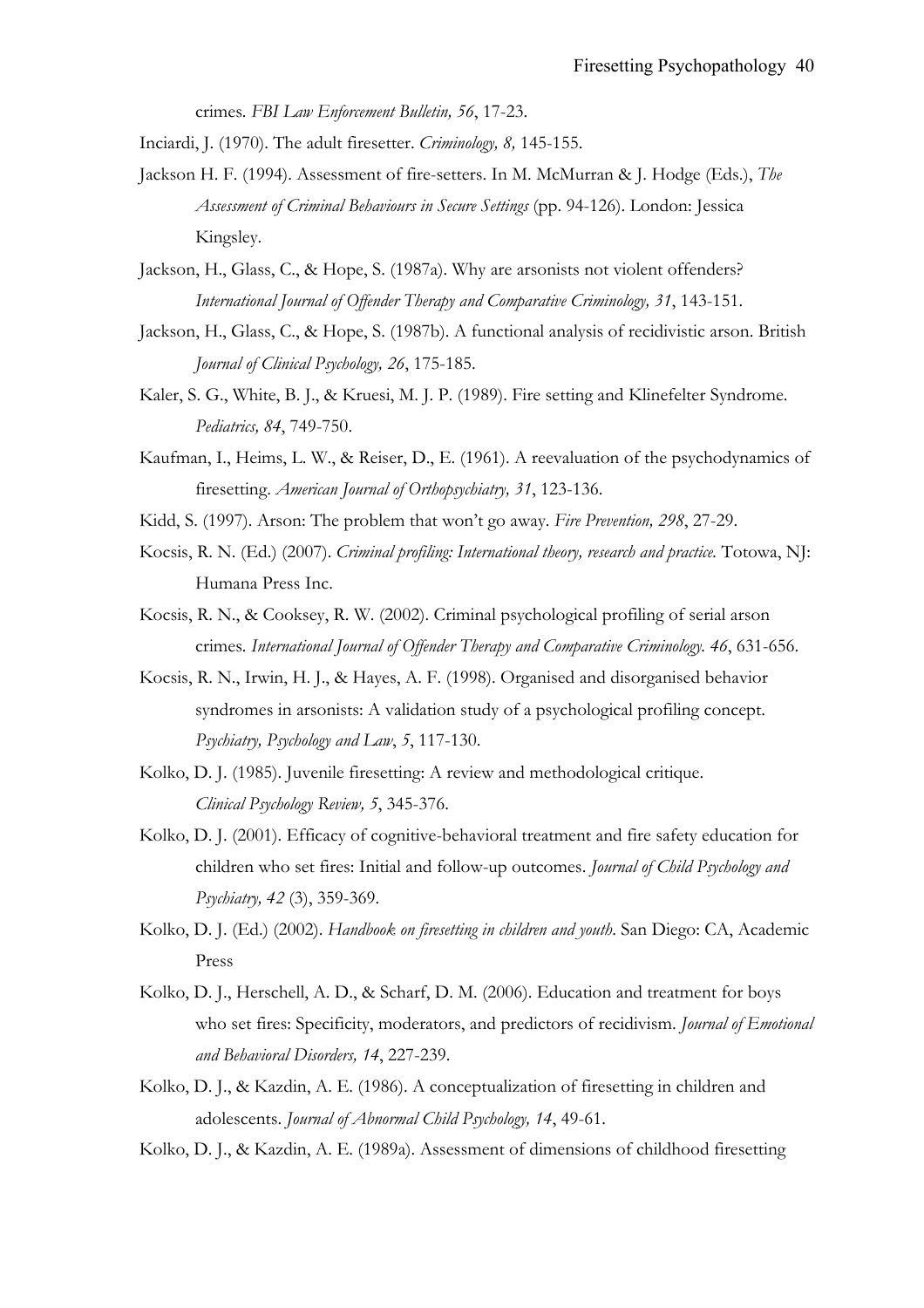among patients: The Firesetting Risk Interview. *Journal of Abnormal Child Psychology, 17*, 157-176.

- Kolko, D. J., & Kazdin, A. E. (1989b). The children's Firesetting Interview with psychiatrically referred and non referred children. *Journal of Abnormal Child Psychology, 17*, 609-624.
- Kolko, D. J., & Kazdin, A. E. (1991a). Aggression and psychopathology in match-playing and firesetting children: A replication and extension. *Journal of Clinical Child Psychology, 20,* 191-201.
- Kolko, D. J., & Kazdin, A. E. (1991b). Motives of childhood firesetters: Firesetting characteristics and psychological correlates*. Journal of Child Psychology and Psychiatry, 32*, 535-550.
- Kosky, R., & Silburn, S. (1984). Children who light fires: A comparison between firesetters and nonfiresetters referred to a child psychiatric outpatient service*. Australian and New Zealand Journal of Psychiatry, 18*, 251-255.
- Koson, D. F., & Dvoskin, J. (1982). Arson: A diagnostic study. *Bulletin of the American Academy of Psychiatry and the Law, 10*, 39-49.
- Leong, G. B. (1992). A psychiatric study of persons charged with arson. *Journal of Forensic Science, 37*, 1319-1326.
- Levin, B. (1976). Psychological characteristics of firesetters. *Fire Journal, 70*, 36-41.
- Lewis, N. O. C., & Yarnell, H. (1951). Pathological firesetting (pyromania). *Nervous and Mental Disease Monograph, 82*, Nicholasville, KY: Coolidge Foundation.
- Lindberg, N., Holi, M. M., Tani, P., & Virkkunen, M. (2005). Looking for pyromania: Characteristics of a consecutive sample of Finnish male criminals with histories of recidivist fire-setting between 1973 and 1993. *BMC Psychiatry*, 47 (5), 1-5, [on-line] http://www.biomedcentral.com/content/pdf/1471-244X-5-47.pdf.
- Macht, L. B., & Mack, J. E. (1968). The firesetter syndrome. *Psychiatry, 31* (3), 277-288
- MacKay, S., Henderson, J., Del Bove, G., Marton, P., Warling, D., & Root, C. (2006). Fire interest and antisociality as risk factors in the severity and persistence of juvenile firesetting. *Journal of the American Academy of Child and Adolescent Psychiatry, 45*, 1077- 1084.
- Magee, J. (1933). Pathological arson. *Scientific Monthly, 37*, 358-361.
- Martin, G., Bergen, H. A., Richardson, A. S., Roeger, L., & Allison, S. (2004). Correlates of firesetting in a community sample of young adolescents. *Australian and New Zealand Journal of Psychiatry, 38*, 148-154.
- McCarty, C. A., & McMahon, R. J. (2005). Domains of risk in the developmental continuity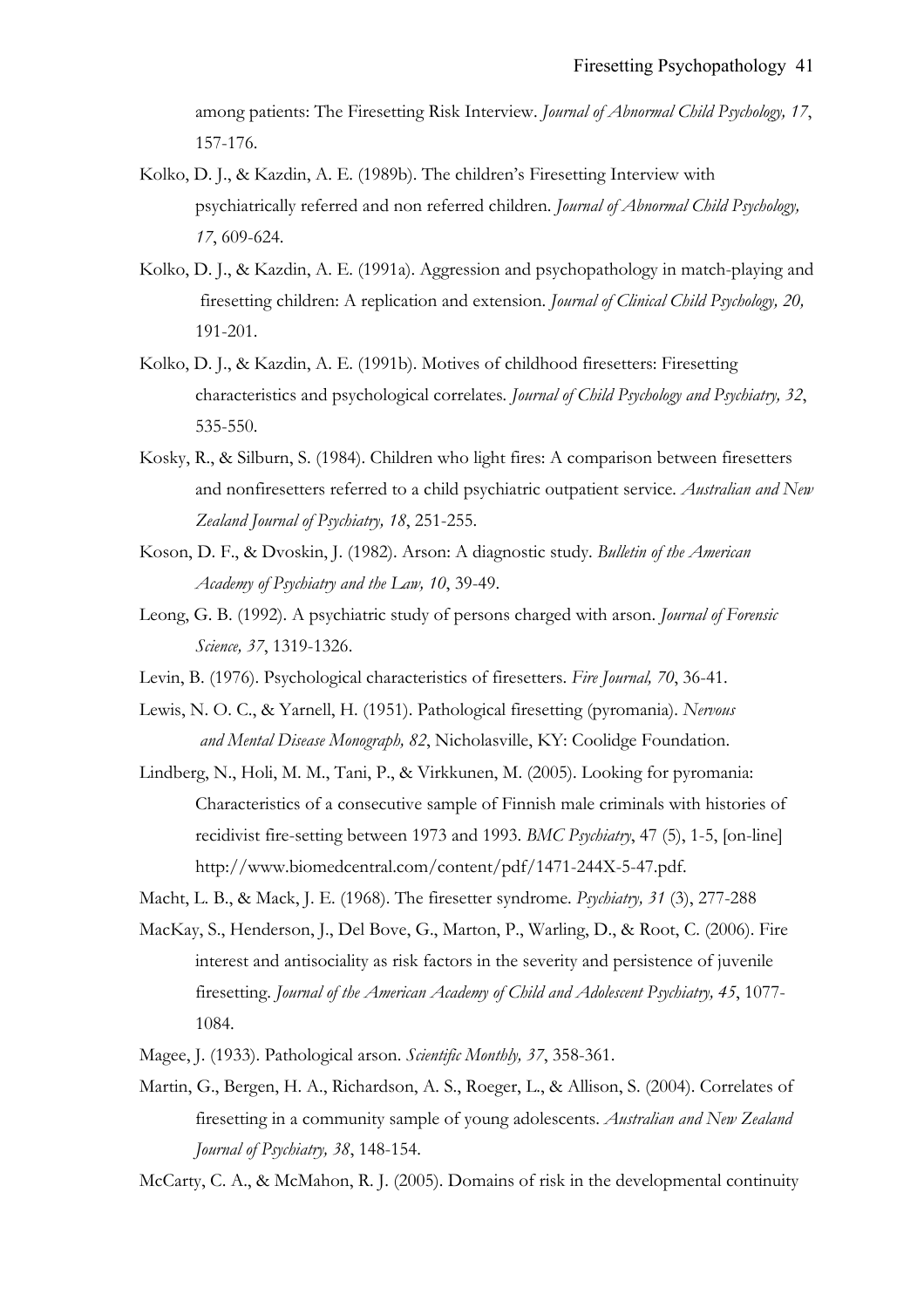of fire setting. *Behavior Therapy, 36*, 185-195.

- McGrath, P., Marshall, P. T., & Prior, K. (1979). A comprehensive treatment program for a firesetting child. *Journal of Behavior Therapy and Experimental Psychiatry, 10*, 69-72.
- McKerracher, D., & Dacre, A. (1966). A study of arsonists in a special security hospital. *British Journal of Psychiatry, 112*, 1151-1154.
- Meinhard, A., E., Oozeer, R., Cameron, D. (1988). Photosensitive epilepsy in children who set fires. *British Medical Journal, 296*, (6639), 1773.
- Mende, W. (1960). Brandstiftung im anfallsintervall. *Monatsschrift für Kriminologie und Strafrechtsreform, 43*, 177-181.
- Milne, D., & Learmonth, M. (1991). How to evaluate an occupational therapy service: a case study. *British Journal of Occupational Therapy*, 54, 42-44.
- Moll, K. D. (1974). *Arson, vandalism and violence: Law enforcement problems affecting fire departments.* Law Enforcement Assistance Administration. Washington DC: US Department of Justice.
- Moore, J. M., Jr., Thompson-Pope, S. K., & Whited, R. M. (1996). MMPI-A profiles of adolescent boys with a history of firesetting. *Journal of Personality Assessment, 67*, 116- 126.
- Muckley, A. (1997). *Firesetting: Addressing offending behaviour. A resource and training manual*, Redcar and Cleveland Psychological Service.
- Muller, D., & Stebbins, A. (2007). *Juvenile arson intervention programs in Australia.* Trends and Issues in Crime and Criminal Justice, No. 335. Australian Institute of Criminology.
- Murphy, G. H., & Clare, I. C. H. (1996). Analysis of motivation in people with mild learning disabilities (mental handicap) who set fires. *Psychology, Crime and Law, 2,* 153-164.
- Nielsen, J. (1970). Criminality among patients with Klinefelter's Syndrome and the XYY Syndrome. *British Journal of Psychiatry, 118*, 365-369.
- Newton-Smith, W. (2002). *A companion to the philosophy of science*. Oxford, UK: Blackwell.
- Nishi-Strattner, L. (2003). Washington County (Oregon) Fire Academy Program uses team work to help juvenile fire setters. *Hot Issues, 12,* 4-5.
- Novaco, R. W. (1994). Anger as a risk factor for violence among the mentally disordered. In J. Monahan & H. J. Steadman (Eds.), *Violence and Mental Disorder: Developments in Risk Assessment* (pp. 21-59). Chicago: University of Chicago Press.
- O'Sullivan, G. H., & Kelleher, M. J. (1987). A study of firesetters in South-West of Ireland. *British Journal of Psychiatry, 151*, 818-823.

Palmer, E. J., Caulfield, L. S., & Hollin, C. R. (2005). *Evaluation of interventions with arsonists and*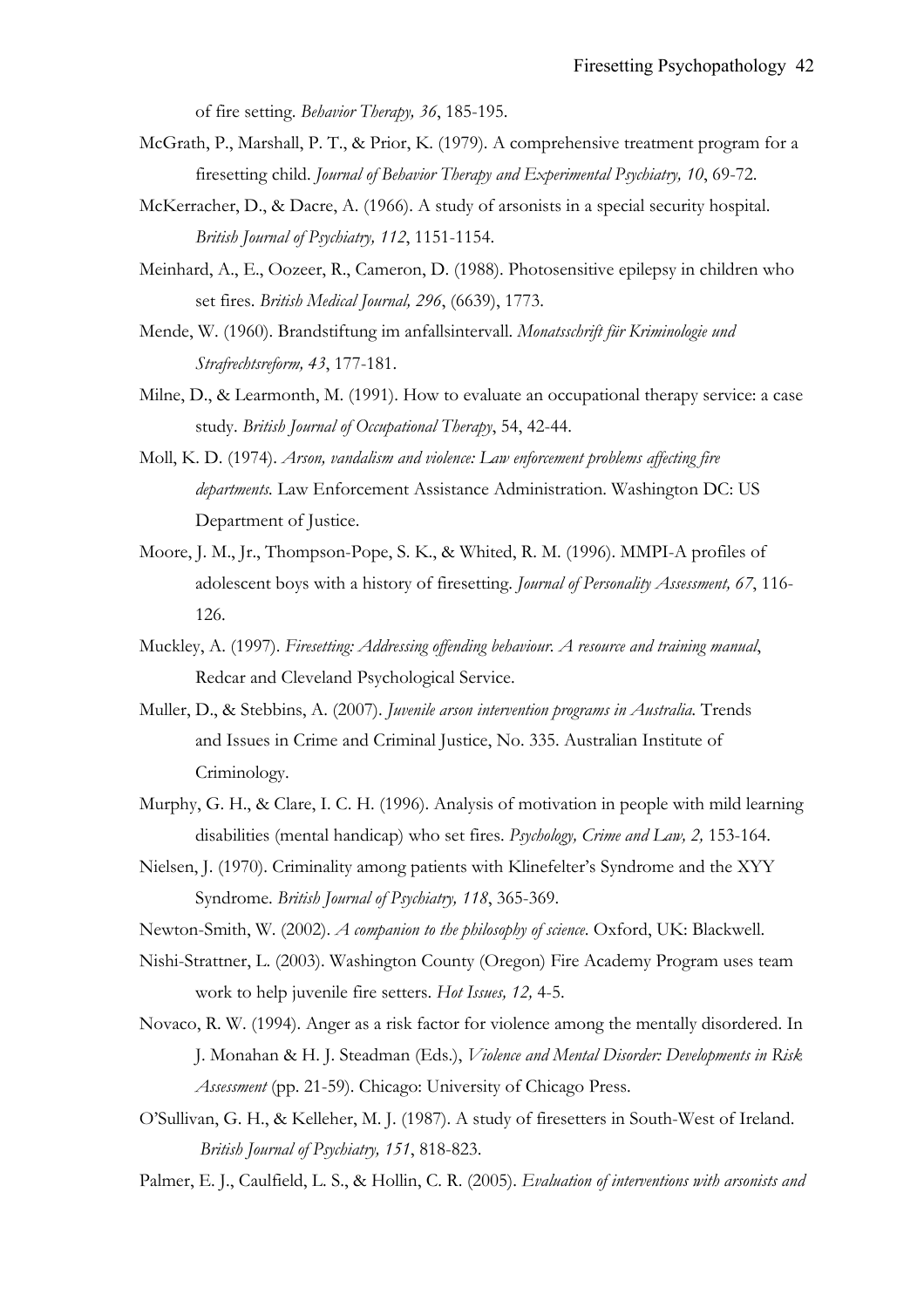*young firesetters*. London: Office of the Deputy Prime Minister.

- Palmer, E. J., Caulfield, L. S., & Hollin, C. R. (2007). Interventions with arsonists and young firesetters: A survey of the national picture in England and Wales. *Legal & Criminological Psychology, 12*, 101-116.
- Palmer, E. P., Hollin, C. R., Hatcher, R. M., & Ayres, T. (in press). Arson. In F. Brookman, T. Bennett, M. Maguire, and H. Pierpoint. *Handbook of crime*. Cullompton, Devon: Willan.
- Prins, H. (1994). *Fire-raising: Its motivation and management*. Routledge: London.
- Prins, H., Tennent, G., & Trick, K. (1985). Motives for arson (fire raising). *Medicine, Science and the Law, 25*, 275-278.
- Perry, B. D. (1997). Incubated in terror: Neurodevelopmental factors in the cycle of violence. In J. Osofsky (Ed), *Children, youth and violence: The search for solutions* (pp. 124-148) NY: Guilford.
- Quinsey, V. L., Chaplain, T. C., & Upfold, D. (1989). Arsonists and sexual arousal to firesetting: Correlation unsupported. *Journal of Behavior Therapy and Experimental Psychology, 20*, 203-209.
- Quinsey, V. L., Harris, G. T., Rice, M. E., & Cormier, C. A. (1998). Violent *offenders: appraising and managing risk.* Washington, DC: American Psychological Association.
- Räsänen, P., Hirvenoja, R., Hakko, H., & Väisänen, E. (1995). A portrait of the juvenile arsonist. *Forensic Science International, 73*, 41-47.
- Räsänen, P., Puumalainen, T., Janhonen, S., & Väisänen, E. (1996). Firesetting from the viewpoint of an arsonist. *Journal of Psychosocial nursing and mental health services, 34*, 16-21.
- Ravataheino, J. (1989). Finnish study of 180 arsonists arrested in Helsinki. *Fire Prevention, 223*, 30-34.
- Repo, E., & Virkkunen, M. (1997). Outcomes in a sample of Finnish fire-setters. *Journal of Forensic Psychiatry, 8*, 127-137.
- Rice, M. E., & Chaplin, T. (1979). Social skills training for hospitalized male arsonists. *Journal of Behavior Therapy and Experimental Psychiatry, 10*, 105-108.
- Rice, M. E., & Harris, G. T. (1991). Firesetters admitted to a maximum security psychiatric institution. *Journal of Interpersonal Violence, 6*, 461-475.
- Rice, M. E., & Harris, G. T. (1995). Violent recidivism: Assessing predictive validity. *Journal of Consulting and Clinical Psychology, 63*, 737-748.
- Rice, M. E., & Harris, G. T. (1996). Predicting the recidivism of mentally disordered firesetters. *Journal of Interpersonal Violence, 11*, 364-375.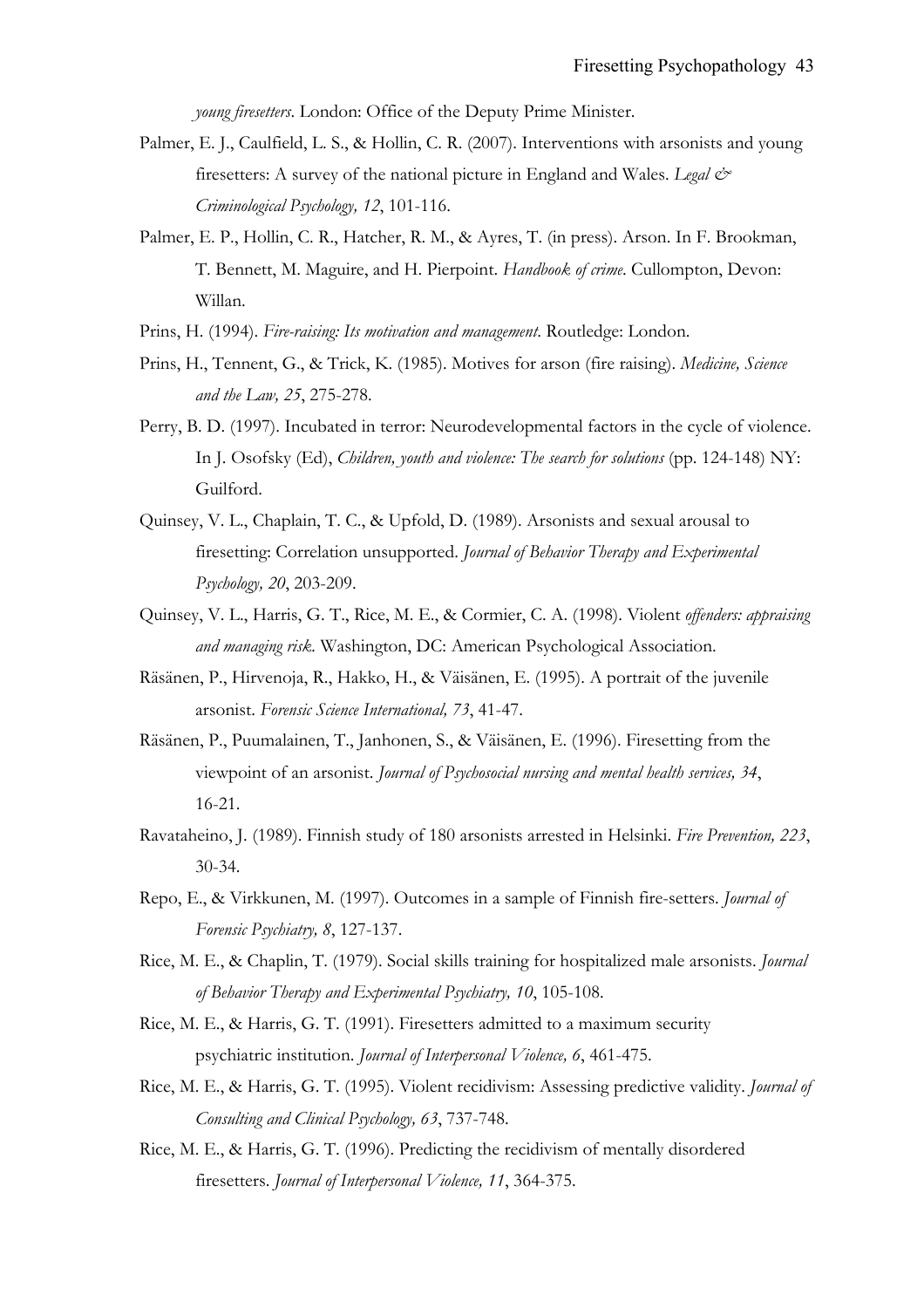- Rice, M. E., & Harris, G. T. (2008). Arson. In V. N. Parrillo (Ed.) *The encyclopedia of social problems*. Thousand Oaks, CA: Sage.
- Rider, A. O. (1980). The firesetter: a psychological profile (part 1). *FBI Law Enforcement Bulletin, 49*, 6-13.
- Ritchie, E. C., & Huff, T. G. (1999). Psychiatric aspects of arsonists. *Journal of Forensic Science, 44,* 733-740.
- Ritvo, E., Shanok, S. S., & Lewis, D. O. (1983). Firesetting and nonfiresetting delinquents: A comparison of neuropsychiatric, psychoeducational, experiential and behavioral charateristics. *Child Psychiatry and Human Development, 13*, 259-267.
- Rix, K. J. B. (1994). A psychiatric study of adult arsonists. *Medicine Science and Law, 34*, 21- 34.
- Root, C., MacKay, S., Henderson, J., Del Bove, G., & Warling, D. (2008). The link between maltreatment and juvenile firesetting: Correlates and underlying mechanisms. *Child Abuse &Neglect, 32*, 161-176.
- Ross, T., & Pfäfflin, F. (2007). Attachment and interpersonal problems in a prison environment. *The Journal of Forensic Psychiatry &Psychology, 18* (1), 90-98.
- Roy, A., Virkkunen, M., Guthrie, S., Linnoila, M. (1986). Indices of serotonin and glucose metabolism in violent offenders, arsonists and alcoholics. In J. J. Mann, & M. Stanley (Eds.), *Psychology of suicidal behavior* (pp. 202-220). NY: Academy of Science.
- Royer, F. L., Flynn, W. F., & Osadca, B. S. (1971). Case history: Aversion therapy for fire setting by a deteriorated schizophrenic. *Behavior Therapy, 2*, 229-232.
- Sakheim, G., & Osborn, E. (1999). Severe vs. nonsevere firesetters revisited. *Child Welfare League of America, 78*, 411-434.
- Santtila, P., Häkkänen, H., Alison, L., & Whyte, C. (2003). Juvenile firesetters : Crime scene actions and offender characteristics. *Legal and Criminological Psychology, 8*, 1-20.
- Sapsford, R. J., Banks, C., & Smith, D. D. (1978). Arsonists in prison. *Medicine, Science, and the Law, 18*, 247-254.
- Schwartzman, P., Fineman, K., Slavkin, M., Mieszala, P., Thomas, J., Gross, C., Spurlin, B., & Baer, B. (2008)*. Juvenile firesetter mental health intervention: A comprehensive discussion of treatment, service delivery, and training of providers.* Office of Juvenile Justice and Delinquency Prevention. National Association of State Fire Marshalls. Juvenile Firesetter Intervention Project.

Scott, D. (1974)*. The psychology of fire*. NY: Charles Scribner's Sons.

Showers, J., & Pickrell, E. (1987). Child firesetters: A study of three populations. *Hospital and Community Psychiatry, 38*, 495-501.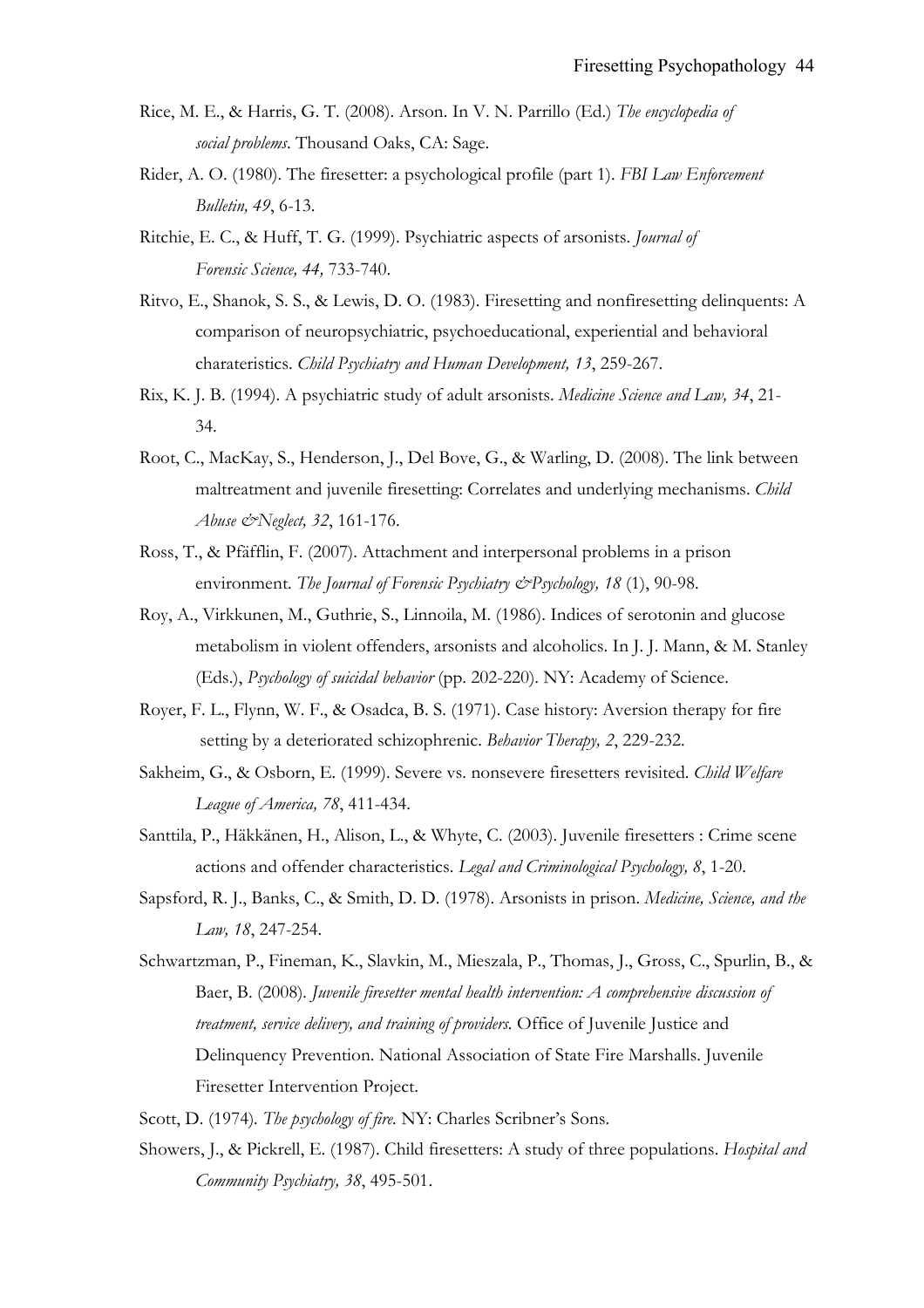- Singer, S. D., & Hensley, C. (2004). Applying Social Learning Theory to childhood and adolescent firesetting: Can it lead to serial murder? *International Journal of Offender Therapy and Comparative Criminology, 48*, 461-476.
- Slade, P. D., (1982). Towards a functional analysis of anorexia nervosa and bulimia nervosa. *Journal of Experimental Psychology, 38*, 168-172.
- Slavkin, M. L. (2000). *Juvenile firesetters: An exploratory analysis* (Doctoral dissertation, Indiana University, 2000). Retrieved April 18, 2009, from http://www.sosfires.com/juvenile\_firesetters\_an\_exploratory\_analysis.htm.
- Smith, J., & Short, J. (1995). Mentally disordered firesetters. *British Journal of Hospital Medicine, 53*, 136-140.
- Soothill, K., Ackerley, E., & Francis, B. (2004). The criminal careers of arsonists *Medicine Science and the Law, 44*, 27-40.
- Stewart, L. A. (1993). Profile of female firesetters: Implications for treatment. *The British Journal of Psychiatry, 163*, 248-256.
- Sturmey, P. (2008). *Behavioral case formulation and intervention: A functional analytic approach*. Chichester, UK: Wiley.
- Swaffer, T., Haggett, M., & Oxley, T. (2001). Mentally disordered firesetters: A structured intervention programme. *Clinical Psychology and Psychotherapy, 8,* 468-475.
- Taylor, J. L., Thorne, I., Robertson, A., & Avery, G. (2002). Evaluation of a group intervention for convicted arsonists with mild and borderline intellectual disabilities. *Criminal Behaviour and Mental Health, 12*, 282-293.
- Taylor, J. L., Thorne, I., & Slavkin, M. L. (2004). Treatment of firesetting behaviour. In W. Lindsay, J. Taylor, & P. Sturmey, *Offenders with Developmental Disabilities* (pp. 221-241). Chichester, UK: Wiley.
- Tennent, T. G., McQuaid, A., Loughnane, T., & Hands, J. (1971). Female arsonists. *British Journal of Psychiatry, 119*, 497-502.
- Van IJzendoorn, M. H., Feldbrugge, J. T. T., Derks, F. C. H., de Ruiter, C., Verhagen, M. F. M., Philipse, M. W. G., van der Staak, C. P. F., & Riksen-Walraven, J. M. A. (1997). Attachment representations of personality disordered criminal offenders. *American Journal of Orthopsychiatry, 67*, 449-459.
- Virkkunen, M. (1974). On arson commited by schizophrenics. *Acta Psychiatrica Scandinavica, 50*  (2), 152-160.
- Virkkunen, M., (1984). Reactive hypoglycaemia tendency among arsonists. *Acta Psychiatrica Scandanavia, 69*, 445–452.
- Virkkunen, M., DeJong, J., Bartko, J., Goodwin, F. K., & Linnoila, M. (1989). Relationship of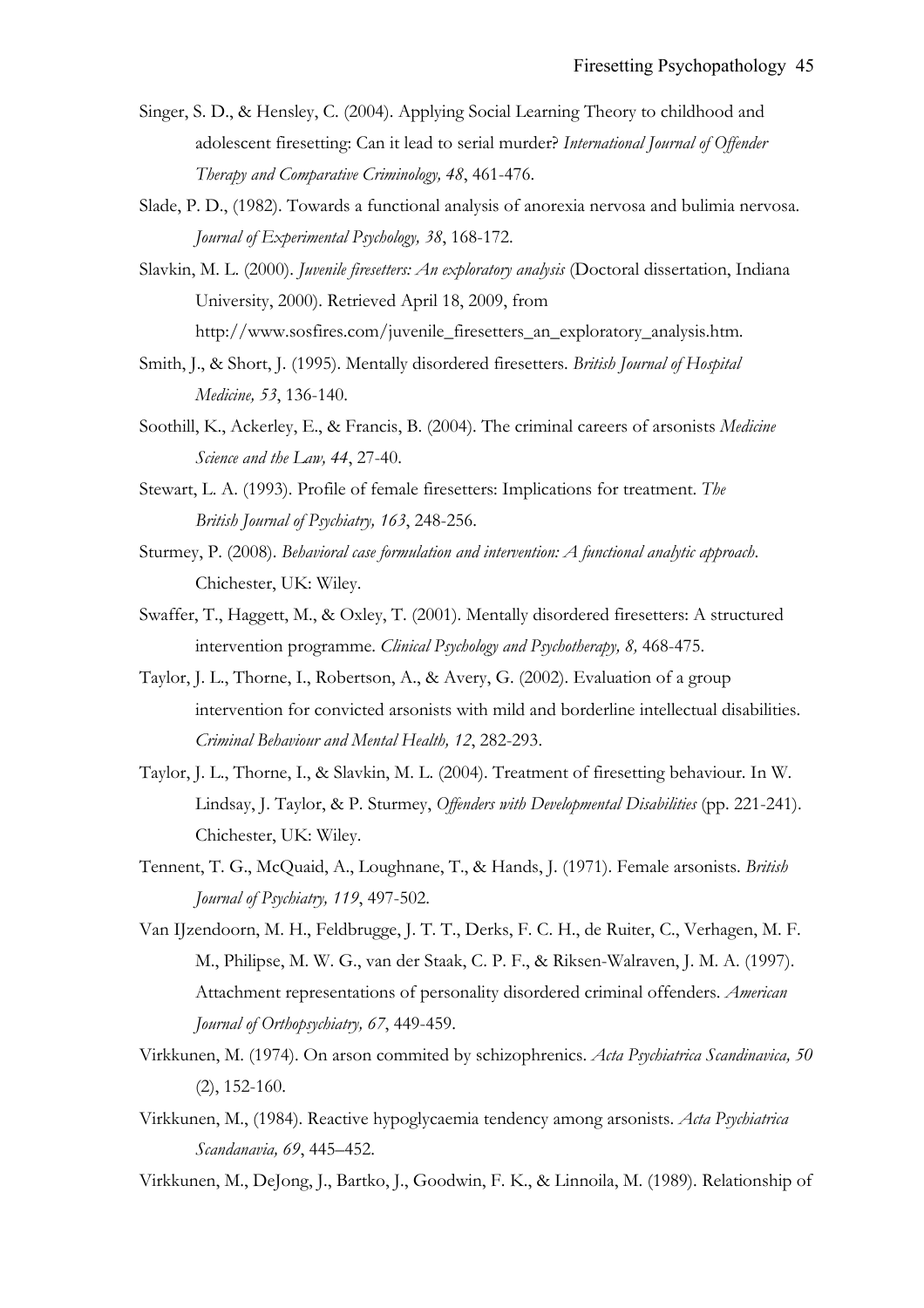psychobiological variables to recidivism in violent offenders and impulsive fire setters. A follow-up study. *Archives of General Psychiatry, 46*, 600-603.

- Virkkunen, M., DeJong, J., Bartko, J., & Linnoila, M. (1989). Psychobiological concomitants of history of suicide attempts among violent offenders and impulsive fire setters. Archives of General Psychiatry, 46, 604-606.
- Virkkunen, M., Goldman, D., Nielsen, D. A.., & Linnoila, M. (1995). Low brain serotonin turnover rate (low CSF 5 – HIAA) and impulsive violence. *Journal of Psychiatry and Neuroscience, 20*, 271-275
- Virkkunen, M., Kallio, E., Rawlings, R., Tokola, R., Poland, R. E., Guidotti, A., Nemeroff, C. Bissette, G., Kalogeras, K., Karonen, S-L., Linnoila, M. (1994). Personality profiles and state aggressiveness in Finnish violent offenders, impulsive firesetters and healthy volunteers. *Archives of General Psychiatry, 51*, 28-33.
- Virkkunen, M., Nuutila, A., Goodwin, F. K., & Linnoila, M. (1987). Cerebrospinal fluid monoamine metabolite levels in male arsonists. *Archives of General Psychiatry, 44*, 241- 247
- Vreeland, R., & Levin, B. (1980). Psychological aspects of firesetting. In D. Canter (Ed.), *Fires and human behaviour* (pp. 31-46). Chichester, England: Wiley.
- Ward, T., & Hudson, S. M. (1998). The construction and development of theory in the sexual offending area: A metatheoretical framework. *Sexual Abuse: A Journal of Research and Treatment, 10*, 47-63.
- Ward, T., Hudson, S. M., & Marshall, W. L. (1996). Attachment style in sex offenders: A preliminary study*. The Journal of Sex Research, 33*, 17-26.
- Ward, T., Louden, K., Hudson, S. M., & Marshall, W. L. (1995). A description of the offense chain for child molesters. *Journal of Interpersonal Violence, 10*, 452-472.
- Webb, N. B., Sakheim, G. A., Towns-Miranda, L., & Wagner, C. R. (1990). Collaborative treatment of juvenile fire setters: Assessment and outreach. *American Journal of Orthopsychiatry, 60*, 305-310
- Webster, C. D., Douglas, K. S., Eaves, D., & Hart, S. D. (1997). *HCR-20: Assessing risk for violence* (Version 2). Vancouver, British Columbia, Canada: Simon Fraser University.
- Williams, D. (2005). *Understanding the arsonist: From assessment to confession.* Tucson, AZ: Lawyers and Judges Publishing Company, Inc.
- Willis, M. (2004). *Bushfire arson: A review of the literature*. Research and Public Policy Series, 61. Australian Institute of Criminology, Canberra.
- Wolford, M. (1972) Some attitudinal, psychological and sociological characteristics of incarcerated arsonists. *Fire and Arson Investigator, 22*, 1-30.